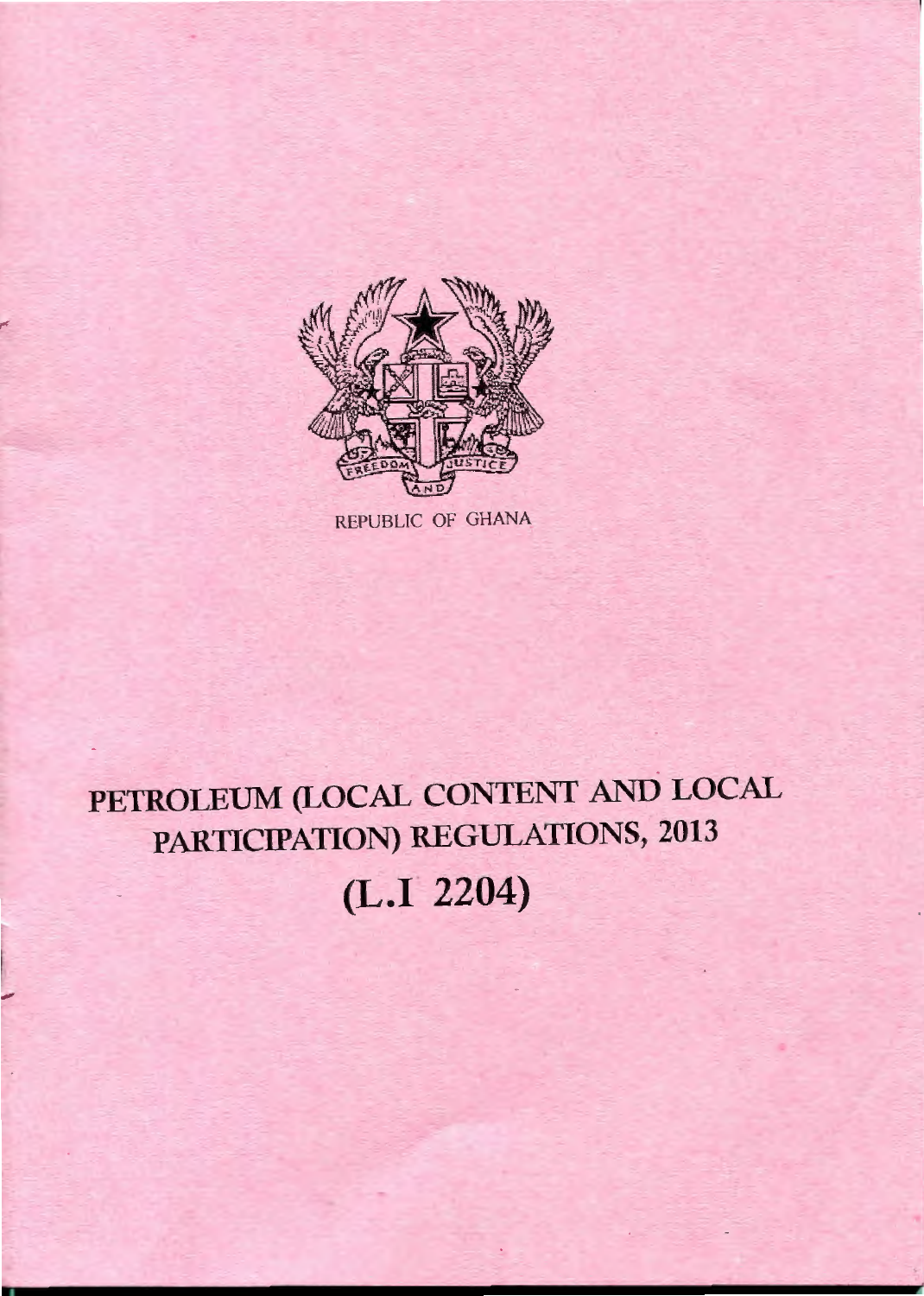## **LI. 2204**

## **PETROLEUM (LOCAL CONTENT AND LOCAL PARTICIPATION) REGULATIONS, 2013**

#### ARRANGEMENT OF REGULATIONS

#### *Regulation*

#### *General Provisions*

- 1. Purpose of Regulations
- 2. Application of Regulations
- 3. Local content requirement
- 4. Interest of a citizen in petroleum operations
- 5. Functions of Local Content Committee
- 6. Establishment of local office

#### *Local content plan*

- 7. Submission of local content plans for approval
- 8. Review of local content plan
- 9. Content of the local content plan
- 10. Minimum local content levels
- 11. Preference to indigenous Ghanaian Companies
- 12. Basis of bid evaluation
- 13. Submission of proposed contracts to the Commission
- 14. Submission of quarterly forecasts
- 15. Documents required for submission to the Commission during bidding process
- 16. Review of contract

#### *Employment and Training Sub-Plan and Succession Plan*

- 17. Employment and Training Sub-Plan
- 18. Succession plan
- 19. Middle and junior level positions

#### *Programme for Research and Research Development Sub-Plan*

- 20. Programme for research, development and budget
- 21. Research and Development Sub-Plan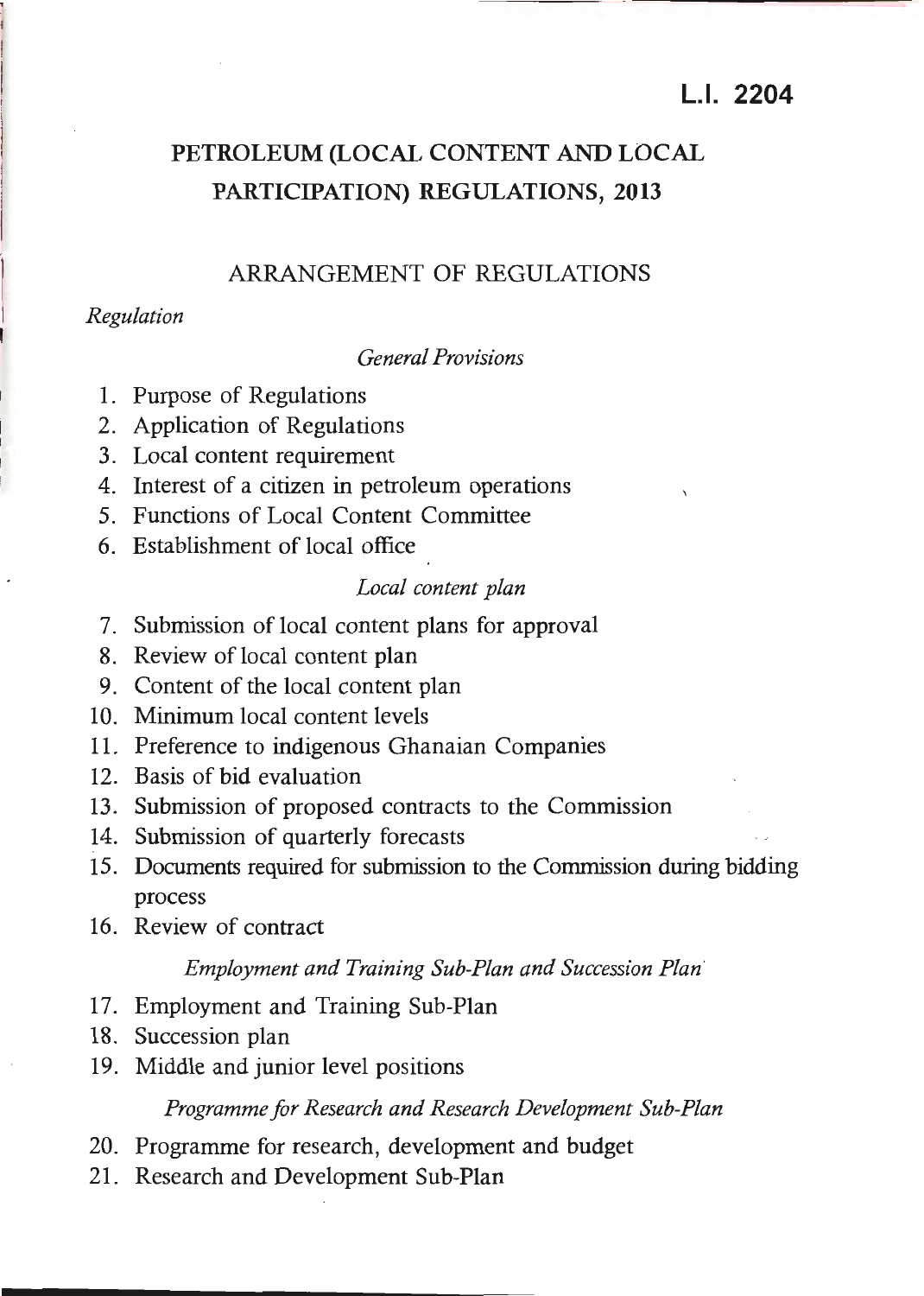## L.I. **2204** 2

## *PETROLEUM (LOCAL CONTENT AND LOCAL PARTICIPATION) REGULATIONS , 2013*

#### *Technology transfer programmes and reports*

- 22. National plan on technology transfer
- 23. Technology transfer programme
- 24. Technology Transfer Sub-Plan
- 25. Support for technology transfer to indigenous Ghanaian companies
- 26. Technology Transfer Report

#### *Local Insurance services content*

- 27. Insurance and reinsurance
- 28. Approval of offshore insurance

### *Legal services content*

- 29. Legal services
- 30. Legal Services Sub-Plan

*Financial services content* 

- 31. Financial services
- 32. Financial Services Sub-Plan
- 33. Operation of bank account in Ghana

#### *Local content peiformance reporting*

- 34. Requirement for submitting local content performance report
- 35. Assessment of performance report
- 36. Requirement for third party reporting

#### *Data and information on local content*

- 37. Establishment of a Common Qualification System
- 38. Object of the Common Qualification System
- 39. Availability of information
- 40. Public education
- 41. Communication of local content policies

#### *Monitoring, compliance and enforcement*

- 42. Electronic filing of documents
- 43. Establishment of guidelines and procedures by Commission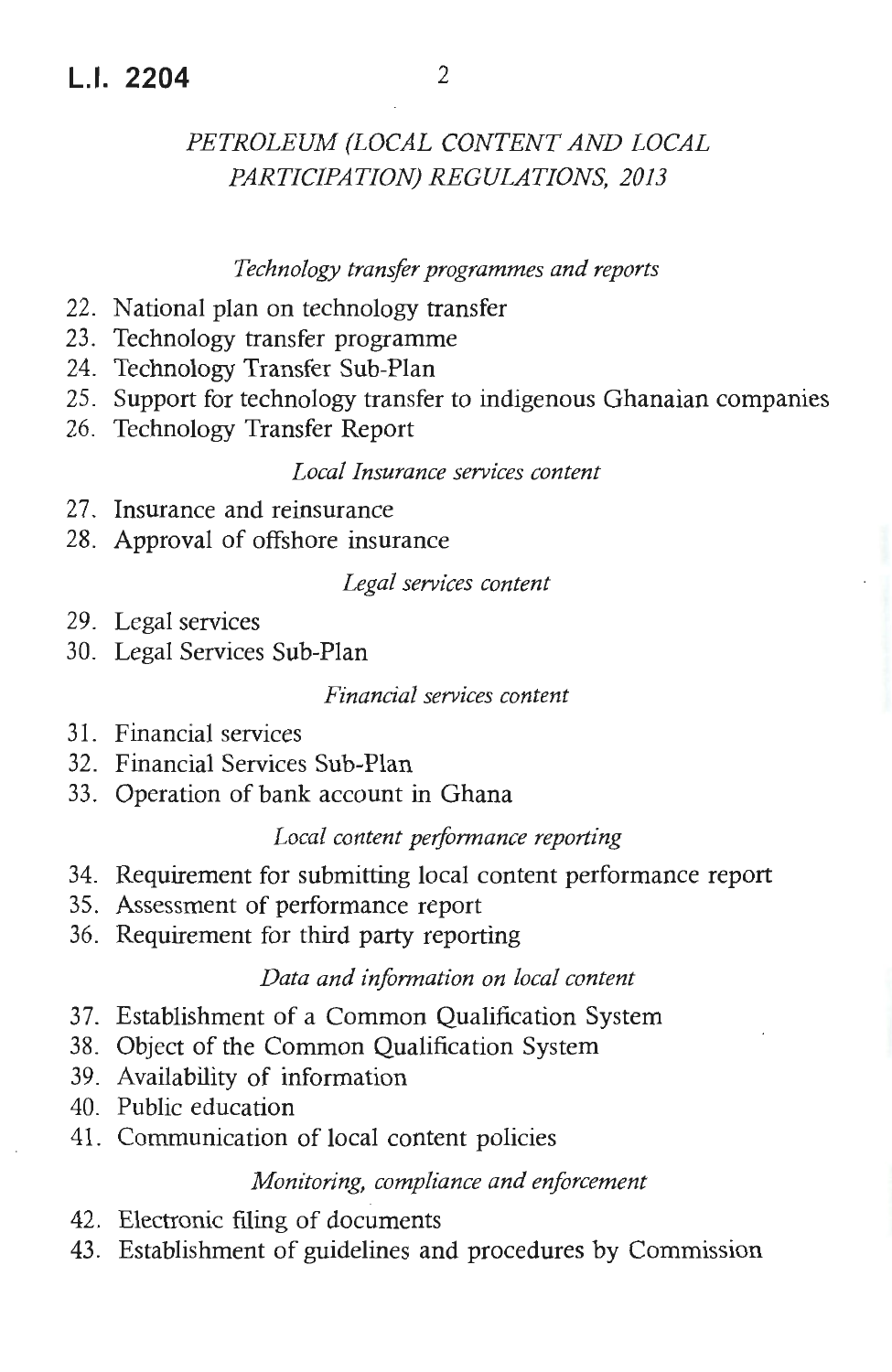- 44. Local content monitoring
- 45. Investigations
- 46. Offences and penalties

*Miscellaneous provisions* 

- 47. Complaints to Minister
- 48. Transitional provisions
- 49. Interpretation

í,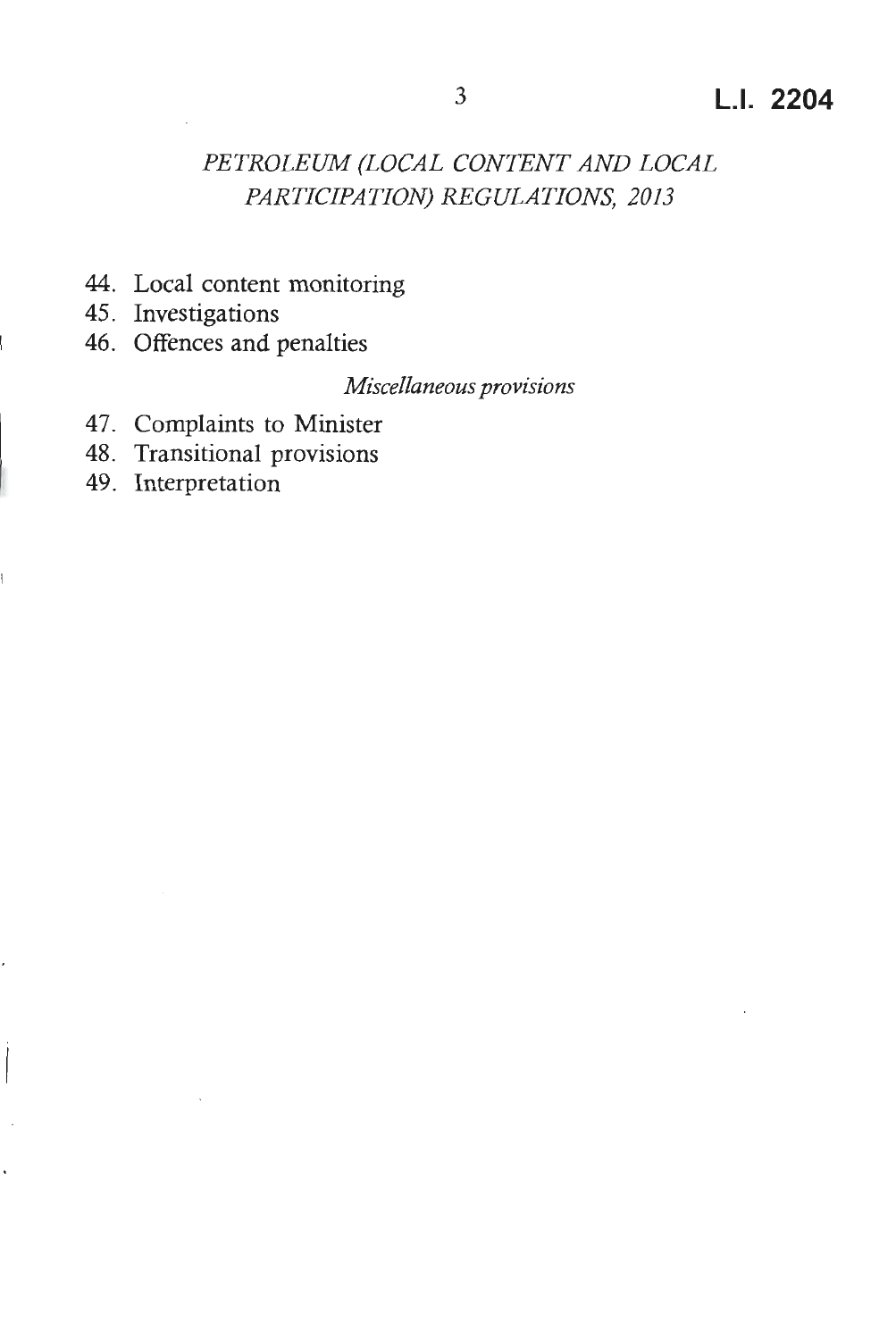IN exercise of the power conferred on the Minister responsible for Energy by section 22 of the Petroleum Commission Act, 2011 (Act 821), these Regulations are made this 5th day of July, 2013.

#### *General Provisions*

#### **Purpose of Regulations**

- **1.** The purpose of these Regulations is to
	- *(a)* promote the maximisation of value-addition and job creation through the use of local expertise, goods and services, businesses and financing in the petroleum industry value chain and their retention in the country;
	- *(b)* develop local capacities in the petroleum industry value chain through education, skills transfer and expertise development, transfer of technology and know-how and active research and development programmes;
	- *(c)* achieve the minimum local employment level and in-country spend for the provision of the goods and services in the petroleum industry value chain as specified in the First Schedule;
	- *(d)* increase the capability and international competitiveness of domestic businesses;
	- *(e)* create petroleum and related supportive industries that will sustain economic development;
	- *(!)* achieve and maintain a degree of control for Ghanaians over development initiatives for local stakeholders;
	- (g) provide for a robust and transparent monitoring and reporting system to ensure delivery of local content policy objectives;
	- *(h)* provide for the submission of the local content plan and related sub-plans by contractors, subcontractors, licensees and any other allied entity involved in the petroleum industry including
		- (i) the provision of goods and services;
		- (ii) the transfer to the Corporation or the Commission and Ghanaians of advanced technology and skills related to petroleum activities;
		- (iii) a recruitment and training programme; and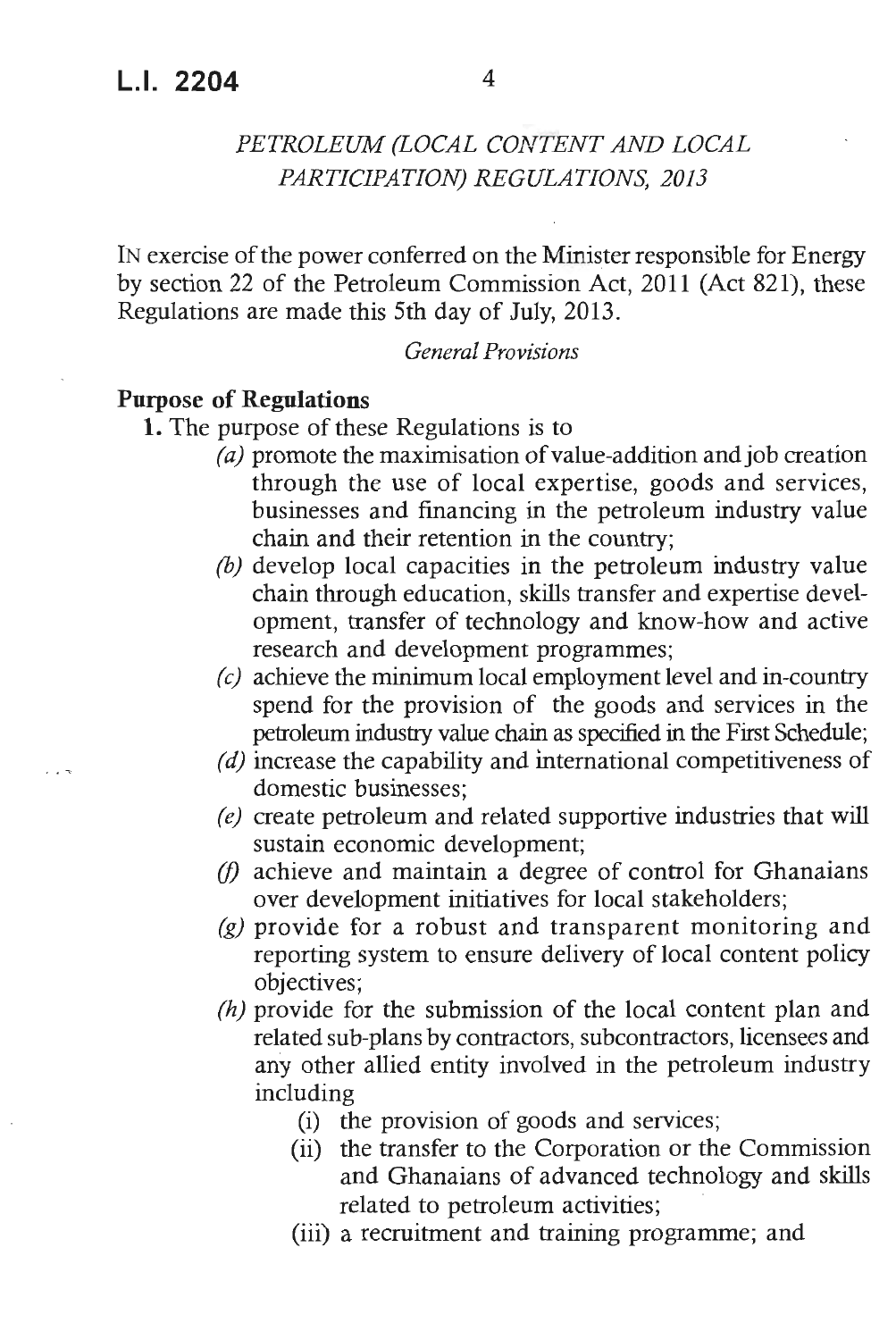٠

## *PETROLEUM (LOCAL CONTENT AND LOCAL PARTICIPATION) REGULATIONS, 2013*

*(i)* supervision, coordination, implementation and monitoring of local content.

#### **Application of Regulations**

**2.** These Regulations apply to local content with respect to petroleum activities.

#### **Local content requirement**

**3.** A contractor, subcontractor, licensee, the Corporation or other allied entity carrying out a petroleum activity shall ensure that local content is a component of the petroleum activities engaged in by that contractor, subcontractor, and licensee, the Corporation or other allied entity.

#### **Interest of a citizen in petroleum operations**

**4.** (1) An indigenous Ghanaian company shall be given first preference in the grant of a petroleum agreement or a licence with respect to petroleum activities subject to the fulfillment of the conditions specified in these Regulations.

(2) There shall be at least a five percent equity participation of an indigenous Ghanaian company other than the Corporation to be qualified to enter into a petroleum agreement or a petroleum licence.

(3) Despite subregulation (2), the Minister may vary the requirement specified in that subregulation, in circumstances where an indigenous Ghanaian company is unable to satisfy the requirement of the five percent equity participation.

(4) For the purposes of subregulation (2), the Minister shall determine the persons qualified.

(5) The interest of an indigenous Ghanaian company arising from a petroleum agreement or a petroleum licence is not transferable to a nonindigenous Ghanaian company.

(6) A non-indigenous Ghanaian company which intends to provide goods or services to a contractor, a subcontractor, licensee, the Corporation or other allied entity within the country shall incorporate a joint venture company with an indigenous Ghanaian company and afford that indigenous Ghanaian company an equity participation of at least ten percent.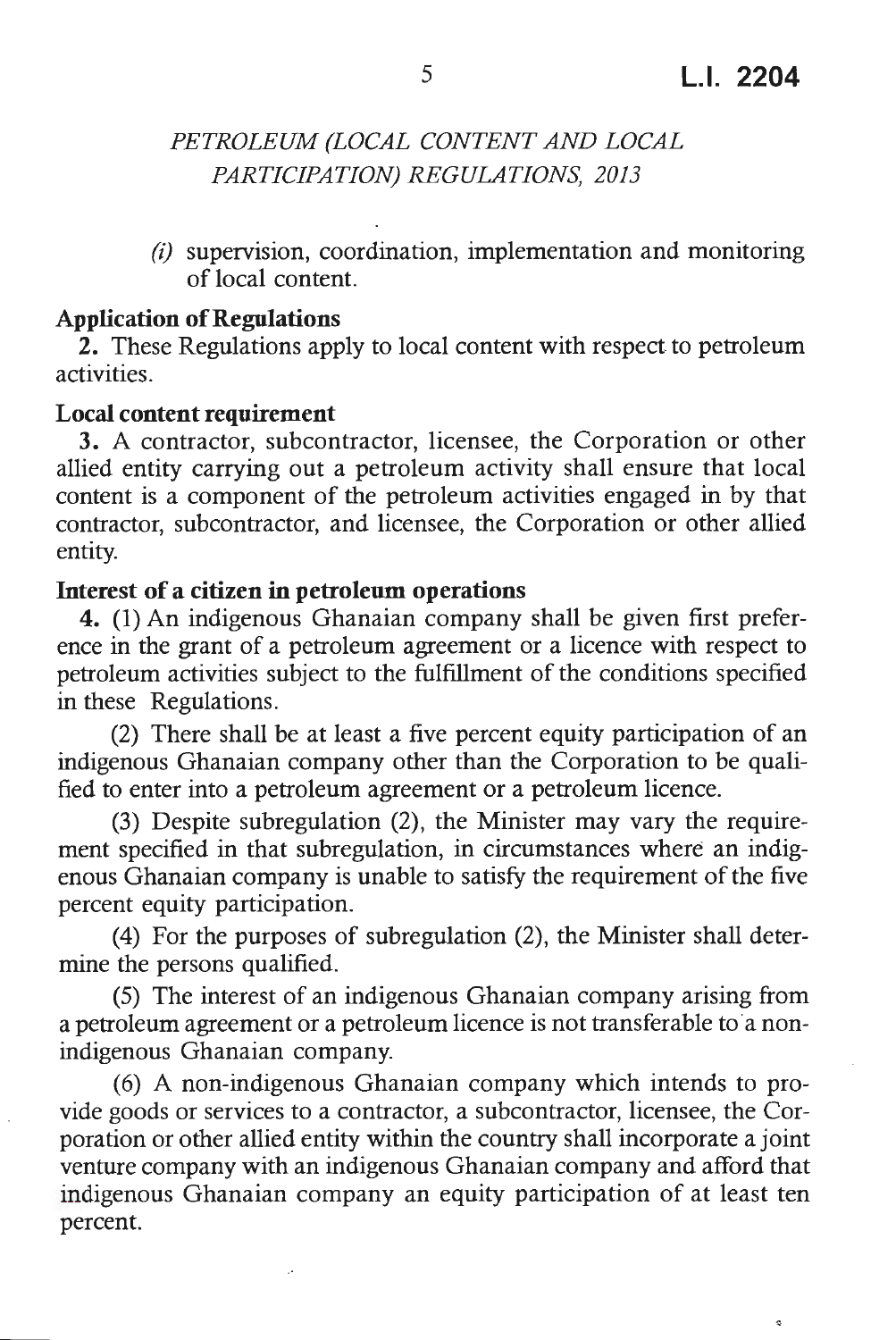(7) A contractor, subcontractor, licensee or other allied entity shall before the commencement of petroleum activities submit a plan to the Commission specifying

- *(a)* the role and responsibilities of the indigenous Ghanaian company;
- *(b)* the equity participation of the indigenous Ghanaian company; and
- *(c)* the strategy for the transfer of technology and know-how to the indigenous Ghanaian company.

## **Functions of Local Content Committee**

5. (1) The Local Content Committee established by the Commission under subsection (2) of section 8 of the Act shall oversee the implementation of these Regulations.

(2) The Committee shall in implementing the provisions of these Regulations, ensure measurable and continuous growth in local content in all petroleum activities.

(3) Without limiting subregulations (1) and (2), the Committee shall

- *(a)* oversee, coordinate, and manage the development of local content;
- *(b)* prepare guidelines, to include targets and formats for local content plans and reporting;
- *(c)* make appropriate recommendations to the Commission for the smooth implementation of these Regulations;
- *( d)* set minimum standard requirements for local content in local content plans where applicable;
- *(e)* undertake public education;
- *(!)* undertake local content monitoring and audit; and
- *(g)* perform any other functions conferred on the Committee by the Commission in accordance with the provisions of applicable laws.

(4) The Committee shall submit quarterly reports of its activities to the Commission.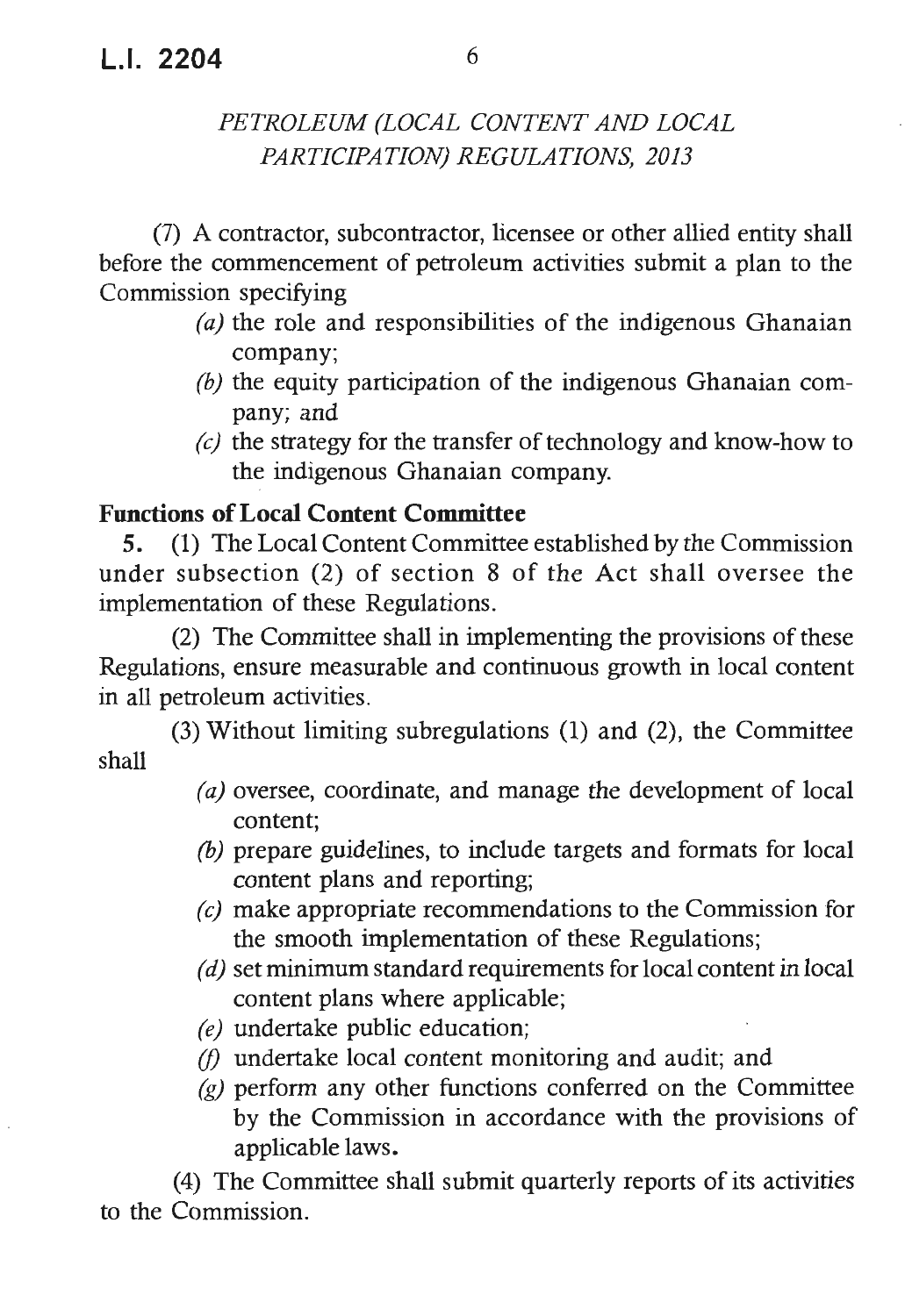#### **Establishment oflocal office**

**6.** Where practicable, before carrying out any work or activity in the petroleum industry a contractor, subcontractor, licensee or other allied entity shall establish a project office within the district where the project is located.

#### *Local content plan*

#### **Submission of local content plans for approval**

7. (1) A contractor, subcontractor, licensee or other allied entity shall before engaging in a petroleum activity prepare and submit a local content plan for approval at the time of submission to the Commission of an application to undertake a petroleum activity.

(2) For the purposes of subregulation **(1),** a contractor, subcontractor , licensee, or other allied entity shall submit to the Commission

- *(a)* a long term local content plan which corresponds with the work programme that accompanies the application made by the contractor, subcontractor, licensee, or other allied entity to undertake petroleum activities as specified in these Regulations; and
- *(b)* an annual local content plan in respect of each year.

(3) The Commission shall, within seven working days of the receipt of a local content plan, acknowledge receipt and lodge the local content plan with the Committee.

#### **Review of local content plan**

**8.** (1) The Committee shall within twenty-five working days of the receipt of the local content plan submitted under regulation 7(3), review and assess the plan and inform the Commission in writing of the recommendations of the Committee.

(2) The Committee shall, if satisfied that the plan complies with the requirements of these Regulations, recommend the local content plan to the Commission for approval.

(3) Where the Committee is dissatisfied with the local content plan the Committee shall recommend that the Commission reject a plan and it shall state the reasons for the recommendation.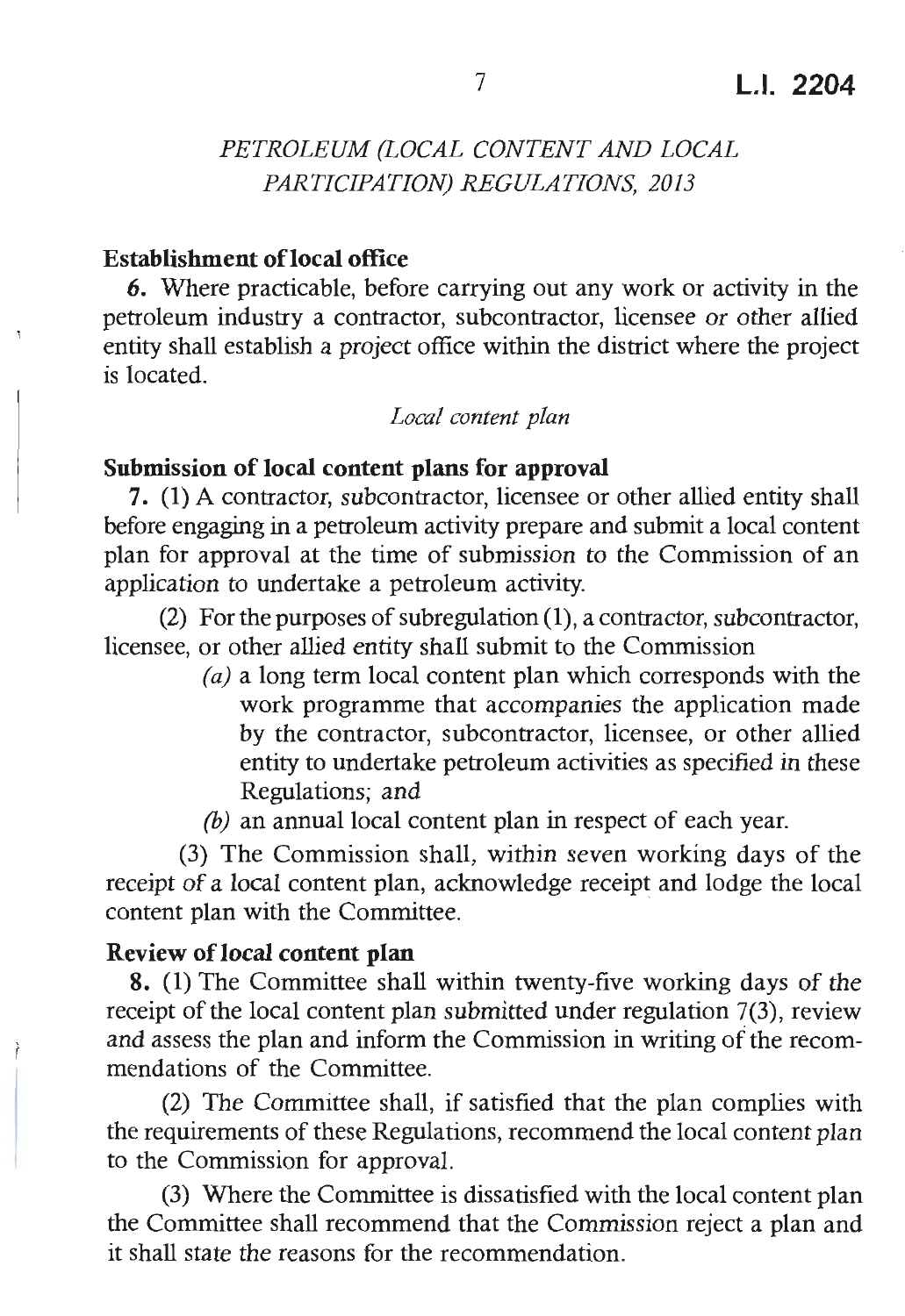(4) The Committee may for the purposes of reviewing or assessing the local content plan

- *(a)* provide as far as practicable to persons involved in the petroleum industry or likely to be affected by the decision, a reasonable opportunity of being heard; and
- *(b)* take into account any representation made before submitting its recommendations to the Commission.

(5) The Commission shall approve the local content plan if the Commission is satisfied that the local content plan complies with the provisions of these Regulations and shall communicate the decision of the Commission to the applicant within seven working days of the approval of the recommendations of the Committee.

(6) Where based on the recommendations made by the Committee, the Commission determines not to approve the local content plan, in whole or in part, the Commission, shall within seven working days of making that determination, notify the applicant and furnish the applicant with a written statement of the reasons for refusal of the Commission to approve the local content plan.

(7) Where the Commission refuses to approve the local content plan submitted by the applicant, the applicant shall

- *(a)* revise the local content plan taking into account the recommendations of the Commission, and
- *(b)* within fourteen working days, submit the revised local content plan to the Commission.

(8) Where the Commission fails to notify the applicant of its approval or otherwise of the revised local content plan, the revised local content plan shall be deemed approved after fifty working days of the submission.

#### **Content of the local content plan** .

-~

**9.** (1) The local content plan submitted to the Commission by a contractor, subcontractor, licensee or other allied entity shall contain detailed provisions

*(a)* to ensure that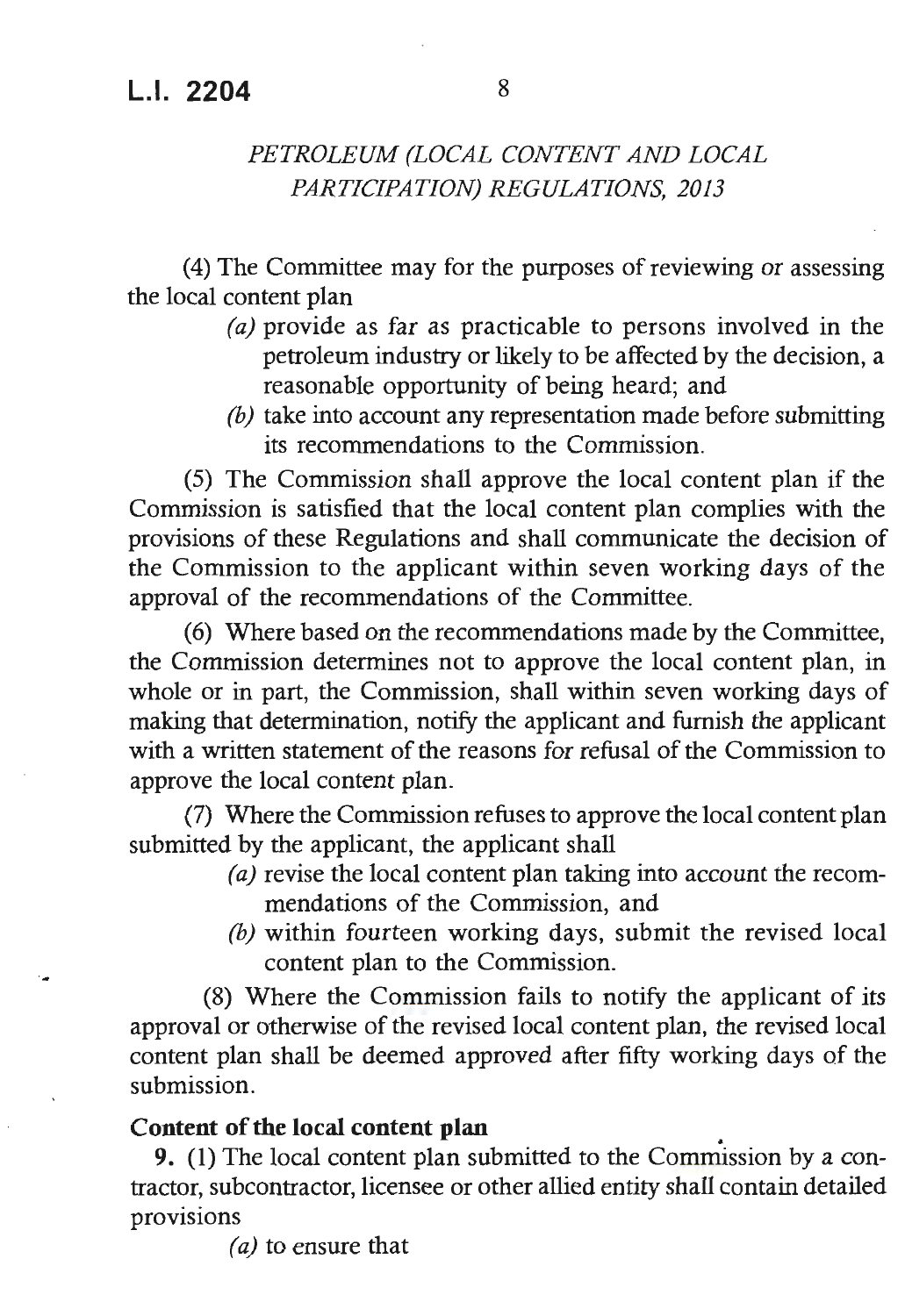- (i) first consideration is given to services provided within the country and goods manufactured in the country where the goods meet the specifications of the petroleum industry as established by the Standards Authority or by other internationally acceptable standards;
- (ii) qualified Ghanaians are given first consideration with respect to employment; and
- (iii) adequate provision is made for the training of Ghanaians on the job; and
- *(b)* on how the contractor, subcontractor, licensee or other allied entity intends to guarantee the use of locally manufactured goods where the goods meet the specifications of the petroleum industry as established by the Standards Authority or other internationally acceptable standards .

(2) A collective bargaining agreement entered into by a contractor, subcontractor, licensee or other allied entity in respect of the terms and conditions of employment of an association of employees shall be in accordance with the Labour Act, 2003 (Act 651).

(3) Without limiting subregulations (1) and (2), a local content plan shall have the following sub-plans:

- *(a)* an Employment and Training Sub-Plan as provided in regulation 17;
- *(b)* a Research and Development Sub-Plan as provided in regulation 21;
- *(c)* a Technology Transfer Sub-Plan as provided in regulation 24;
- *(d)* a Legal Services Sub-Plan as provided in regulation 30; and
- *(I)* a Financial Services Sub-Plan as provided in regulation 32.

*Local content levels and requirements for contracts* 

#### **Minimum local content levels**

**10.** (1) The minimum local content for any petroleum activity in Ghana shall be of the levels specified in the First Schedule.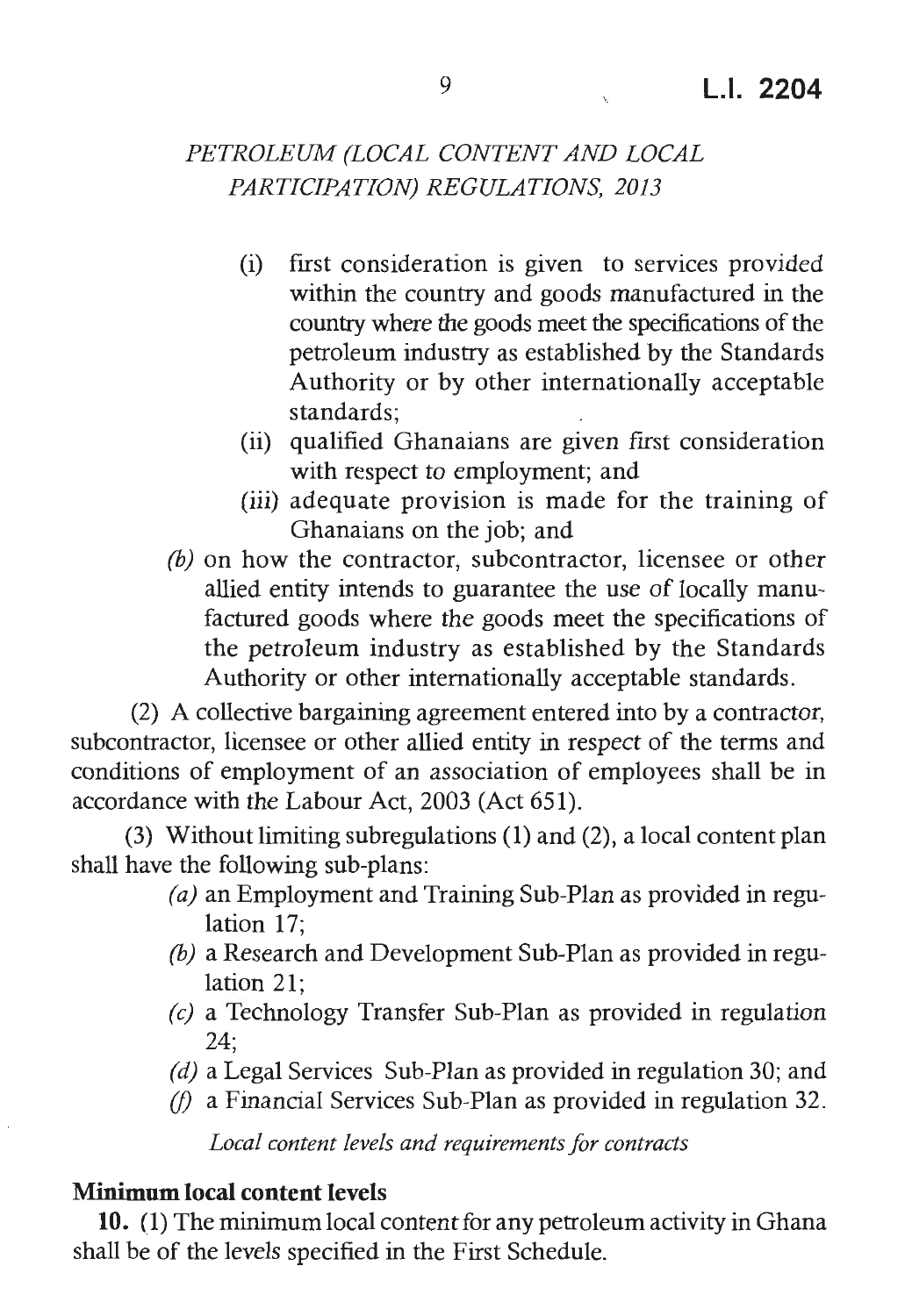(2) A contractor, subcontractor, licensee, the Corporation or other allied entity shall achieve the minimum local content levels specified in the First Schedule.

(3) Without limiting subregulation (2), the Commission shall take into account the work programme of a contractor, subcontractor, licensee, the Corporation and other allied entity specified in the respective petroleum agreement or petroleum licence in determining the minimum local content levels to be achieved;

(4) Despite subregulation (3), the Minister in consultation with the Commission, may vary the minimum local content level specified in the First Schedule .

## **Preference to indigenous Ghanaian companies**

**11.** A contractor, subcontractor, licensee or other allied entity shall establish and implement a bidding process for the acquisition of goods and services to give preference to indigenous Ghanaian companies.

#### **Basis of bid evaluation**

12. (1) A contractor, subcontractor, licensee or other allied entity shall not award a contract based solely on the principle of the lowest bidder.

(2) Where an indigenous Ghanaian company has the capacity to execute a job, that indigenous Ghanaian company shall not be disqualified exclusively on the basis that it is not the lowest financial bidder.

(3) Where the total value of the bid of a qualified indigenous Ghanaian company does not exceed the lowest bid by more than ten percent, the contract shall be awarded to that indigenous Ghanaian company .

(4) Where during an evaluation of bids, the bids are adjudged to be equal, the bid containing the highest level of local content shall be selected.

(5) Where a non indigenous Ghanaian company is required to provide goods and services to a contractor, subcontractor, licensee, or other allied entity, that non indigenous Ghanaian company shall

- *(a)* incorporate a company in Ghana as provided in regulation 4(5) and operate it from Ghana; and
- *(b)* provide the goods and services in association with an indigenous Ghanaian company, where practicable.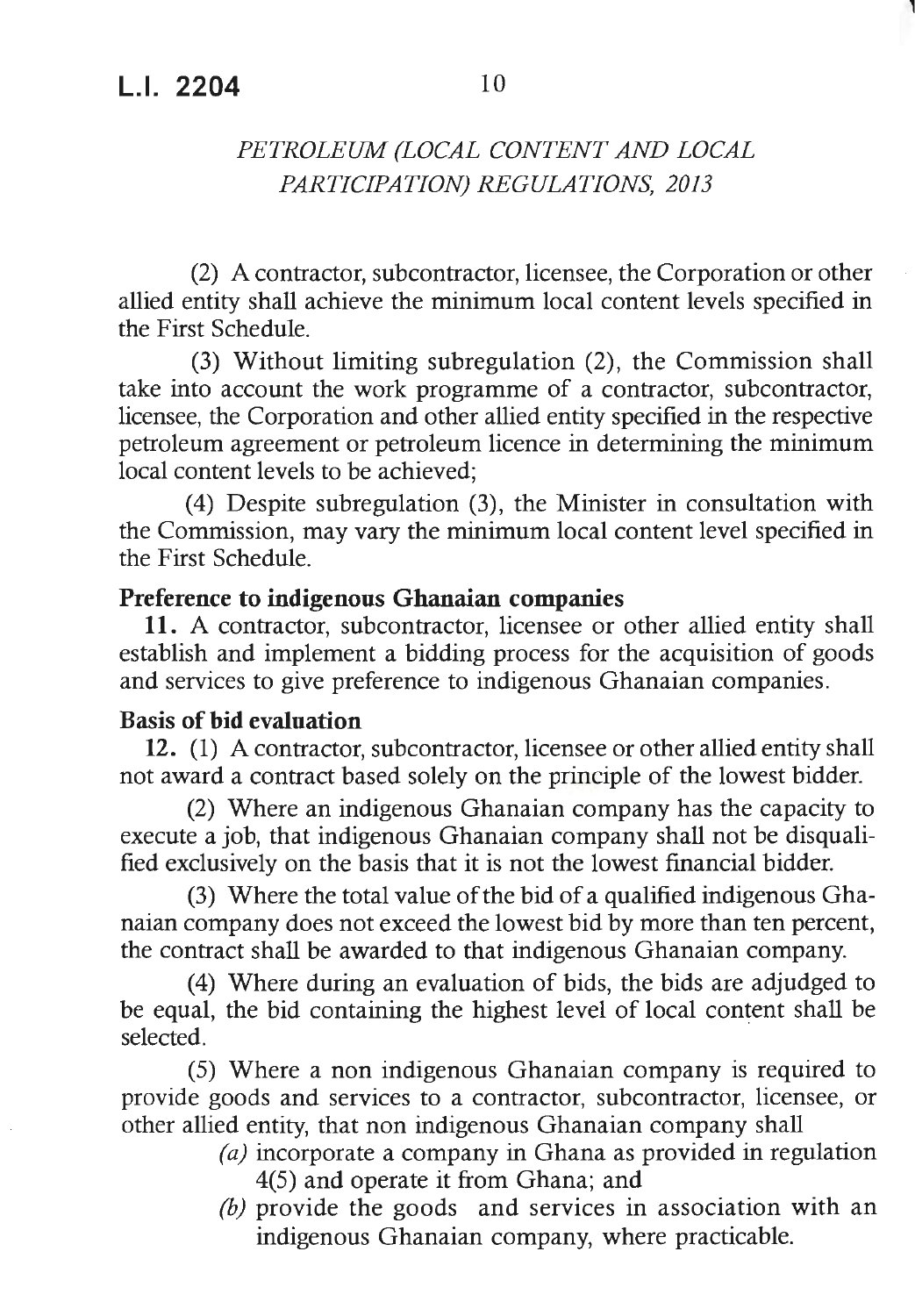(6) The Commission shall establish bid evaluation guidelines in accordance with applicable laws and regulations for ensuring that the year on year progression of the local content objectives of these Regulations are met.

#### **Submission of proposed contracts to the Commission**

13. (1) A contractor, subcontractor, licensee or other allied entity shall inform the Commission in writing of each proposed contract or purchase order

- *(a)* related to petroleum activities which is to be sole sourced; or
- *(b)* where it is to be sourced by a competitive bidding procedure that is estimated to be in excess of the cedi equivalent of one hundred thousand United States Dollars .

(2) A contractor, subcontractor, licensee or other allied entity shall submit the following documents for the approval of the Commission:

- *(a)* advertisements relating to expression of interest;
- *(b)* requests for proposals;
- *(c)* prequalification criteria;
- *(d)* technical bid documents;
- *(e)* technical evaluation criteria; and
- *(f)* any other information requested by the Commission to enable the Commission determine that the local content requirements have been complied with.

(3) The Commission shall, within ten working days of receipt of the documents, communicate its decision to the contractor, subcontractor, licensee or other allied entity.

(4) Where the Commission, without justifiable reason, fails to communicate its decision to the contractor, subcontractor, licensee or other allied entity within the period specified in subregulation (3), the submission shall be deemed approved.

#### **Submission of quarterly forecasts**

14. (1) Without limiting regulation 13, a contractor, subcontractor, licensee or other allied entity shall not later than the first day of each quarter submit to the Commission a list of

*(a)* contract of purchase orders to be sole sourced; and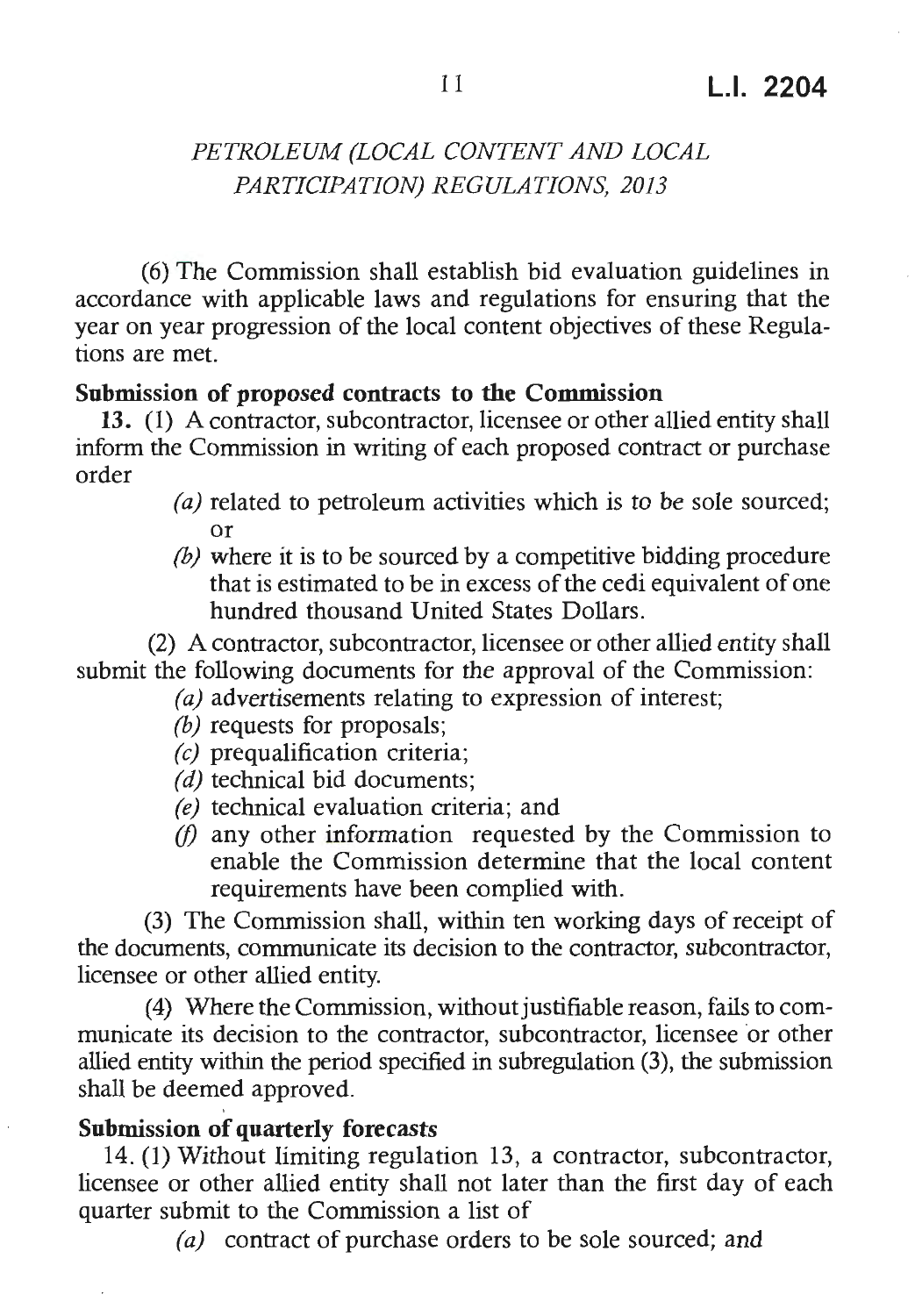## **L.I. 2204** 12

## *PETROLEUM (LOCAL CONTENT AND LOCAL PARTICIPATION) REGULATIONS, 2013*

*(b)* contracts or purchase orders estimated to exceed the cedi equivalent of one hundred thousand United States Dollars and intended to be tendered for or executed in the next quarter.

(2) A contractor, subcontractor, licensee or other allied entity shall provide the information specified in the Second Schedule in respect of each contract or purchase order.

## **Documents required for submission to the Commission during bidding process**

**15.** (1) A contractor, subcontractor, licensee or other allied entity shall provide the Commission with the following information at the various stages of the bidding process:

- *(a)* before issuing a prequalification notification to prospective bidders, the information specified in Part A of the Third Schedule;
- *(b)* before issuing a Request for Proposals or a Request for Quotations, the information specified in Part B of the Third Schedule; and
- *(c)* before award of a contract or purchase order to the selected bidder, the information specified in Part  $C$  of the Third Schedule.

(2) The Commission shall confirm that a document submitted is satisfactory or otherwise provide written comments on the document submitted during the bidding process within fourteen working days of the receipt of the document.

(3) Where the Commission, without justifiable reason fails to acknowledge receipt of the documents submitted by the contractor, subcontractor, licensee or other allied entity within the period specified in subregulation (2), the submission shall be deemed approved.

## **Review of contract**

16. (1) The Commission shall, where it considers necessary, review some contracts .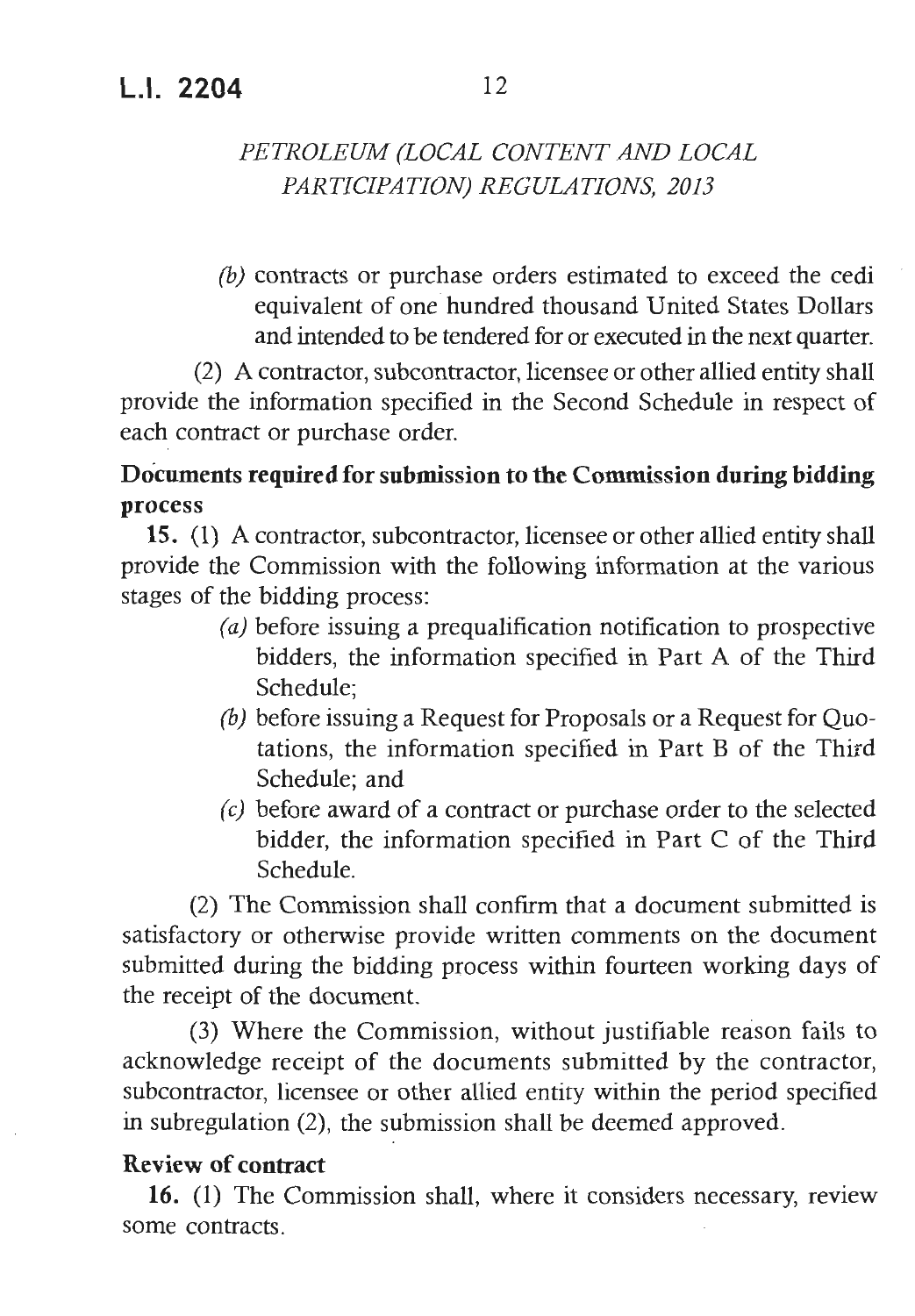(2) The Commission shall within seven working days of the commencement of a quarter of the year advise the contractor, subcontractor, licensee or allied entity of which contracts have been chosen for review by the Commission.

(3) The Commission shall inform the contractor, subcontractor, licensee or other allied entity of the outcome of the assessment or review before the first day of the relevant quarter.

#### *Employm ent and Training Sub-Plan and Succession Plan*

#### **Employment and Training Sub-Plan**

 $\overline{\phantom{0}}$ 

**17.** (1) The Employment and Training Sub-Plan submitted by a contractor, subcontractor, licensee or other allied entity to the Commission with respect to a petroleum activity shall include

- (a) a forecast of the hiring and training needs of the contractor, subcontractor, licensee, or other allied entity which includes
	- (i) a specification of the skills needed;
	- (ii) the anticipated skill shortages in the Ghanaian workforce:
	- (iii) the specific training requirements; and
	- (iv) the anticipated expenditure that will be incurred by the contractor, subcontractor, licensee or other allied entity in implementing the Employment and Training Sub-Plan as forecasted;
- *(b)* a time frame within which the contractor, subcontractor, licensee or other allied entity will provide employment opportunities for the Ghanaian workforce for each phase of the petroleum activity to enable members of the Ghanaian workforce prepare for such opportunities; and
- *(c)* efforts made and procedures adopted for the accelerated training of Ghanaians.

(2) The contractor, subcontractor, licensee or other allied entity shall provide to the Commission a quarterly report on

> *(a)* employment and training activities for the reporting period; and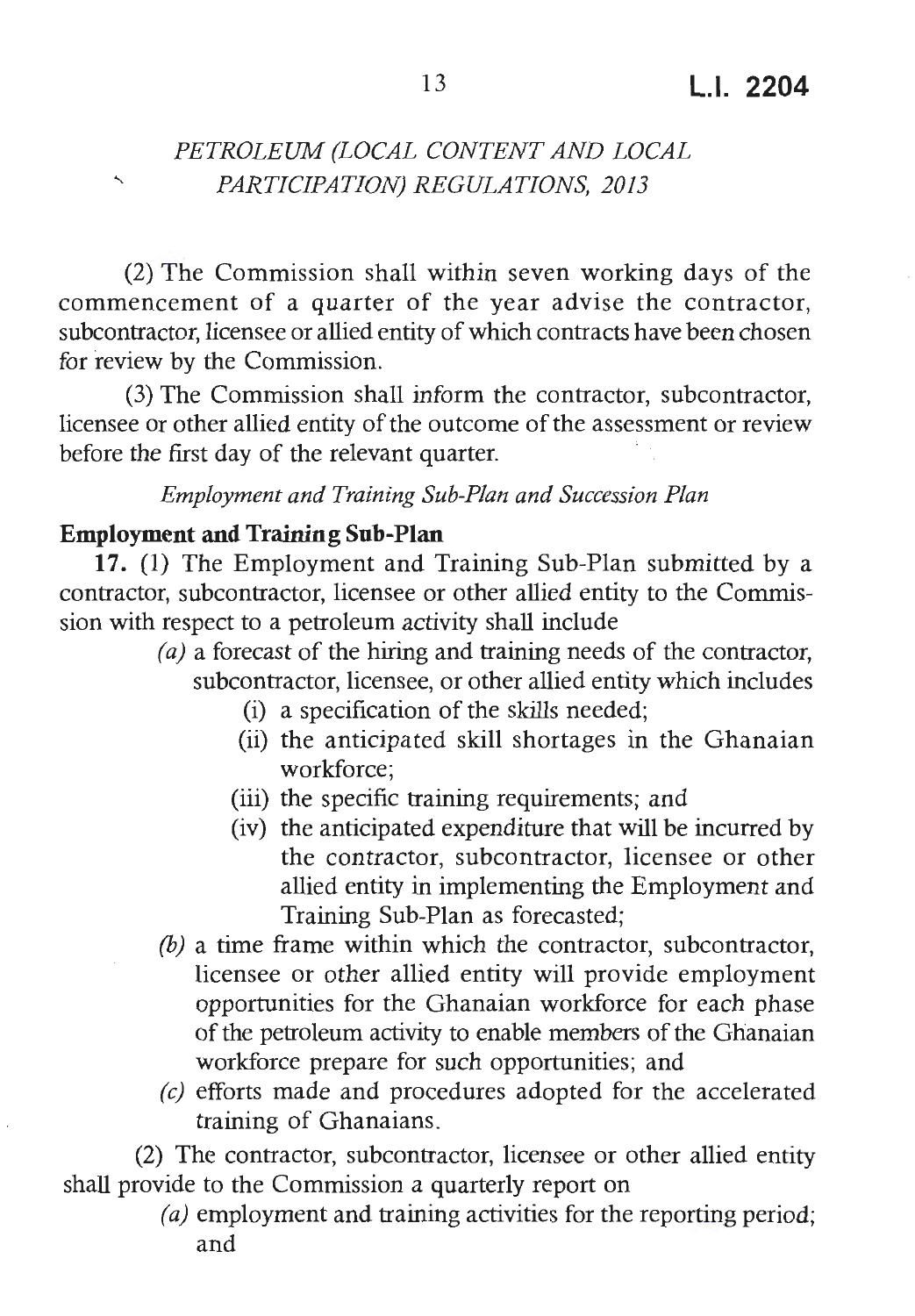*(b)* a comparative analysis of the Employment and Training Sub-Plan and the employment and training activities to monitor compliance.

(3) The quarterly report shall state the number of new Ghanaian employees employed during the respective quarter and their job descriptions.

(4) The Commission may request any further information the Commission considers necessary for the purpose of the implementation of these Regulations .

( 5) Where Ghanaians are not employed because of lack of expertise, the contractor, subcontractor, licensee or other allied entity shall ensure, to the satisfaction of the Commission that every reasonable effort is made to provide training to Ghanaians in that field locally or elsewhere .

#### **Succession plan**

18. (1) A contractor, subcontractor, licensee or other allied entity shall, as part of the Employment and Training Sub-Plan, submit to the Commission a succession plan for any employment position that is occupied by a non- Ghanaian to ensure that the minimum local content levels specified in the First Schedule are met.

(2) The succession plan shall make provision for and require Ghanaians to understudy the requirements of the position held by a non-Ghanaian for a period determined by the Commission on a case-by-case basis after which the position occupied by the non-Ghanaian shall be assumed by the Ghanaian.

#### **Middle and junior level positions**

19. (1) A contractor, subcontractor, licensee, or other allied entity engaged in petroleum activities shall employ only Ghanaians in junior level or middle level positions.

(2) For the purpose of subregulation (1), "junior or middle level positions" includes the position of foreman, supervisor or any corresponding position designated as such.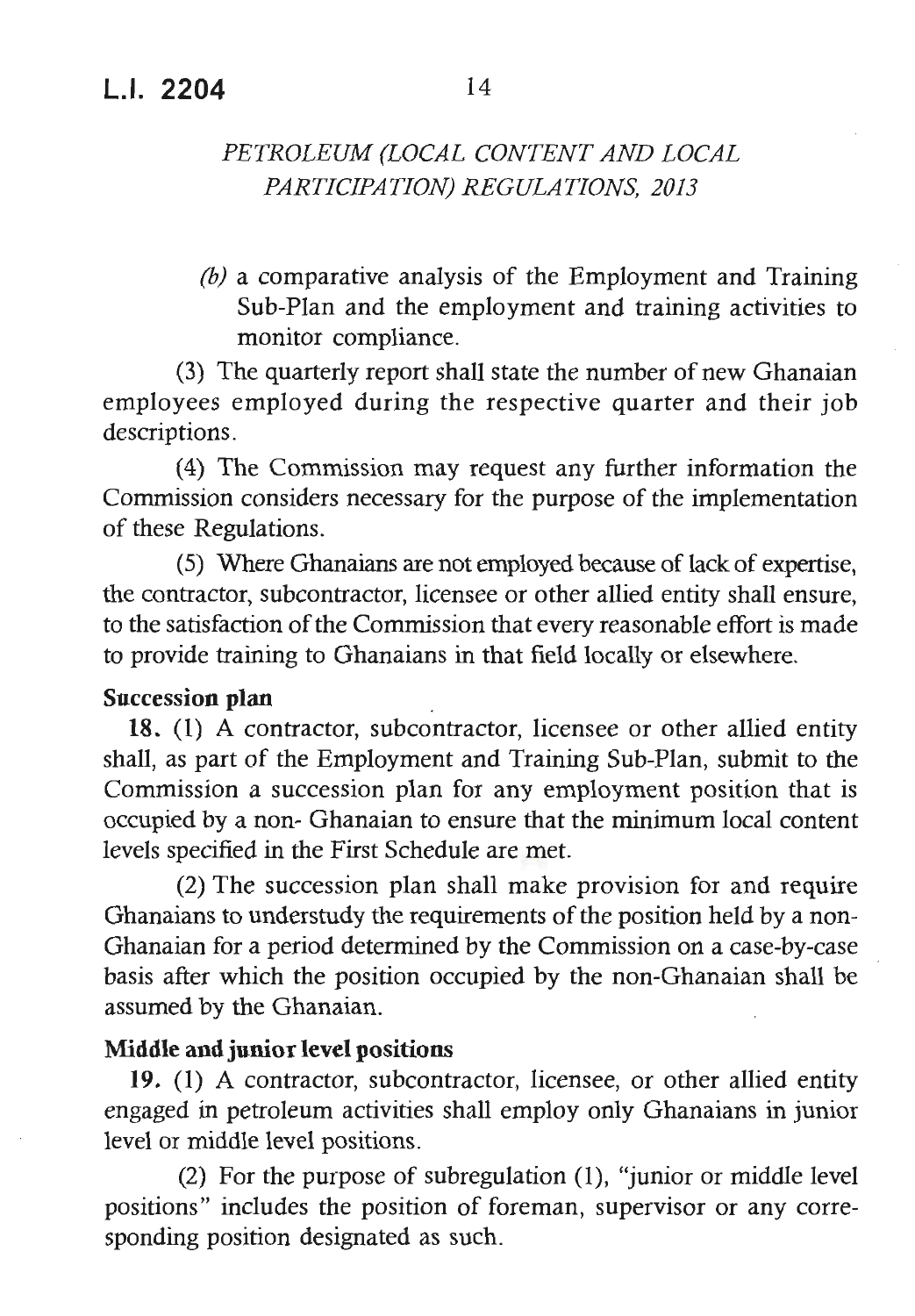#### *Programme for Research and Research Development Sub-Plan*

#### **Programme for research, development and budget**

**20.** A contractor, subcontractor, licensee or other allied entity shall, after the execution of a petroleum agreement and before the commencement of petroleum activities, submit a programme for research, development and budget to the Commission for the promotion of education, practical attachments, training and research and development in the country in relation to its overall work programme and activities.

#### **Research and Development Sub-Plan**

21. (1) A Research and Development Sub-Plan submitted by a contractor, subcontractor, licensee or other allied entity to the Commission with respect to a petroleum activity shall

- *(a)* outline a revolving three to five year programme for petroleum related research and development initiatives to be undertaken in the country;
- *(b)* provide details of the expected expenditure that will be made in implementing the Research and Development Sub-Plan;
- *(c)* provide for public calls for proposals for research and development initiatives associated with the activities of the contractor, subcontractor, licensee or other allied entity and criteria for selecting proposals which qualify for support. •
- (2) The contractor, subcontractor, licensee or other allied entity shall
	- *(a)* update its Research and Development Sub-Plan annually, and
	- *(b)* submit the updated plan to the Commission for review and approval.

#### *Technology transfer programmes and reports*

#### **National plan on technology transfer**

**22.** The Commission shall in consultation with the National Development Planning Commission, relevant Ministries, Departments and Agencies identified by the Commission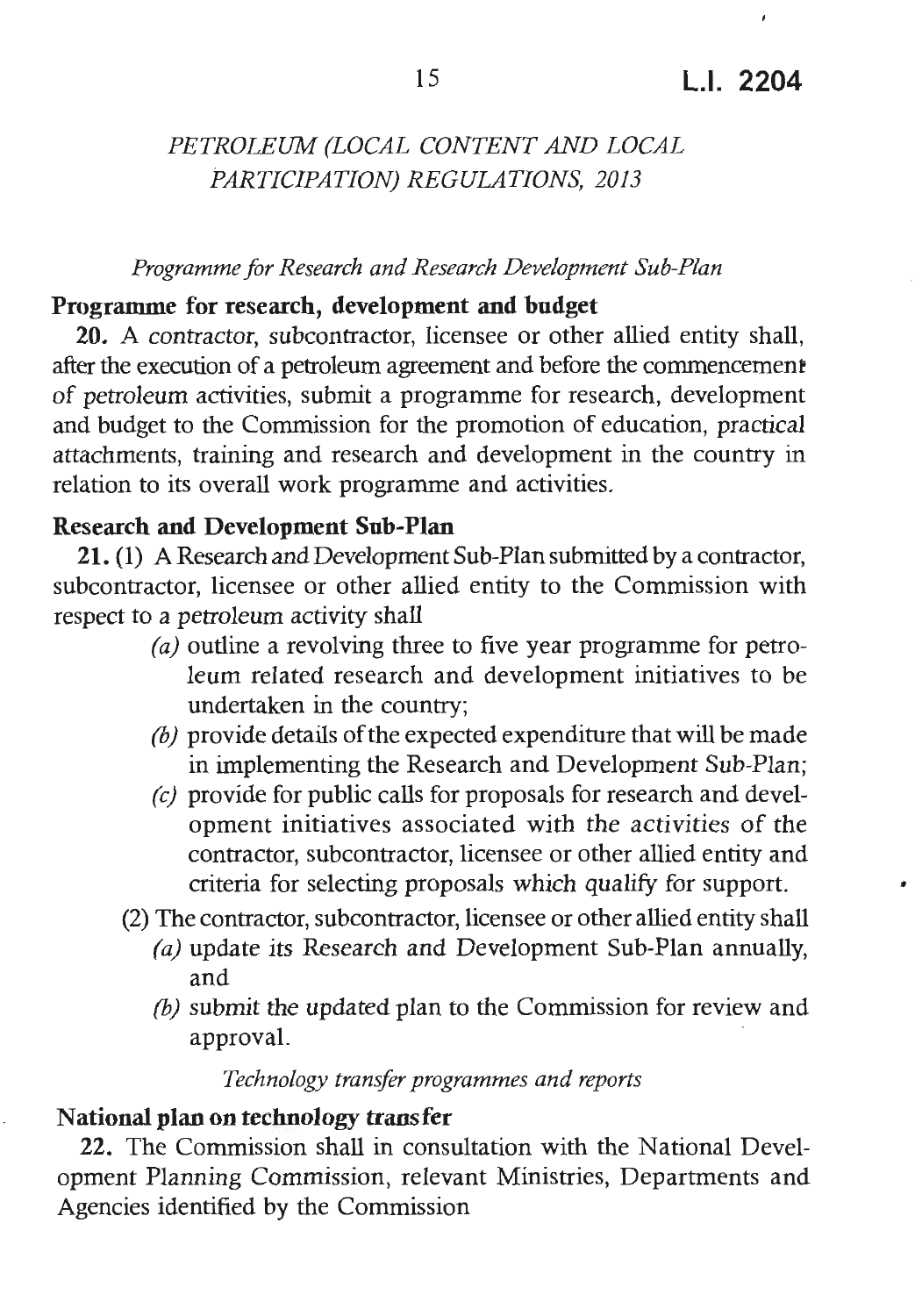- $(a)$  develop the national policy on technology transfer with respect to the petroleum industry, and
- *(b)* publish the national policy in the *Gazette* and a newspaper of national circulation .

#### **Technology transfer programme**

23. A contractor, subcontractor, licensee, or other allied entity shall support and carry out a programme in accordance with the national plan on technology transfer and priorities for the promotion of technology transfer to Ghana in relation to the petroleum industry.

#### **Technology Transfer Sub-Plan**

**24.** A Technology Transfer Sub-Plan submitted by a contractor, subcontractor, licensee or other allied entity shall include a programme of planned initiatives aimed at promoting the effective transfer of technologies from the contractor, subcontractor , licensee or other allied entity to a Ghanaian indigenous company or citizen.

## **Support for technology transfer to indigenous Ghanaian companies**

**25.** (1) A contractor, subcontractor, licensee or other allied entity shall support and facilitate technology transfer as regards the formation of joint ventures, partnering of licensing agreements between indigenous Ghanaian companies or citizens and foreign contractors and service companies or supply companies .

(2) The Minister shall consult with relevant Government agencies to propose fiscal incentives to assist:

- *(a)* foreign companies which aim to develop technological capacity and skills of citizens; and
- *(b)* indigenous Ghanaian companies which establish factories and production units in the country.

(3) For the purposes of subregulation (2), the Government agencies consulted shall collaborate with the Commission.

(4) The Commission shall propose the criteria for obtaining the fiscal incentives.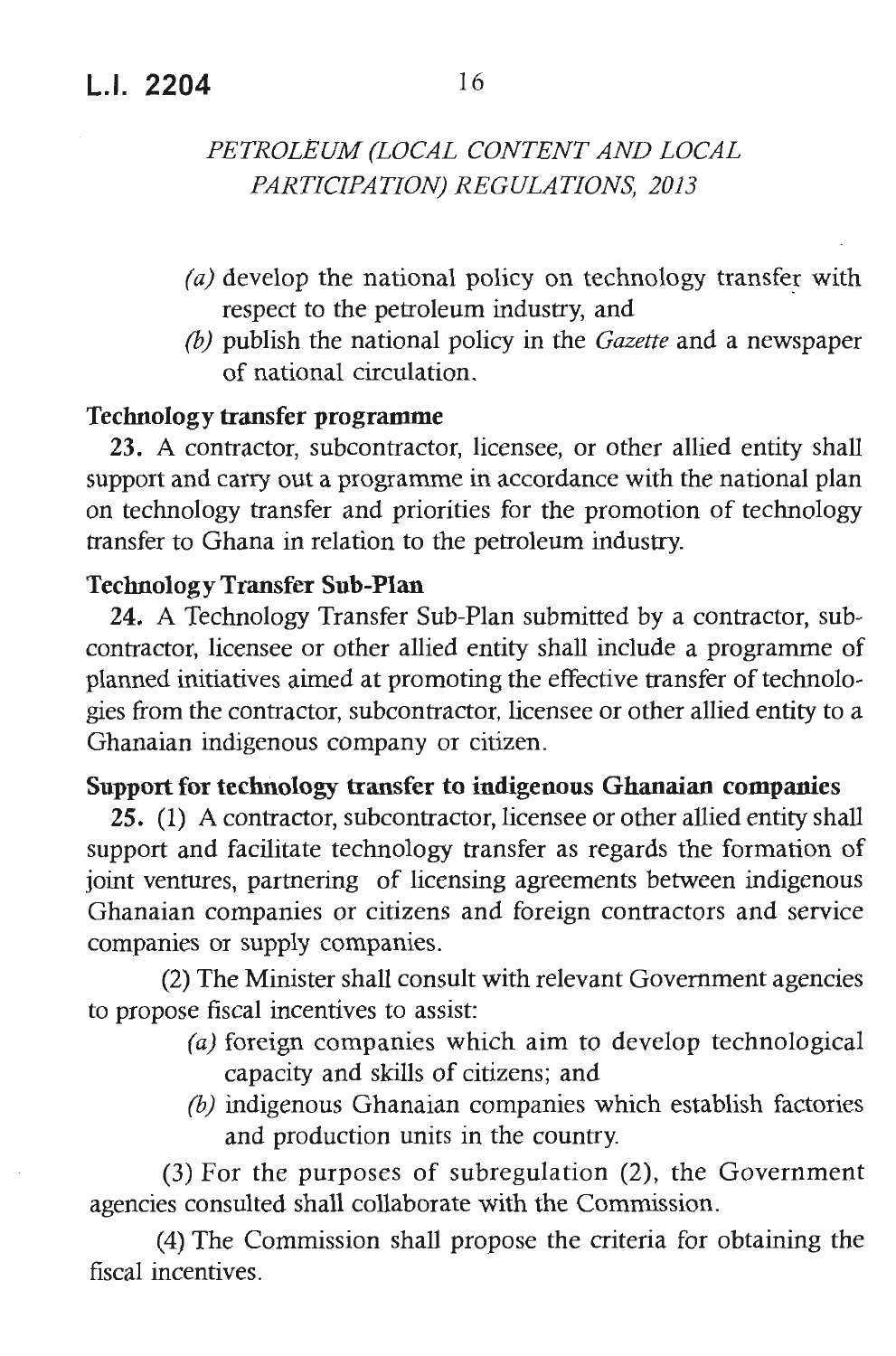#### **Technology Transfer Report**

**26.** A contractor, subcontractor, licensee or other allied entity shall submit a technology transfer report annually to the Commission stating the technology transfer initiatives being pursued and the current results in relation to the Technology Transfer Sub-Plan.

*Local insurance services content* 

#### **Insurance and reinsurance**

 $27.$  (1) A contractor, subcontractor, licensee or other allied entity engaged in a petroleum activity in the country shall comply with the provisions of the Insurance Act, 2006 (Act 724).

(2) The insurable risks relating to petroleum activity in the country shall be insured through an indigenous brokerage firm or where applicable , a reinsurance broker.

#### **Approval of offshore insurance**

28. (1) A person who seeks to obtain an insurance offshore service relating to a petroleum activity in the country shall obtain written approval of the National Insurance Commission.

(2) In granting an approval for procuring insurance services offshore, the National Insurance Commission shall ensure that Ghanaian local capacity has been fully exhausted.

*Legal services content* 

#### **Legal services**

29. A contractor, subcontractor, licensee or an allied entity engaged in a petroleum activity that requires legal services in the country shall retain only the services of a Ghanaian legal practitioner or a firm of Ghanaian legal practitioners whose principal office is located in the country.

#### **Legal Services Sub-Plan**

**30.** The Legal Services Sub-Plan submitted to the Commission shall include

> *(a)* a comprehensive report on legal services utilised in the preceding six months by expenditure;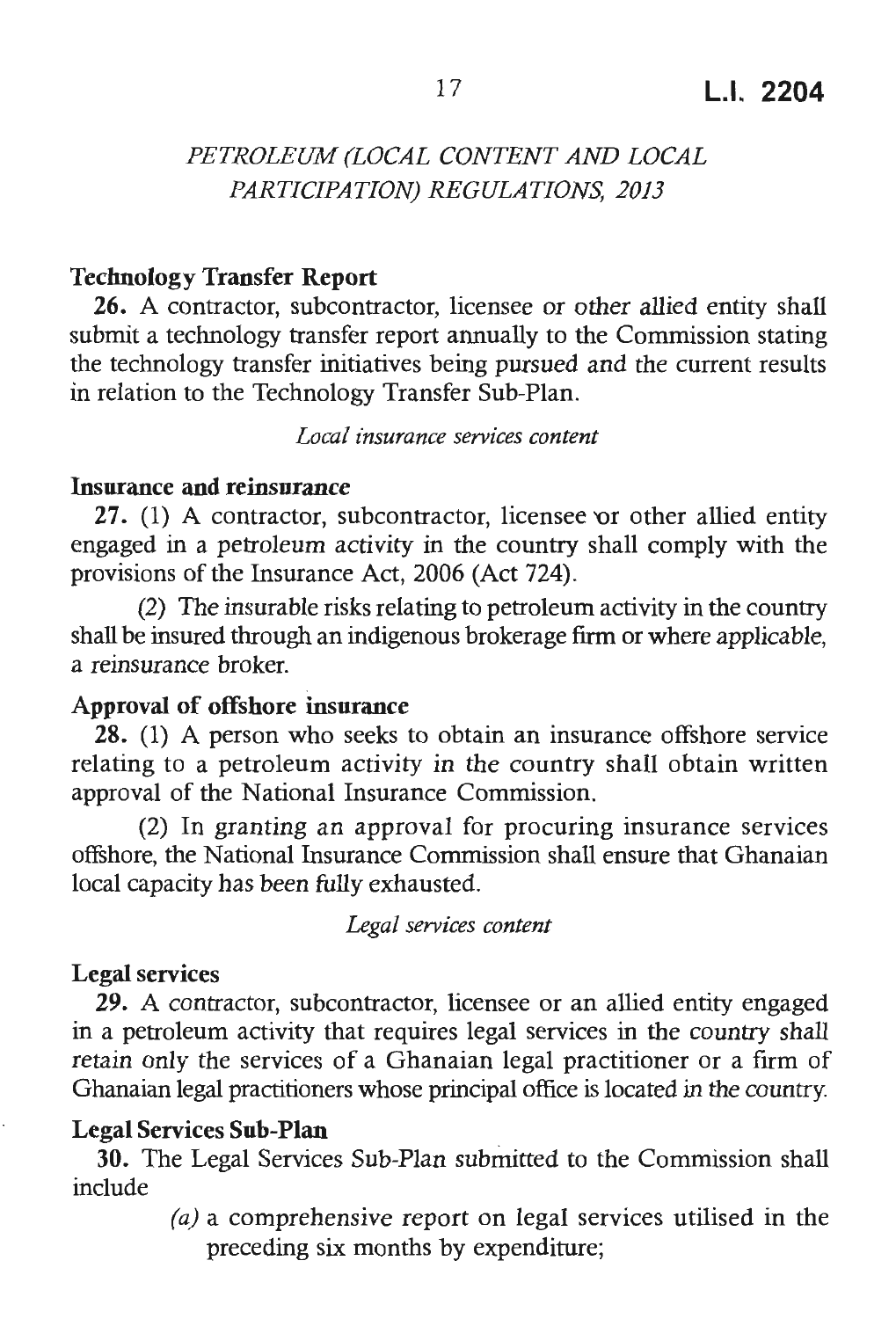## **LI. 2204** 18

## *PETROLEUM (LOCAL CONTENT AND LOCAL PARTICIPATION) REGULATIONS, 2013*

- *(b)* forecast of legal services required during the ensuing six months where applicable, and the projected expenditure for the services; and
- *(c)* the annual legal services budget for the ensuing year quoted in Ghana Cedis and United States Dollars.

*Financial services content* 

#### **Financial services**

**31.** (1) A contractor, subcontractor, licensee or other allied entity that requires financial services with respect to a petroleum activity shall retain only the services of a Ghanaian financial institution or organisation.

(2) Despite subregulation (1), a contractor, subcontractor, licensee or an allied entity may with the approval of the Commission engage the services of a foreign financial institution or organisation.

#### **Financial Services Sub-Plan**

**32.** A contractor, subcontractor, licensee or an allied entity who has submitted a Financial Services Sub-Plan to the Commission shall specify the following:

- *(a)* the financial services utilised in the preceding six months by expenditure;
- *(b)* a forecast of financial services required in the ensuing six months and the projected expenditure for the financial services; and
- *(c)* a list of financial services utilised in the preceding six months, the nature of financial services provided and the expenditure for the financial services made by the contractor, subcontractor, licensee or other allied entity.

#### **Operation of bank account** in **Ghana**

33. (1) A contractor, subcontractor, licensee or other allied entity shall maintain a bank account with an indigenous Ghanaian bank and transact business through banks in the country.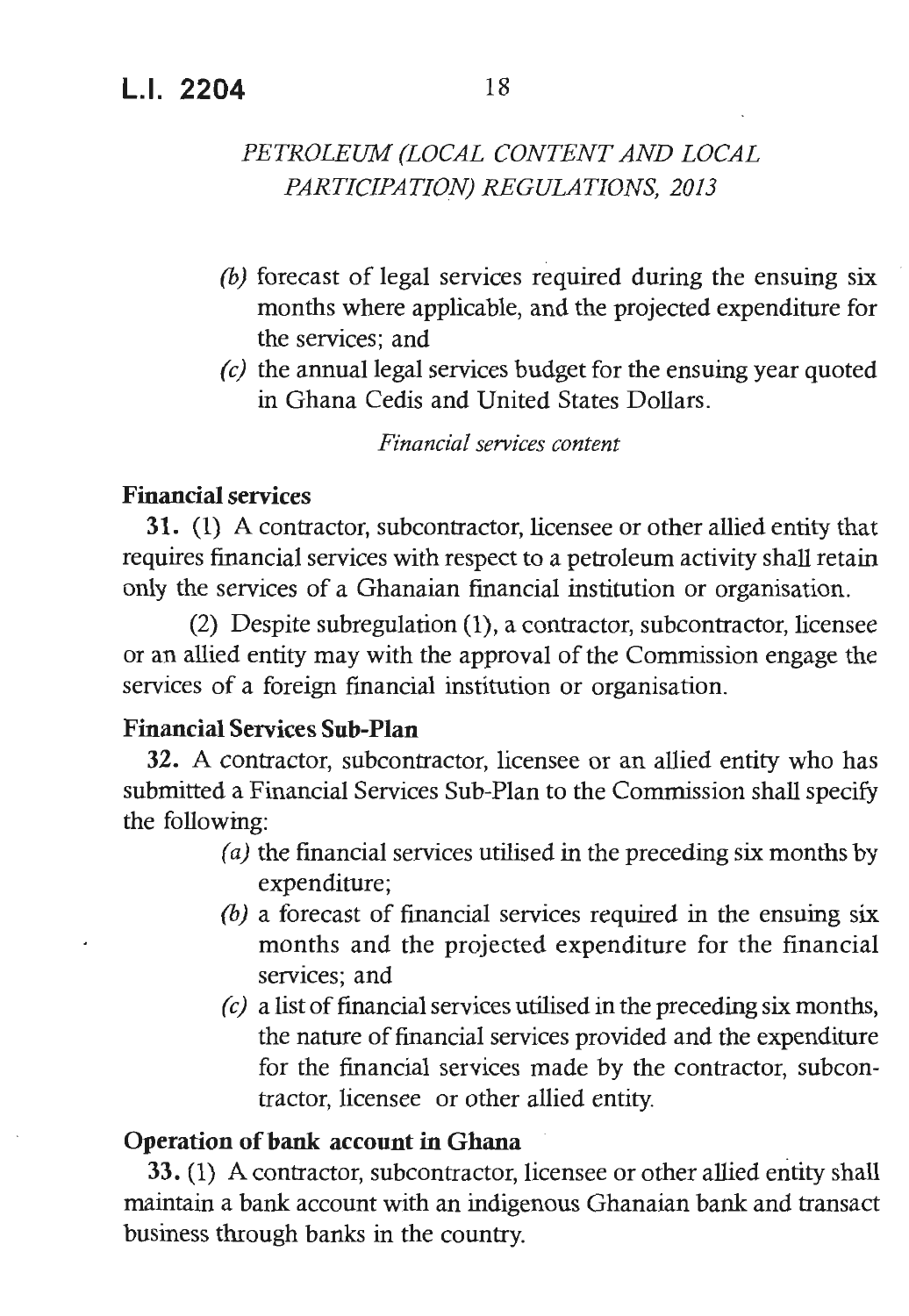(2) For the purpose of this regulation, "an indigenous Ghanaian bank" means a bank that has one hundred percent Ghanaian or a majority Ghanaian shareholding.

#### *Local content peiformance reporting*

#### **Requirement for submitting local content performance report**

**34.** (1) A contractor, subcontractor, licensee or other allied entity shall within forty-five days of the beginning of each year after commencement of petroleum activities submit to the Commission an annual Local Content Performance Report covering all its projects and activities for the year under review.

(2) The report shall be in a format prescribed by the Commission and shall

- *( a)* specify by category of expenditure the local content on both current and cumulative cost basis; and
- *(b)* show the employment achievement in terms of hours worked by Ghanaians and foreigners as well as their job positions and remuneration.

#### **Assessment of performance report**

35. (1) The Commission shall, **within** fifty working days after receipt of the Local Content Performance Report, assess and review the Local Content Performance Report to ensure compliance with these Regulations .

(2) For the purposes of assessment and verification of the report, a contractor, subcontractor, licensee or an allied entity shall allow an employee or a designated agent of the Commission access to their facilities, documents and information as the Commission may require.

#### **Requirement of third party reporting**

**36.** (1) A contractor, subcontractor, licensee or other allied entity shall ensure that its partners, contractors , subcontractors and allied entity are contractually bound to report local content information to the contractor, subcontractor, licensee or other allied entity and, if requested, to the Commission.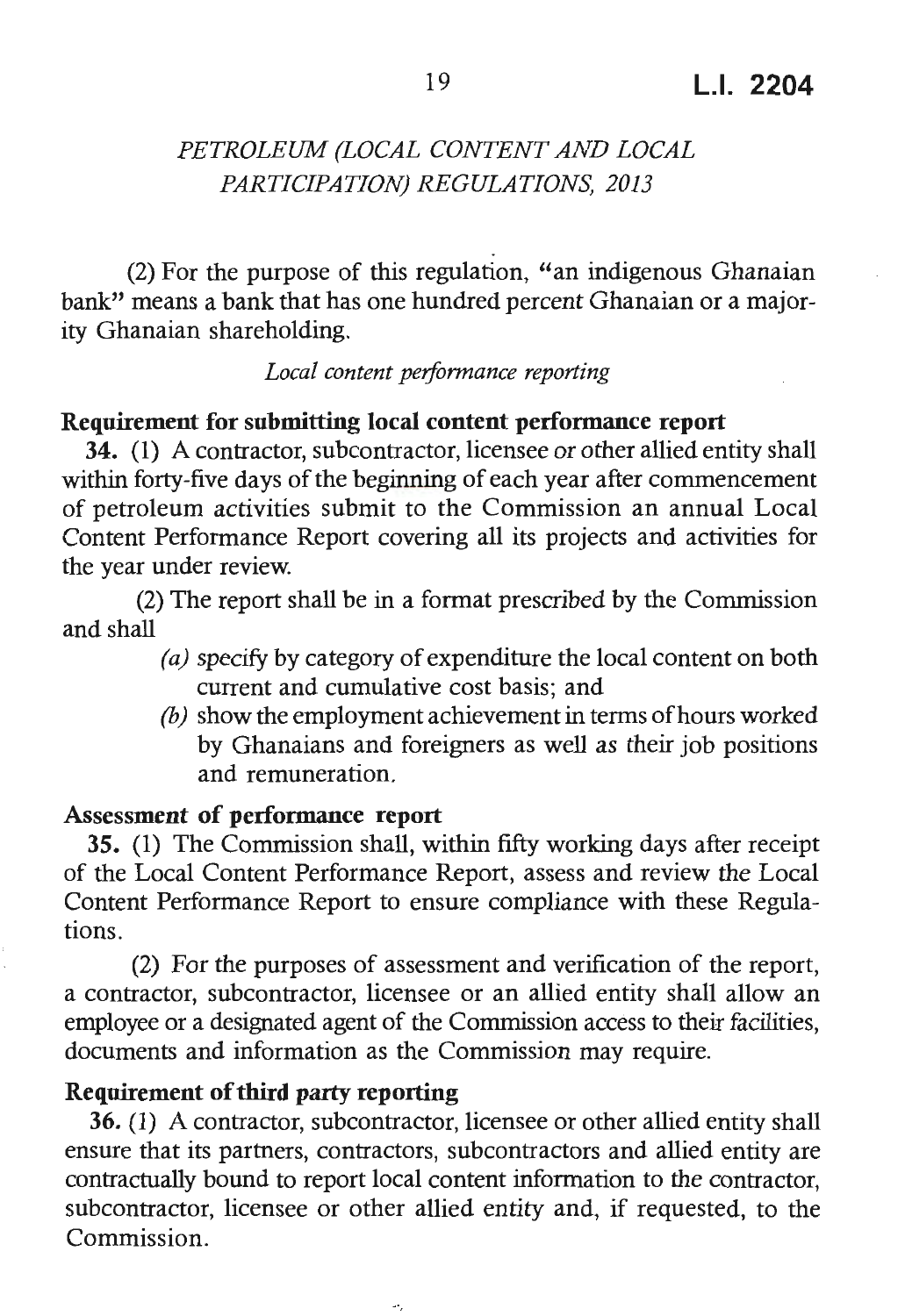(2) A contractor, subcontractor, licensee or other allied entity shall · allow an agent or official designated by the Commission access to the records of the contractor, subcontractor, licensee or an allied entity for purposes of assessment and verification of the local content information reported to the contractor, subcontractor, licensee or other allied entity or the Commission.

#### *Data and information on local content*

#### **Establishment of a Common Qualification System**

**37.** (1) The Commission shall, in consultation with industry stakeholders, establish a Common Qualification System.

• (2) The Commission shall manage the Common Qualification System in accordance with these Regulations.

#### **Object of the Common Qualification System**

38. (1) The object of the Common Qualification System is to serve as the sole system for the registration and pre-qualification of local content .in the petroleum industry.

 $(2)$  For the purpose of subregulation  $(1)$ , Common Qualification System shall be used for

- *(a)* the verification of contractors' capacities and capabilities;
- *(b)* the evaluation of application of local content submitted by a contractor, subcontractor, licensee or other allied entity;
- *(c)* the tracking and monitoring of performance and provision of feed back; and
- *(d)* ranking and categorisation of petroleum service companies based on capabilities and local content.

#### **Ayailability of information**

- **39.** (1) A person may during working hours
	- *(a)* access records that relate to local content which is kept by the Commission and designated as public records; or
	- *(b)* request to be furnished with a certified copy or extract from any document that that person is entitled to access.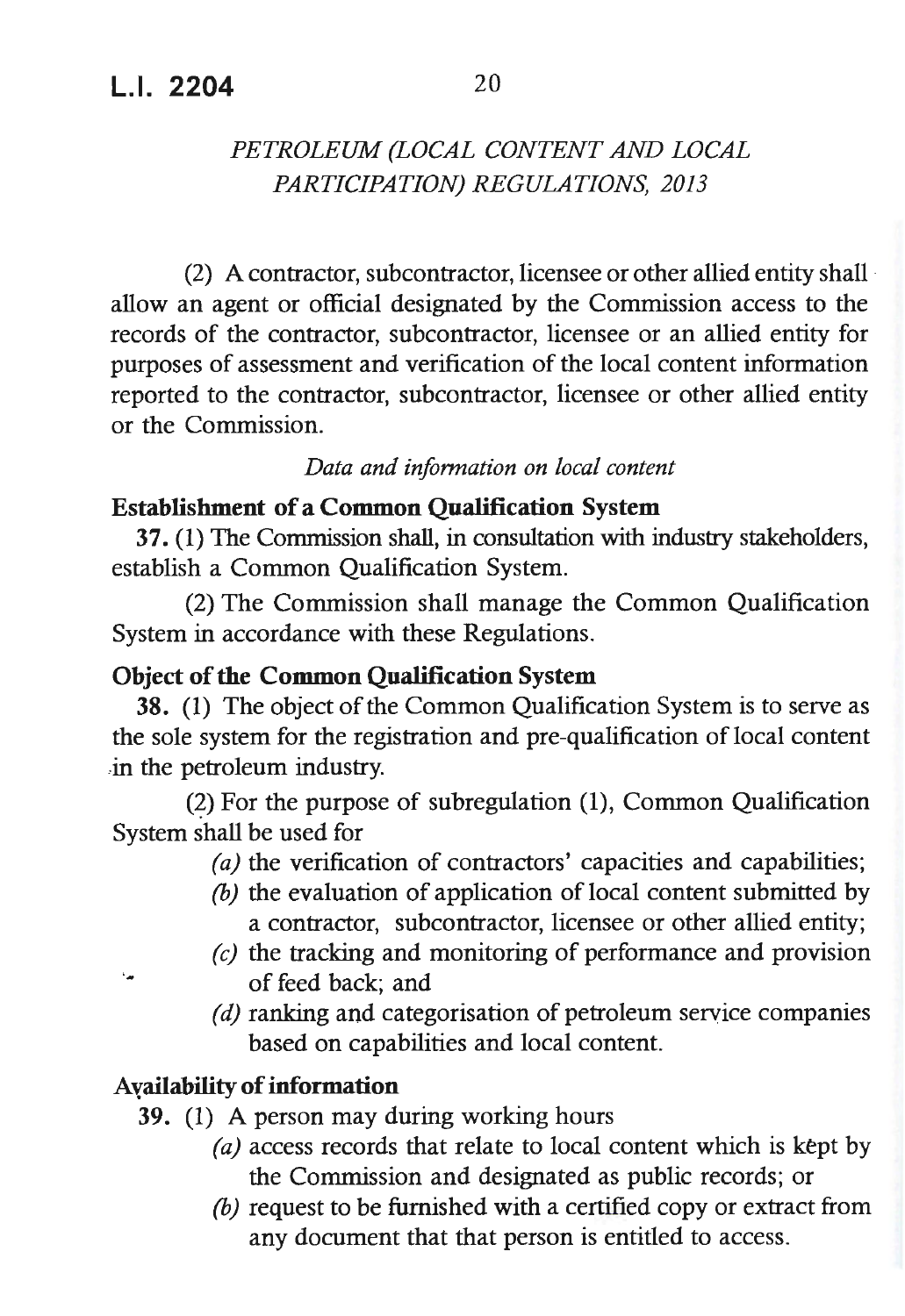(2) The right of a person to inspect or obtain a copy of a document filed or kept in electronic form by the Commission shall extend only to the reproductions of the document in written form in a manner that the Commission determines .

(3) An application for an extract or a certified copy of document requested shall be accompanied by a fee determined by the Commission.

(4) The Commission shall publish on its website, information relating to these Regulations and local content and local participation requirements generally.

#### **Public education**

40. The Commission shall ensure that public education activities are undertaken to educate contractors, subcontractors, licensees and other allied entities, the public and industry stakeholders to educate them about the local content policy and philosophy and to ensure the implementation of these Regulations .

#### **Communication of local content policies**

- **41.** (1) A contractor, subcontractor, licensee or other allied entity shall
	- *(a)* eommunicate local content policies, procedures and obligations to any person engaged by that contractor, subcontractor, licensee or other allied entity to perform an aspect of a petroleum activity, and
	- *(b)* monitor and ensure compliance with local content policies, procedures and obligations.

(2) Despite subregulation (1), a contractor, subcontractor licensee or other allied entity shall make available the local content policies , procedures and obligations of that contractor, subcontractor, licensee or other allied entity available on their respective websites.

*Monitoring, compliance and enforcement* 

#### **Electronic filing of documents**

42. (1) The Commission may issue guidelines to provide for a system requiring documents under these Regulations to be filed in electronic form.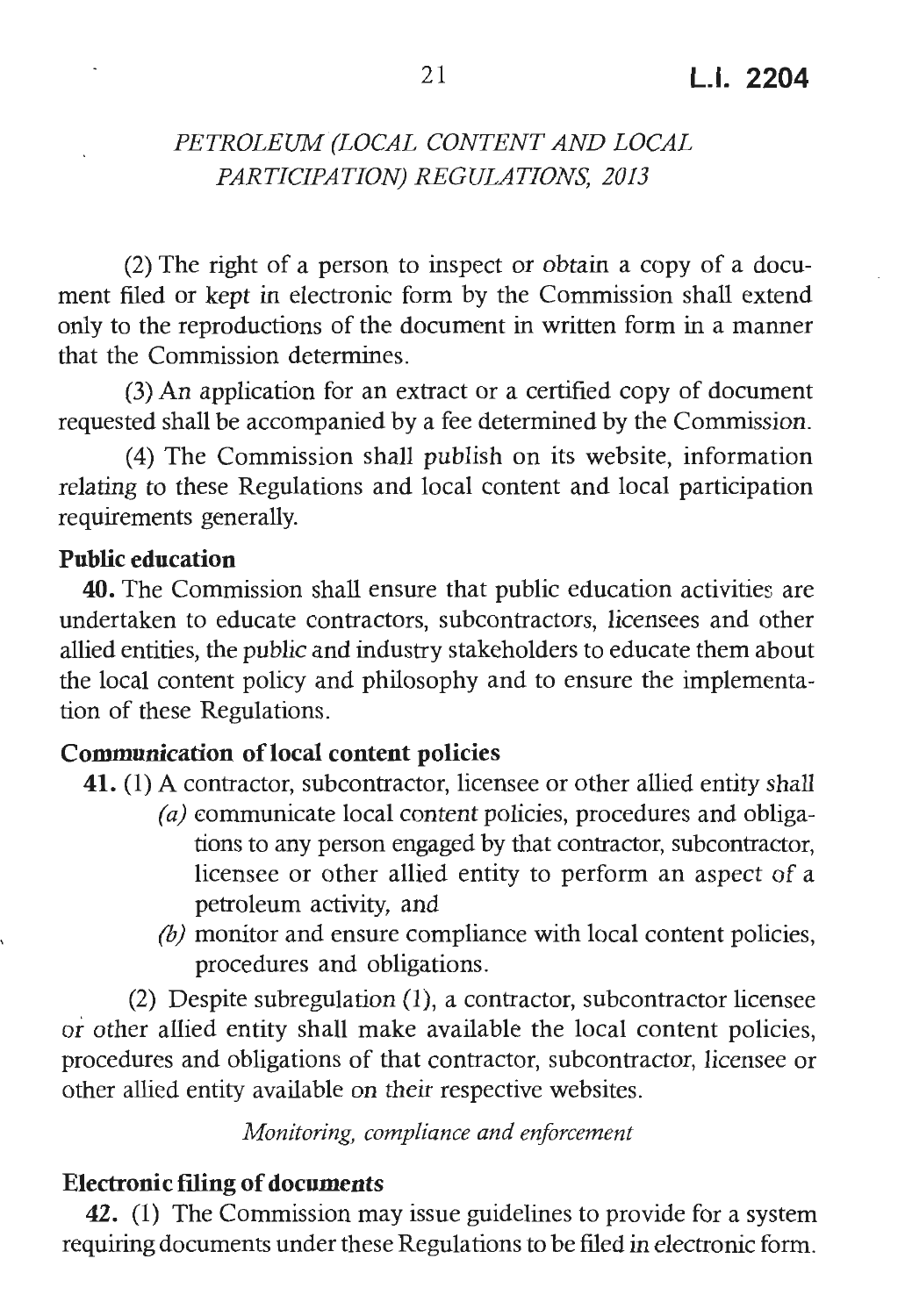(2) The system for filing of documents in electronic form shall be in accordance with the Electronic Transactions Act, 2008 (Act 772) and shall provide for

- *(a)* the criteria for authorising persons to file documents in electronic form, and
- *(b)* the security and authentication of the documents filed.

#### **Establishment of guidelines and procedures by Commission**

43. (1) The Commission shall establish and constantly review guidelines and procedures for the effective implementation of these Regulations .

(2) Without limiting subregulation (1), the Commission shall, in consultation with relevant institutions, issue guidelines for compliance by a contractor, subcontractor, licensee and other allied entity in respect of the following:

- *(a)* requirements and targets for the growth of research and development of the petroleum industry of the country;
- *(b)* minimum standards, facilities, personnel and technology for training in the petroleum industry of the country;
- *(c)* investment in or setting up a facility, factory, production unit or other operation in the country to carry out any production or manufacturing or to provide any petroleum related service specified in Part Two of the First Schedule otherwise imported into the country; and
- *(d)* generally for the implementation of these Regulations.

#### **Local content monitoring**

**44.** The Commission shall monitor and investigate the activities of each contractor, subcontractor, licensee and other allied entity to ensure the achievement of the purpose of these Regulations within the framework of the national policy on local content.

#### **Investigations**

**45.** (1) The Commission may for the purposes of enforcing these Regulations initiate an investigation into an activity of a contractor, subcontractor, licensee or other allied entity.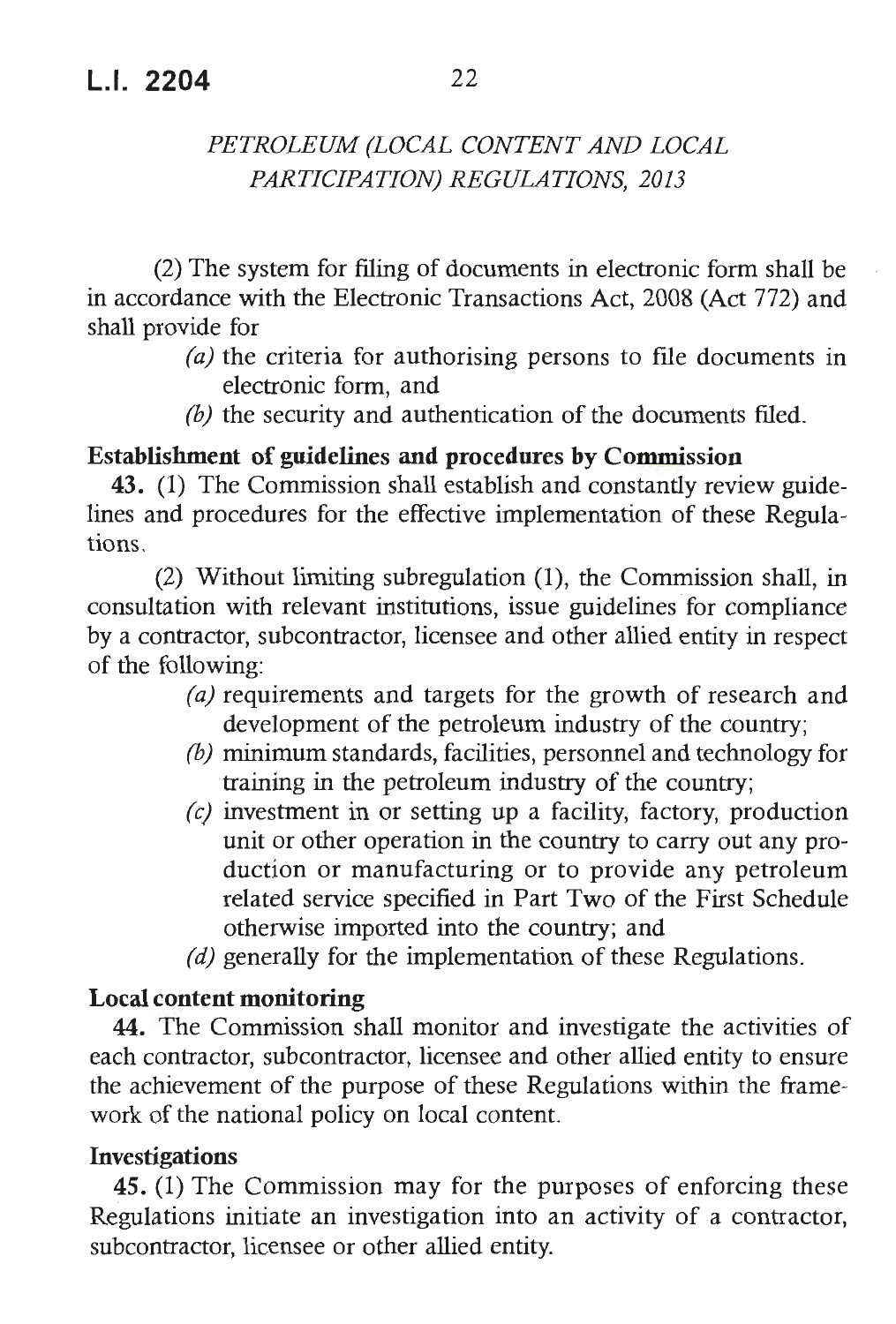(2) Without limiting subregulation **(1),** the Commission may launch investigations to ensure that

- *(a)* the Ghanaian company principle is not diluted by the operation of a front; or
- *(b)* bid rigging and cartelisation are avoided in the procurement process.

#### **Offences and penalties**

**46. (1)** A person who submits a plan, returns, report or other document and knowingly makes a false statement, commits an offence and is liable on summary conviction to a fine of not less than one hundred thousand penalty units and not more than two hundred and fifty thousand penalty units or to a term of imprisonment of not less than two years and not more than five years or to both.

(2) A citizen who acts as a front or connives with a foreign citizen or company to deceive the Commission as representing an indigenous Ghanaian company to achieve the local content requirement under these Regulations, commits an offence and is liable on summary conviction to a fine of not less than one hundred thousand penalty units and not more than two hundred and fifty thousand penalty units or to a term of imprisonment of not less than one year and not more than two years or to both.

(3) A person who connives with a citizen or an indigenous Ghanaian company to deceive the Commission as representing an indigenous Ghanaian company to achieve the local content requirement under these Regulations commits an offence and is liable on summary conviction to a fine of not less than one hundred thousand penalty units and not more than two hundred and fifty thousand penalty units or to a term of imprisonment of not less than one year and not more than two vears or to both.

(4) A person who fails to

*(a)* support and carry out a programme in accordance with the National Plan on technology transfer in contravention of regulation 23;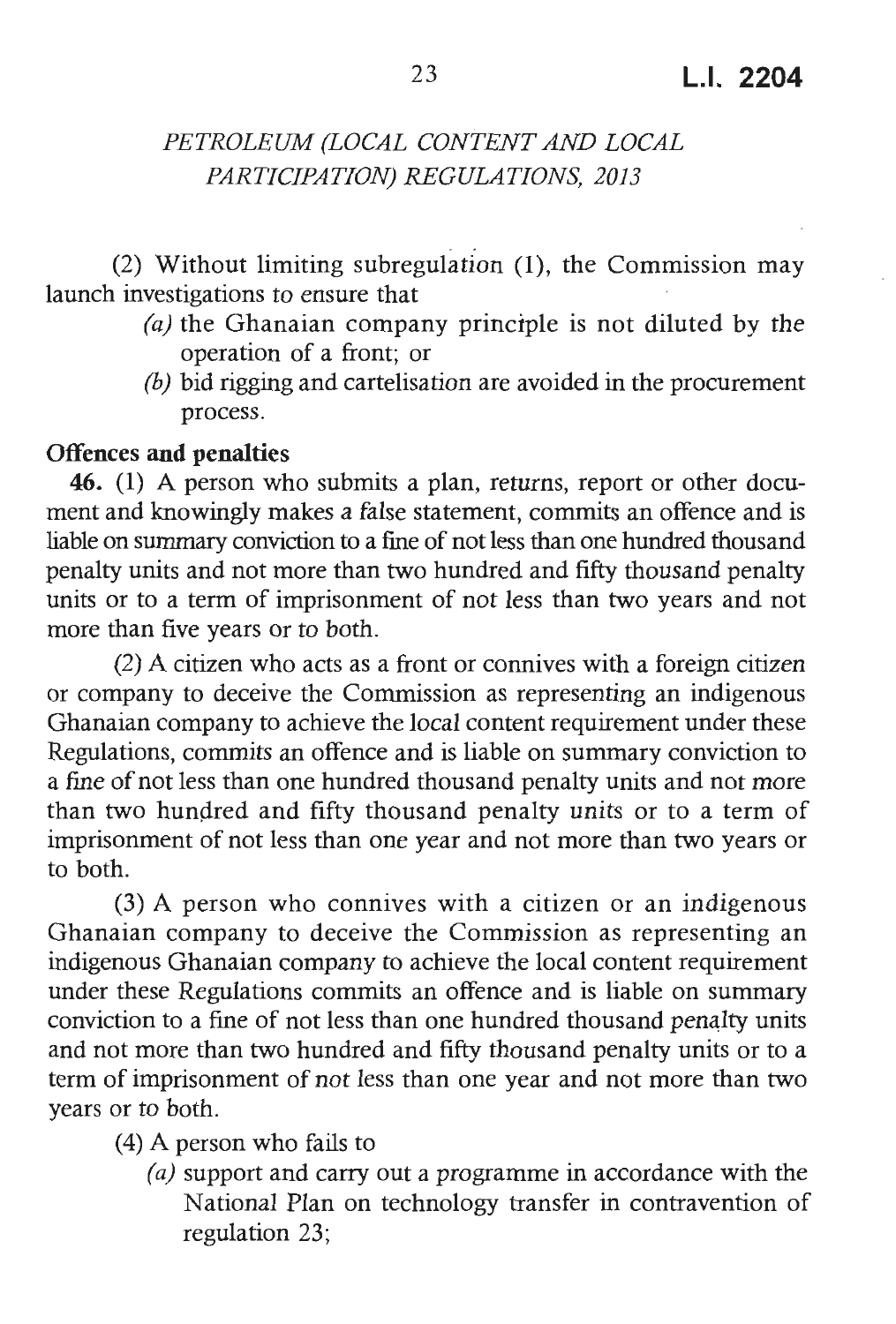- *(b)* support and facilltate technology transfer as regards the formation of joint ventures, partnering of licensing agreements between indigenous Ghanaian companies or citizens and foreign contractors and service companies or supply companies in contravention of regulation 25;
- *(c)* ensure that its partners, contractors, subcontractors and allied entities report local content information to the contractor in contravention of regulation 36; or
- *(d)* communicate local content policies, procedures and obligations to any person engaged by that contractor, subcontractor, licensee or other allied entity to perform an aspect of petroleum activity in contravention of regulation 41;

is liable to pay to the Commission an administrative penalty of one hundred thousand penalty units in the first instance and a further penalty of five percent of the penalty for each day that the contravention of the regulation continues .

- (5) A person who fails to
	- *(a)* establish a project office in contravention of regulation 6;
	- *(b)* comply with the minimum local content levels for any petroleum activity in contravention of regulation 10;
	- *(c)* establish and implement a bidding process in contravention of regulation 11;
	- *(d)* comply with regulations 12(1) and 12(5);
	- *(e)* employ only Ghanaians in junior or middle level positions in contravention of regulation 19;
	- *(f)* insure the insurable risks relating to petroleum activities in the country through an indigenous brokerage firm or reinsurance broker in contravention of regulation 27(2);
	- *(g)* obtain the written approval of the National Insurance Commission when seeking to obtain an insurance offshore service relating to a petroleum activity in contravention of regulation 28;
	- *(h)* retain only the services of a Ghanaian legal practitioner or a firm of Ghanaian legal practitioners in contravention of regulation 29; or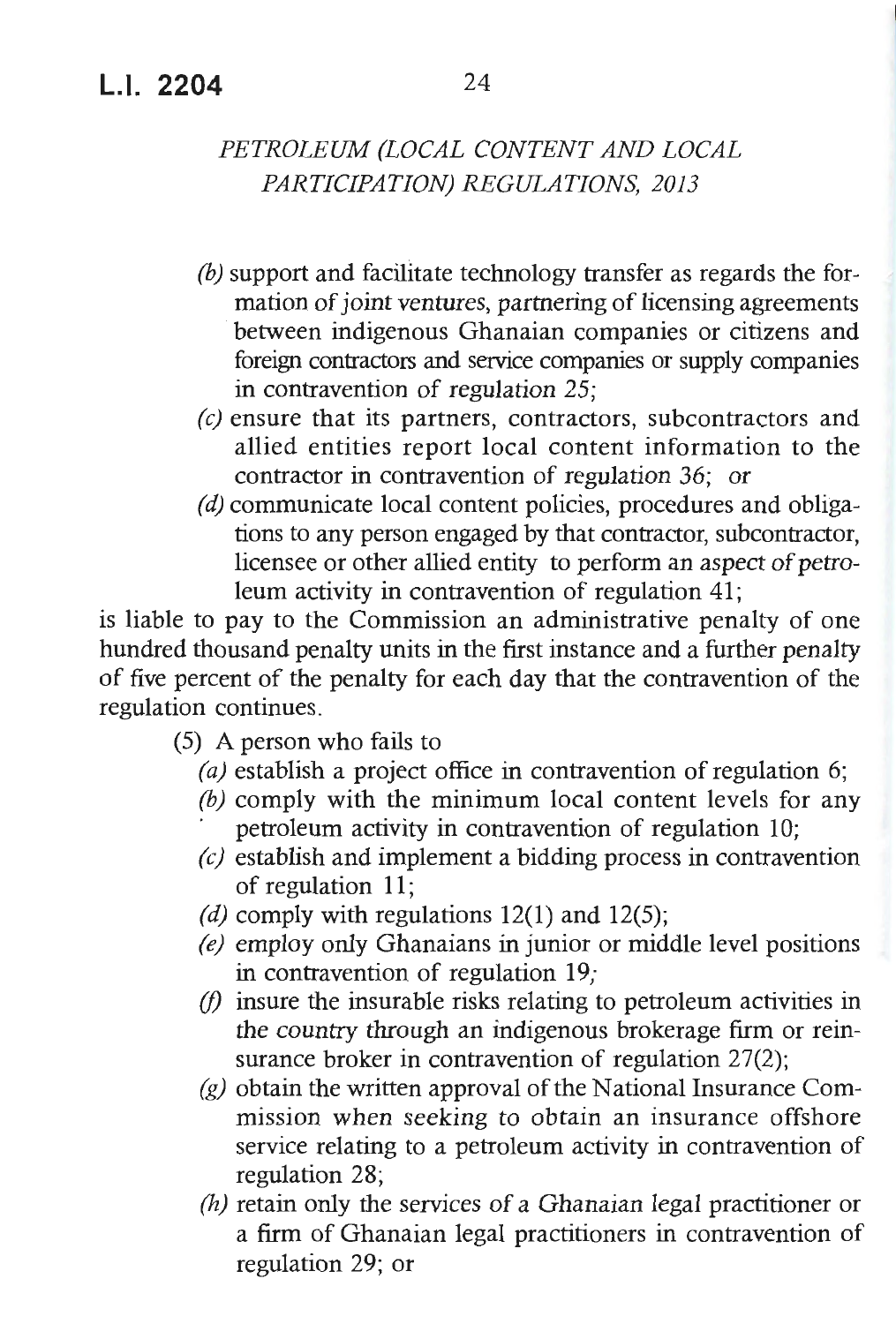- (i) operate a bank account in Ghana with an indigenous Ghanaian Bank in contravention of regulation 33; is liable
- $(i)$  to pay to the Commission an administrative penalty of two hundred thousand penalty units;
- *(k)* in the case of a contractor, where the contravention continues after the time specified for remedying the contravention , the Commission shall withhold the approvals and permits required by the contractor for the conduct of petroleum activities until the time that the contravention is remedied: and
- *(!)* in the case of a subcontractor, licensee or other allied entity, where the contravention continues after one time specified for remedying the contravention, the Commission shall expunge the name of the subcontractor, licensee or other allied entity from the Register or persons registered to undertake petroleum activities.

(6) A person who fails to comply with a request to furnish information or a document under these Regulations within the period specified in the request is liable to pay to the Commission an administrative penalty of two hundred thousand penalty units in the first instance and a further penalty of ten percent of the penalty for each day that the document remains undelivered.

- (7) A contractor, subcontractor, licensee or other allied entity that
	- *(a)* carries out petroleum activities without the required local content requirement in contravention of regulation 3;
	- *(b)* fails to submit a local content plan in contravention of regulation 7;
	- *(c)* fails to satisfy the content requirement of a local content plan in contravention of regulation 9; or
	- *(d)* fails to inform the Commission of each proposed contract or purchase order in contravention of regulation 13,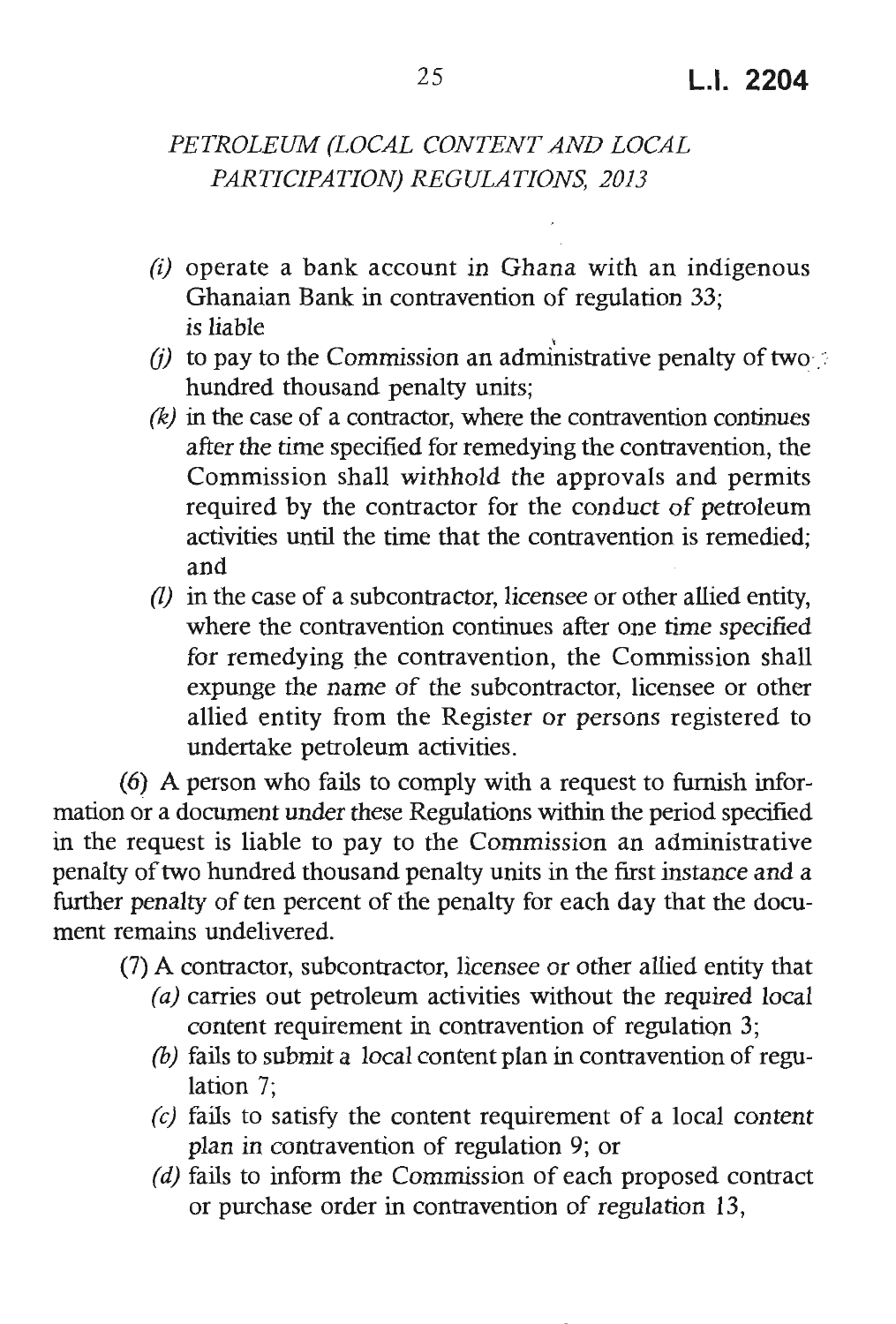is liable to pay to the Commission a penalty of five percent of the value of the proceeds obtained from the petroleum activity in respect of which the breach is committed but that penalty shall not exceed the cedi equivalent of five million United States Dollars or to the cancellation of a contract in respect of the petroleum activity.

(8) A penalty required to be paid under subregulation (4), (5),(6) or (7) and which is not paid within the period specified in the notice shall be a debt owed to the Republic and recoverable by the Commission from the holder in Court.

#### *Miscellaneous provisions*

#### **Complaints to the Minister**

**47.** A person aggrieved by the decision of the Commission in relation to the implementation of these Regulations may lodge a complaint with the Minister who shall within thirty days of receipt of the complaint make a decision on it in accordance with section 20 of the Act.

#### **Transitional provisions**

**48.** Within three months after the commencement of these Regulations, a contractor, subcontractor, licensee, or other allied entity engaged in a petroleum activity shall comply with these Regulations.

**Interpretation**<br>**49.** In these Regulations, unless the context otherwise requires,

- "Award Notification Form" means a form designed by a contractor or licensee to inform a successful bidder of an award of a contract;
- "bid rigging" means the manipulation of a bid process by dishonest means;
- "cartelisation" means a collection of businesses that act together as a single producer and agree to influence prices for certain goods and services by controlling supply through their production and marketing activities;
- "Commission" means the Petroleum Commission established by the Act;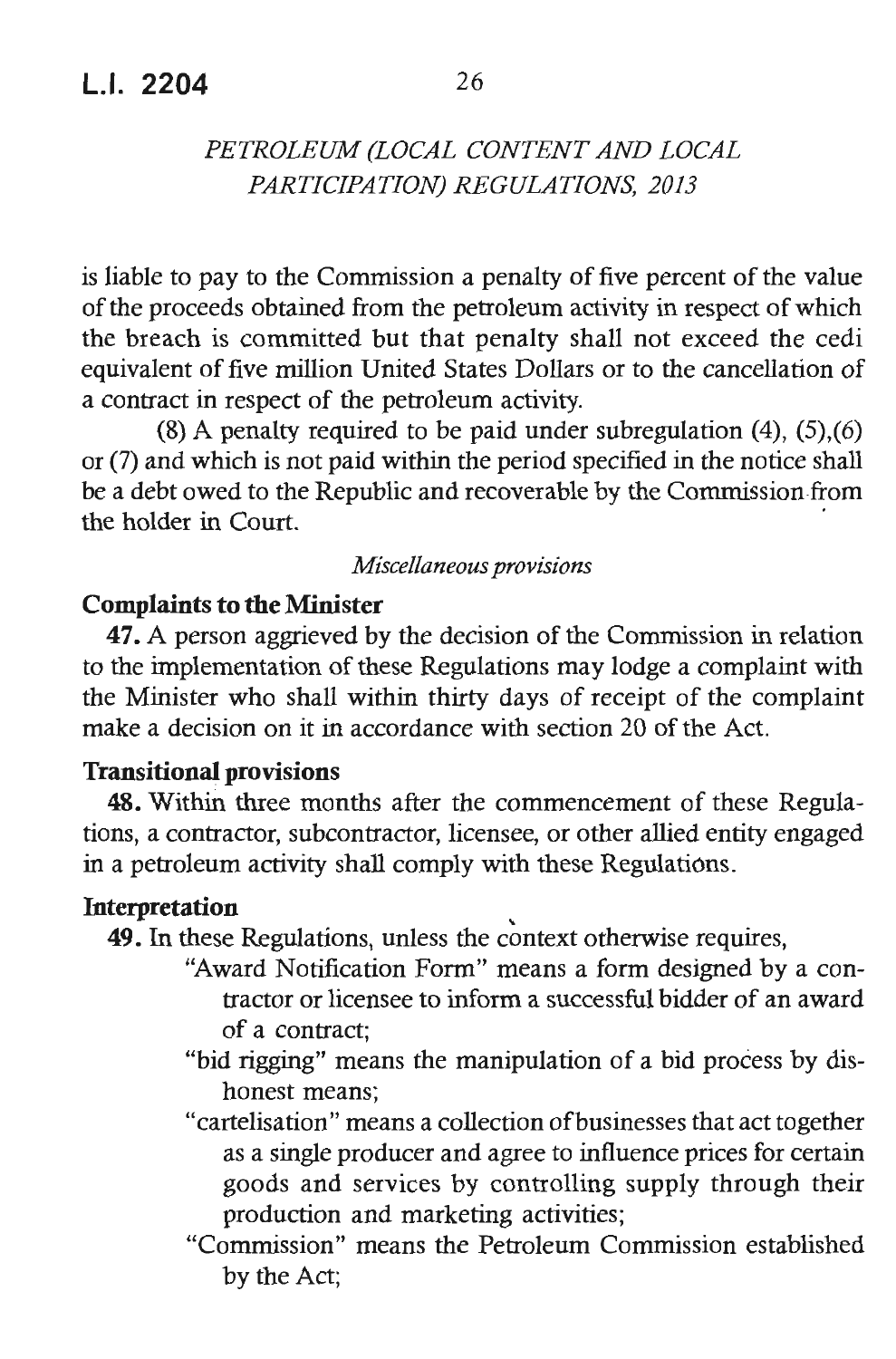./

## *PETROLEUM (LOCAL CONTENT AND LOCAL PARTICIPATION) REGULATIONS , 2013*

- "Committee" means the Local Content Committee established under sub-section (2) of section 8 of the Act;
- "common qualification system" means a sole centralised system of pre-qualified service providers in Ghana's upstream petroleum industry based on their capacities, capabilities and local content strength to enable ranking and categorisation of the service providers as well as tracking and monitoring their performance;
- "contractor" means a person who has entered into a petroleum agreement with the Republic to undertake petroleum exploration and production activities under the Act;
- "Corporation" means the Ghana National Petroleum Corporation established under section 1 of the Ghana National Petroleum Corporation Act, 1983 (PNDCL 64);
- "front" means to deceive or behave in a particular manner to conceal the fact that a company is not an indigenous Ghanaian company;
- "in-country spend" means the amount of money spent in relation to the petroleum industry;
- "indigenous Ghanaian company" means a company incorporated under the Companies Act, 1963 (Act 179)
	- *(a)* that has at least fifty-one percent of its equity owned by a citizen of Ghana; and
	- *(b)* that has Ghanaian citizens holding at least eighty percent of executive and senior management positions and one hundred percent of non-managerial and other positions;

"licensee" means a person who has been granted a licence to undertake petroleum activities under the Act;

"local content" means the quantum or percentage of locally produced materials, personnel, financing, goods and services rendered in the petroleum industry value chain and which can be measured in monetary terms;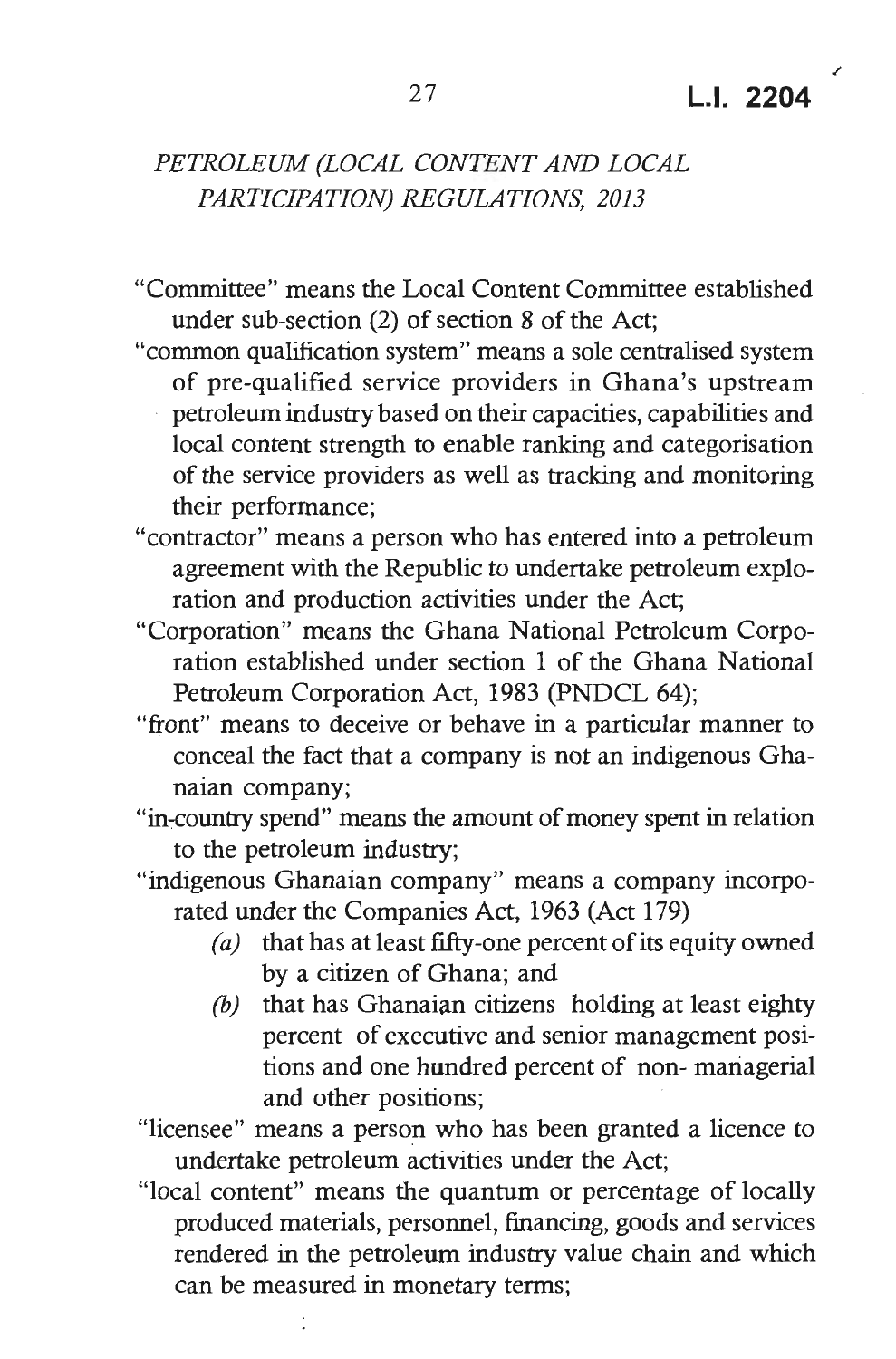"local content monitoring" means keeping track of or monitoring compliance with these Regulations;

"long term local content plan" means a local content plan that covers a period of five years as specified in the First Schedule; "National Policy on Local Content" means the Local Content and Local Participation in Petroleum Activities Policy Framework issued by the Ministry responsible for Energy; "petroleum activities" means any activity engaged in within and outside Ghana related to the exploration for, development and production of petroleum, the acquisition of data and drilling of wells and the treatment, storage, pipeline transportation and decommissioning and the planning, design, construction, installation, operation and use of any facility for the purpose of the activities;

"petroleum operations" means the exploration, development or production, transportation and disposal of petroleum;

"petroleum industry value chain" means the processes involved in the petroleum industry such as exploration, development, production, transportation, processing and marketing;

- "qualified" means technical competence and financial capability to fulfill all obligations under a petroleum agreement or petroleum licence;
- "subcontractor" means a third party to whom the Corporation or a contractor has entered into a petroleum contract for the provision of services for petroleum operations;
- "technical core staff" includes engineers, technicians and geo-scientists; and
- "value-addition" means the economic improvement of a product or service in the petroleum industry.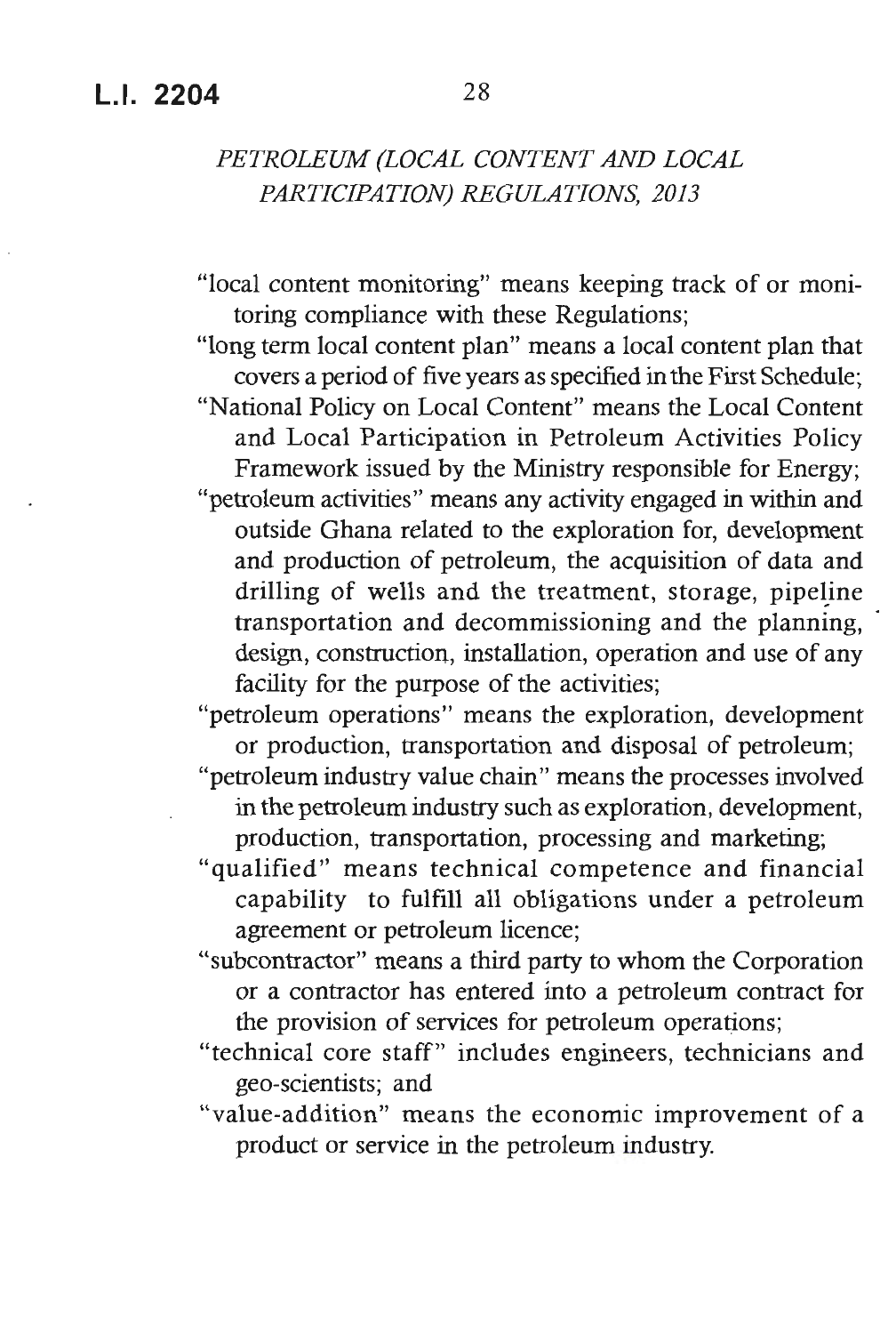## **FIRST SCHEDULE MINIMUM LOCAL CONTENT** IN **GOODS AND SERVICES**  *(regulations I (c), IO and 18)*

#### PART 1-LOCAL CONTENT LEVELS TO BE ATTAINED FROM DATE OF EFFECTIVENESS OF LICENCE OR PETROLEUM AGREEMENT

| Item                             | <b>Start</b> | 5 years | 10 years      |
|----------------------------------|--------------|---------|---------------|
| 1. Goods and services            | 10%          | 50%     | $60\% - 90\%$ |
| 2. Recruitment and training      |              |         |               |
| (a) Management staff             | 30%          | 50%-60% | $70\% - 80\%$ |
| (b) Technical core staff         | 20%          | 50%-60% | 70% -80%      |
| Other staff<br>$\left( c\right)$ | 80%          | 90%     | 100%          |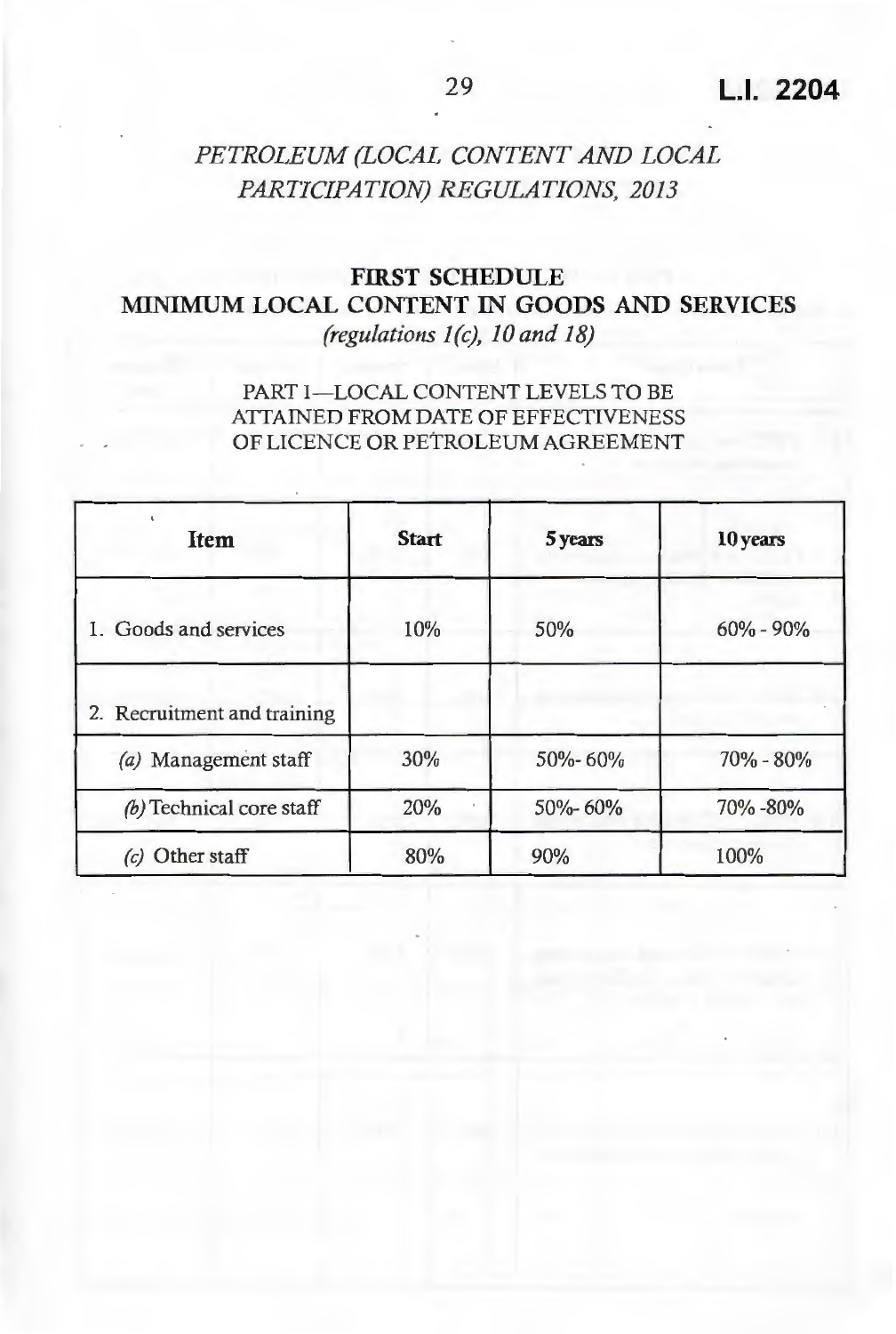## **L.I. 2204** 30

## *PETROLEUM (LOCAL CONTENT AND LOCAL PARTICIPATION) REGULATIONS, 2013*

#### **PART 2-SPECIFIC LEVELS TO BE ACffiEVED**

#### **1. FEED, DETAILED ENGINEERING AND OTHER ENGINEERING SERVICES**

| <b>Start</b> | 5 years | 10 years | <b>Measured</b><br>Unit |
|--------------|---------|----------|-------------------------|
| 20%          | 50%     | 80%      | Man-Hour                |
| 10%          | 30%     | 70%      | Man-Hour                |
| 10%          | 30%     | 60%      | Man-Hour                |
| 20%          | 50%     | 80%      | Man-Hour                |
| 10%          | 30%     | 70%      | Man-Hour                |
| 10%          | 30%     | 70%      | Man-Hour                |
|              |         |          |                         |

t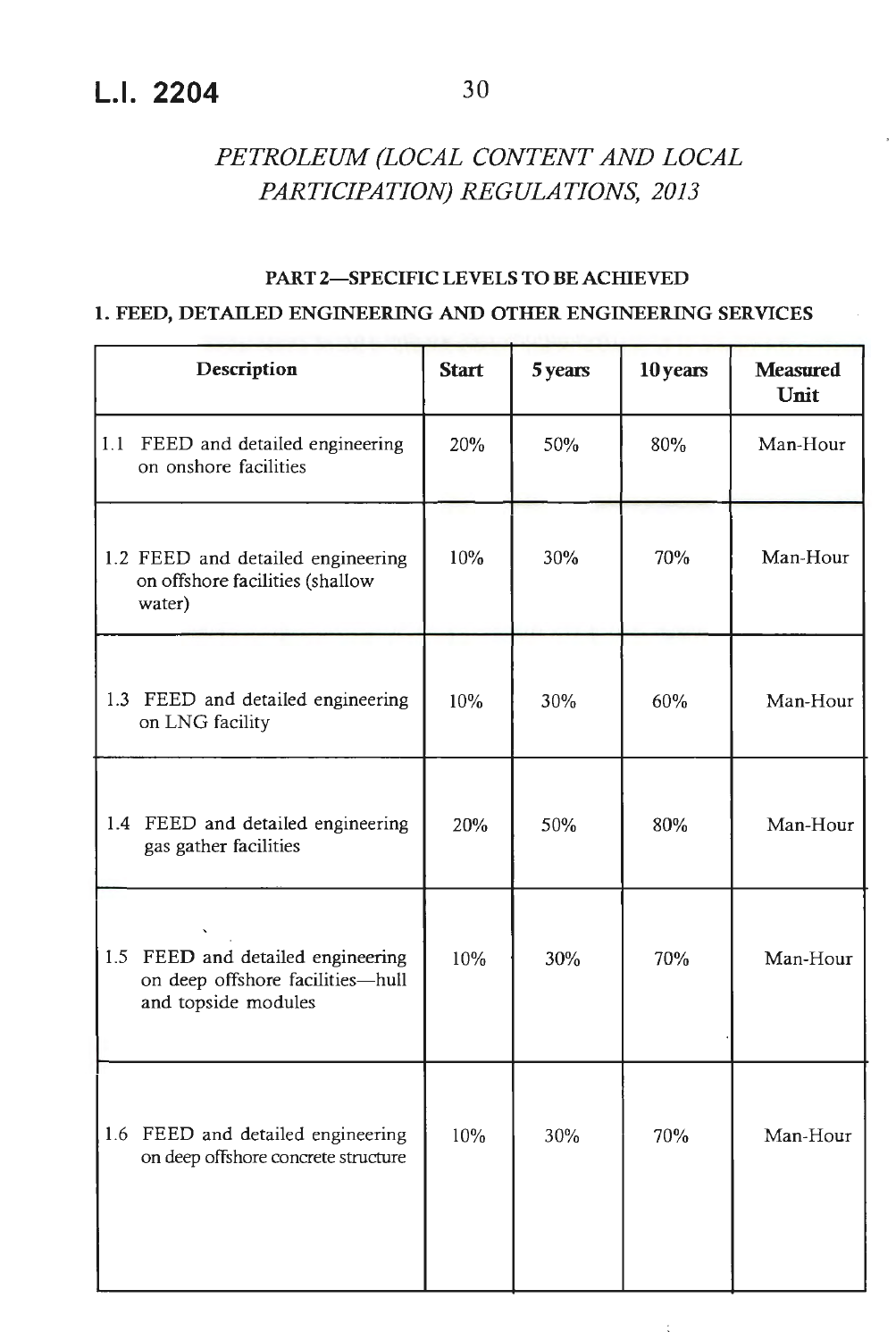#### **2. FABRICATION AND CONSTRUCTION**

| Description                                                                                                | <b>Start</b> | 5 years | 10 years | <b>Measured</b><br>Unit |
|------------------------------------------------------------------------------------------------------------|--------------|---------|----------|-------------------------|
| 2.1 Terminal or oil movement systems                                                                       | 20%          | 50%     | 80%      | Volume                  |
| 2.2 Drilling modules or packages                                                                           | 20%          | 50%     | 90%      | Tonnage                 |
| 2.3 Piles, anchors, buoys, jackets,<br>bridges, flare brooms, storage<br>tanks, pressure vessels umbilical | 20%          | 50%     | 80%      | Tonnage                 |
| 2.4 Topside module (process modules<br>and storage modules)                                                | 10%          | 30%     | 50%      | Tonnage                 |
| 2.5 Accommodation module                                                                                   | 10%          | 40%     | 70%      | Tonnage                 |
| 2.6 Subsea systems                                                                                         | 10%          | 40%     | 80%      | Tonnage                 |
| 2.7 Pipeline systems                                                                                       | 10%          | 50%     | 100%     | Tonnage                 |
| 2.8 Risers (cannot be manufactured<br>Ghana)                                                               | 10%          | 50%     | 100%     | Tonnage                 |
| 2.9 Utilities module or packages                                                                           | 10%          | 20%     | 50%      | Tonnage                 |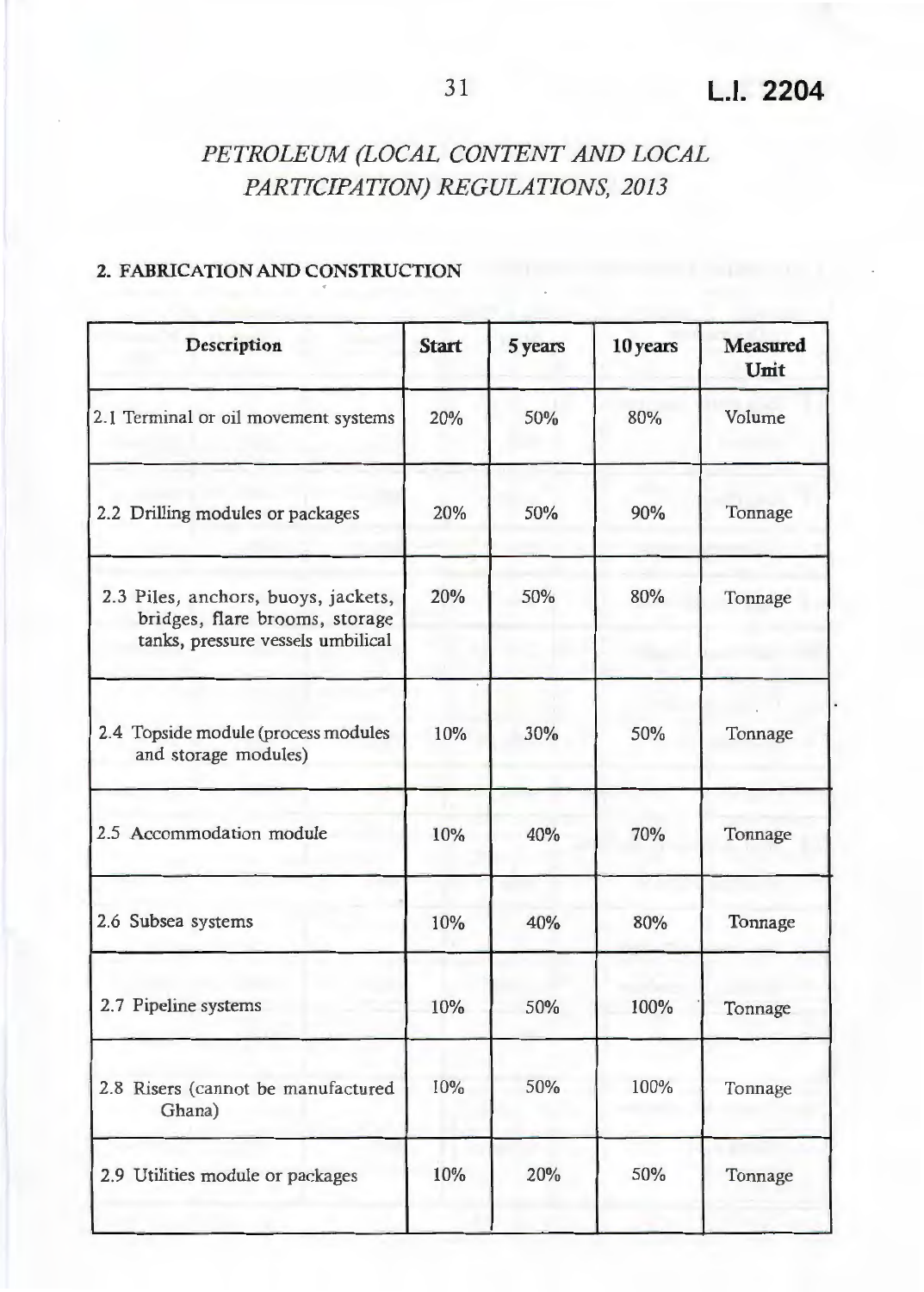#### **3.MATERIALSAND PROCUREMENT**

|     | <b>Description</b>                                  | <b>Start</b> | 5 years    | 10 years | <b>Measured</b><br>Unit |
|-----|-----------------------------------------------------|--------------|------------|----------|-------------------------|
| 3.1 | Steel plates, flat sheets,<br>sections              | 40%          | 80%        | 100%     | Tonnage                 |
| 3.2 | Steel pipes                                         | 40%          | 80%        | 100%     | Tonnage                 |
|     | 3.3 Low voltage cables                              | 60%          | 80%        | 90%      | Length                  |
|     | 3.4 High voltage cables                             | 60%          | 80%        | 90%      | Length                  |
| 3.5 | Valves and pumps                                    | 20%          | 40%        | 60%      | Number                  |
| 3.6 | Drilling mud-baryte,<br>bentonite                   | 40%          | 70%        | 80%      | Tonnage                 |
| 3.7 | Cement                                              | 40%          | 70%        | 80%      | Tonnage                 |
|     | 3.8 Heat exchangers and other<br>piping accessories | 10%          | 50%        | 80%      | Number                  |
|     | 3.9 Steel ropes and other<br>mooring accessories    | 30%          | 60%        | 80%      | Tonnage                 |
|     | 3.10 Protective paints                              | 50%          | 70%        | 90%      | Litres                  |
|     | 3.11 Glass reinforced epoxy<br>(GRE) pipes          | 20%          | 50%<br>70% |          | Tonnage                 |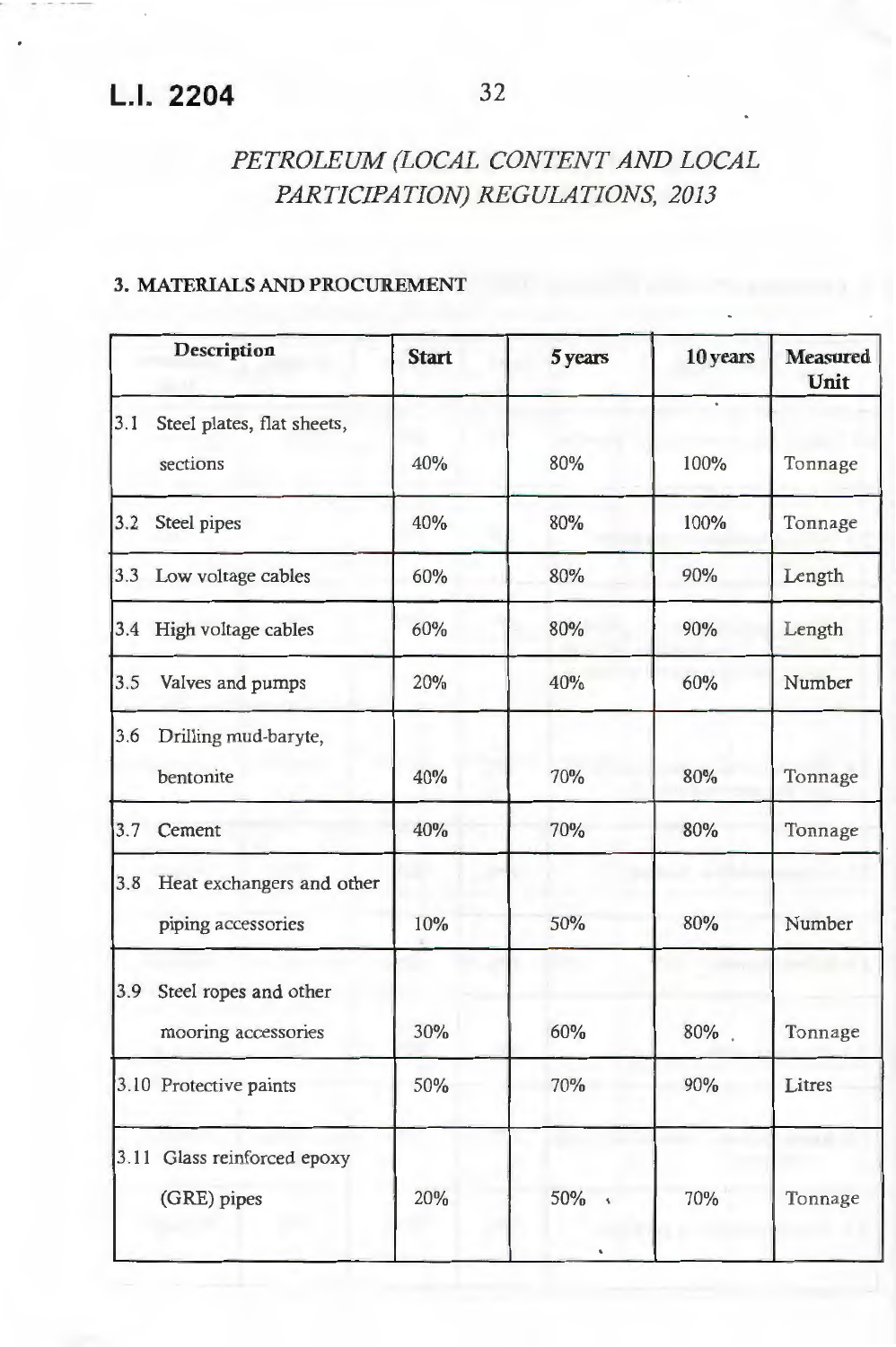#### **4. WELL DRILLING SERVICES**

| Description                                                                                          | <b>Start</b> | 5 years | 10 years | <b>Measured</b><br>Unit |
|------------------------------------------------------------------------------------------------------|--------------|---------|----------|-------------------------|
| 4.1<br>Reservoir services                                                                            | 20%          | 40%     | 75%      | Spend                   |
| 4.2 Well completion services                                                                         | 20%          | 40%     | 80%      | Spend                   |
| (permanent gauges & intelligent wells)                                                               |              |         |          |                         |
| 4.3 Wire line services (electric open<br>holes, electric cased hole, slickline)                      | 30%          | 50%     | 60%      | Man-Hour                |
| 4.4 Logging while drilling (LWD)<br>(direction and inclination or Gamma ray)                         | 30%          | 50%     | 70%      | Man-Hour                |
| 4.5 Production or drilling service                                                                   | 30%          | 60%     | 85%      | Man-Hour                |
| 4.6<br>2D Seismic data acquisition services                                                          | 30%          | 60%     | 85%      | Length                  |
| 4.7 Well overhauling or stimulation<br>services                                                      | 30%          | 60%     | 95%      | Man-Hour                |
| Wellhead services<br>4.8                                                                             | 30%          | 60%     | 85%      | Man-Hour                |
| 4.9<br>Directional surveying service                                                                 | 20%          | 50%     | 85%      | Man-Hour                |
| 4.10 Cutting injections or cutting<br>disposal services                                              | 40%          | 70%     | 90%      | Man-Hour                |
| 4.11 Recutting inspection services                                                                   | 40%          | 60%     | 85%      | Man-Hour                |
| 4.12 Cased hole logging services (gyro,<br>perforation, gauges, gyro PLT<br>performance, PLT gauges) | 40%          | 70%     | 90%      | Man-Hour                |
| 4.13 Well watch services                                                                             | 30%          | 50%     | 70%      | Man-Hour                |
| 4.14 Cement services                                                                                 | 40%          | 60%     | 75%      | Man-Hour                |
| 4.15 Coiled tubing services                                                                          | 20%          | 40%     | 75%      | Man-Hour                |
| 4.16 Pumping services                                                                                | 40%          | 70%     | 95%      | Man-Hour                |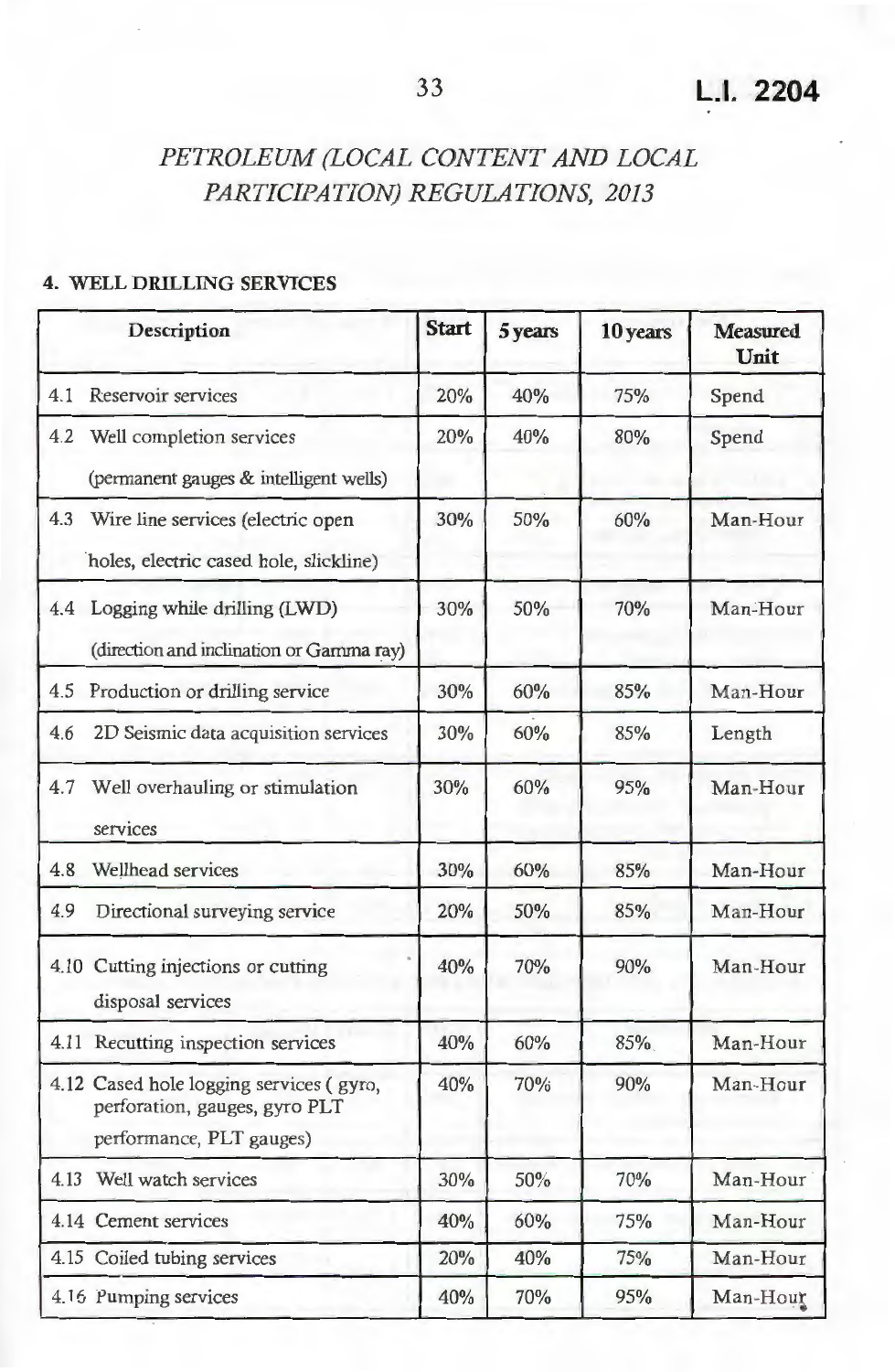| Description                                                                                                             | <b>Start</b> | 5 years | 10 years | <b>Measured</b><br>Unit |
|-------------------------------------------------------------------------------------------------------------------------|--------------|---------|----------|-------------------------|
| 4.17 Fluid or bottom hole sampling<br>services                                                                          | 40%          | 60%     | 80%      | Man-Hour                |
| 4.18 OCTS services (cleaning,<br>hardbanding, recutting,<br>rethreading, Storage)                                       | 40%          | 70%     | 95%      | Man-Hour                |
| 4.19 Well crisis management services                                                                                    | 20%          | 60%     | 90%      | Man-Hour                |
| 4.20 Other drilling services                                                                                            | 30%          | 60%     | 80%      | Man-Hour                |
| 4.21 Petrophysical interpretation<br>services                                                                           | 30%          | 50%     | 75%      | Volume/Man-Hour         |
| 4.22 Extended well test or early<br>production Services including<br>provision of floating or jackup<br>production unit | 10%          | 20%     | 50%      | Spend                   |
| 4.23 Rental of drill pipe                                                                                               | 40%          | 60%     | 75%      | Spend                   |

#### **5. RESEARCH AND DEVELOPMENT RELATING TO IN-COUNTRY SERVICES**

| Description                                                     | <b>Start</b> | 5 years | 10 years | <b>Measured</b><br><b>Unit</b> |
|-----------------------------------------------------------------|--------------|---------|----------|--------------------------------|
| 5.1 Engineering studies-reservoir,<br>facilities, drilling etc. | 20%          | 40%     | 60%      | Spend                          |
| 5.2 Geological and geophysical services                         | 20%          | 30%     | 80%      | Spend                          |
| 5.3 Safety and environmental studies                            | 40%          | 70%     | 90%      | Spend                          |
| 5.4 Local materials substitution studies                        | 20%          | 40%     | 75%      | Spend                          |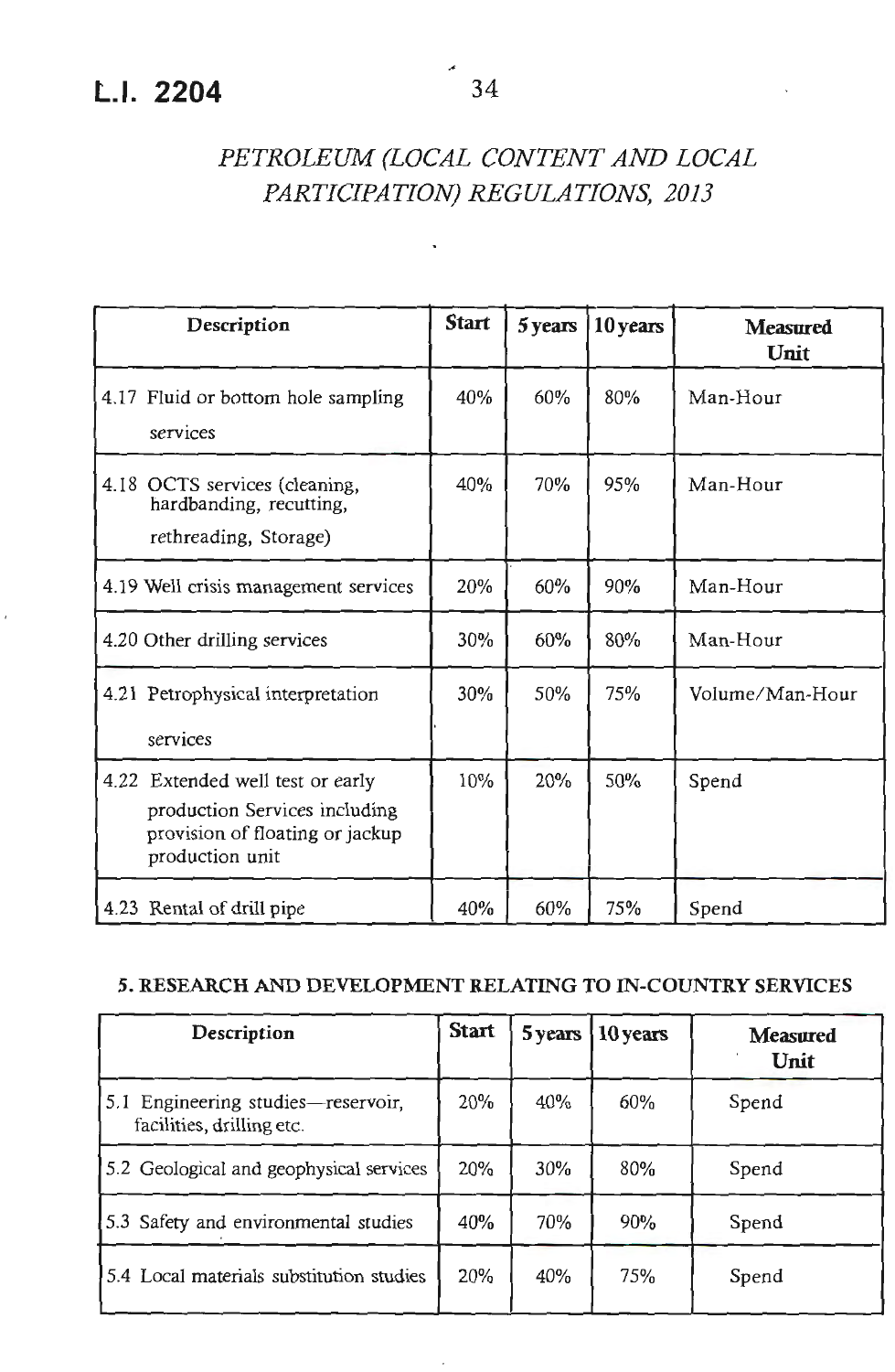#### **6. EXPLORATION, SUBSURFACE, PETROLEUM ENGINEERING & SEISMIC SERVICES**

|     | Description                                                                                                                                                    | <b>Start</b> | 5 years | 10 years | <b>Measured</b><br>Unit |
|-----|----------------------------------------------------------------------------------------------------------------------------------------------------------------|--------------|---------|----------|-------------------------|
| 6.1 | Onshore seismic data<br>acquisition services                                                                                                                   | 20%          | 50%     | 90%      | Spend                   |
| 6.2 | Offshore seismic data<br>acquisition services                                                                                                                  | 10%          | 30%     | 55%      | Spend                   |
| 6.3 | Seismic data processing services                                                                                                                               | 30%          | 70%     | 90%      | Spend                   |
| 6.4 | Geophysical interpretation<br>services                                                                                                                         | 30%          | 60%     | 90%      | Spend                   |
| 6.5 | Geological evaluation services<br>(organic geochemistry, petrology,<br>digenesis, Giostratigraphy, fluid<br>characterisation, PVT, core<br>analysis, flooding) | 20%          | 50%     | 80%      | Spend                   |
| 6.6 | Mud logging services                                                                                                                                           | 20%          | 30%     | 50%      | Spend                   |
| 6.7 | Coring services                                                                                                                                                | 30%          | 60%     | 90%      | Spend                   |
| 6.8 | Well testing services                                                                                                                                          | 20%          | 40%     | 55%      | Spend                   |
| 6.9 | Drilling rigs (offshore)                                                                                                                                       | 20%          | 30%     | 60%      | Man-Hour                |
|     | 6.10 Drilling rigs (semi-submersibles<br>or jack ups or others)                                                                                                | 20%          | 30%     | 55%      | Man-Hour                |
|     | 6.11 Drilling rigs (land)                                                                                                                                      | 40%          | 50%     | 70%      | Man-Hour                |
|     | 6.12 Work-over rigs (offshore)                                                                                                                                 | 20%          | 50%     | 70%      | Spend                   |
|     | 6.13 Snubbing services                                                                                                                                         | 10%          | 30%     | 80%      | Spend                   |
|     | 6.14 Liner float, hangers and<br>running equipment services                                                                                                    | 10%          | 30%     | 55%      | Spend                   |
|     | 6.15 Seismic data interpretation<br>services                                                                                                                   | 20%          | 60%     | 90%      | Spend                   |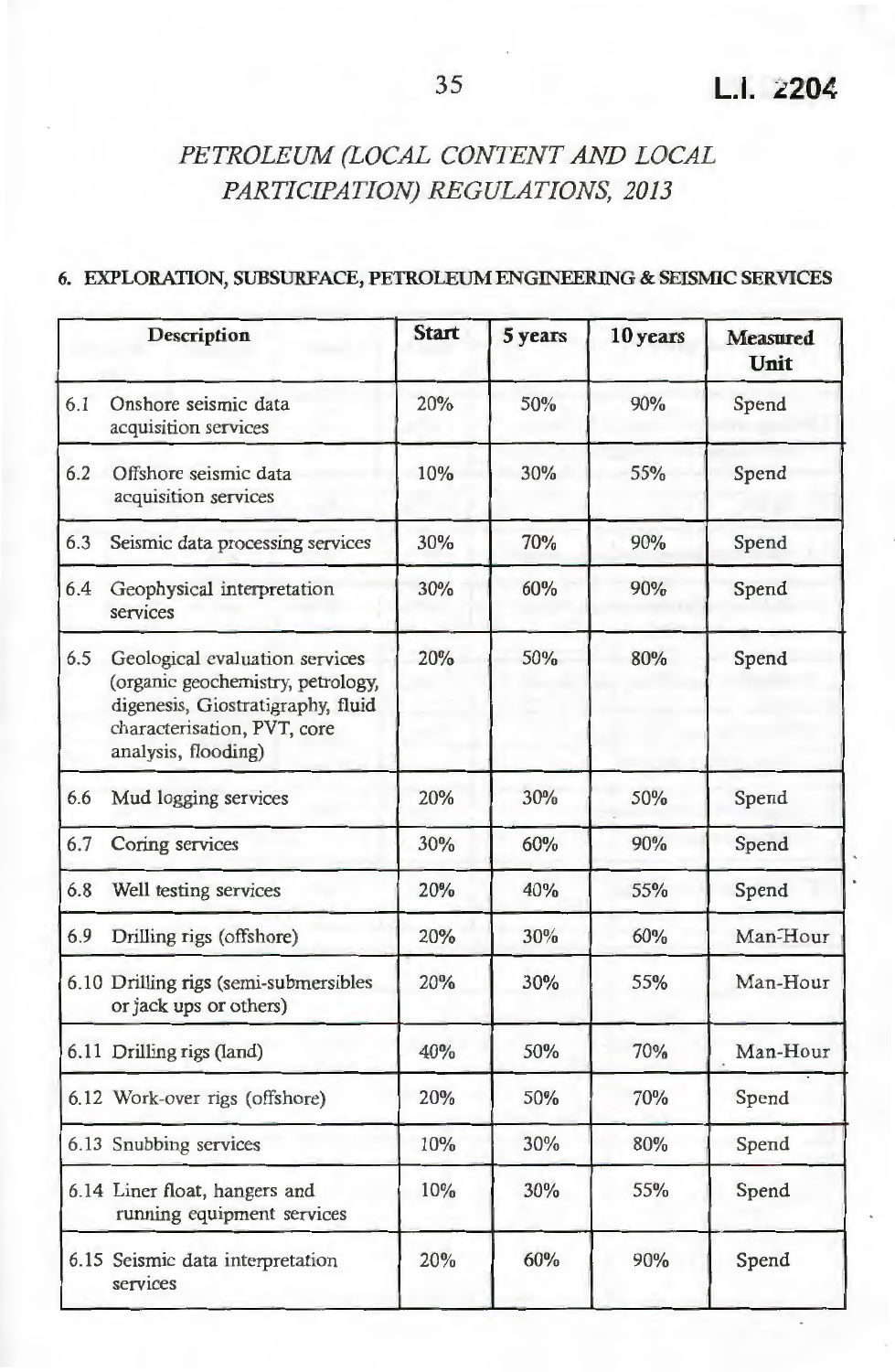#### **7. TRANSPORTATION, SUPPLY AND DISPOSAL SERVICES**

| Description                                                                       | <b>Start</b> | 5 years | 10 years | <b>Measured</b><br>Unit |
|-----------------------------------------------------------------------------------|--------------|---------|----------|-------------------------|
| Tugs, remotely operated vehicles<br>7.1<br>(ROV) support, driving support vessels | 30%          | 60%     | 80%      | Spend                   |
| 7.2 Barges                                                                        | 30%          | 60%     | 90%      | Spend                   |
| 7.3 Accommodation platforms, vessels                                              | 30%          | 70%     | 90%      | Spend                   |
| 7.4 Disposal, distribution and waste<br>transport services                        | 80%          | 90%     | 100%     | Spend                   |
| 7.5 Rental of cranes and special vehicles                                         | 80%          | 90%     | 100%     | Spend                   |
| 7.6 Freight forwarding, logistic<br>management services                           | 80%          | 90%     | 100%     | Spend                   |
| 7.7<br>Supply base, warehouse,<br>storage services                                | 50%          | 80%     | 90%      | Spend                   |
| 7.8 Truck package product,<br>transportation services                             | 80%          | 90%     | 100%     | Spend                   |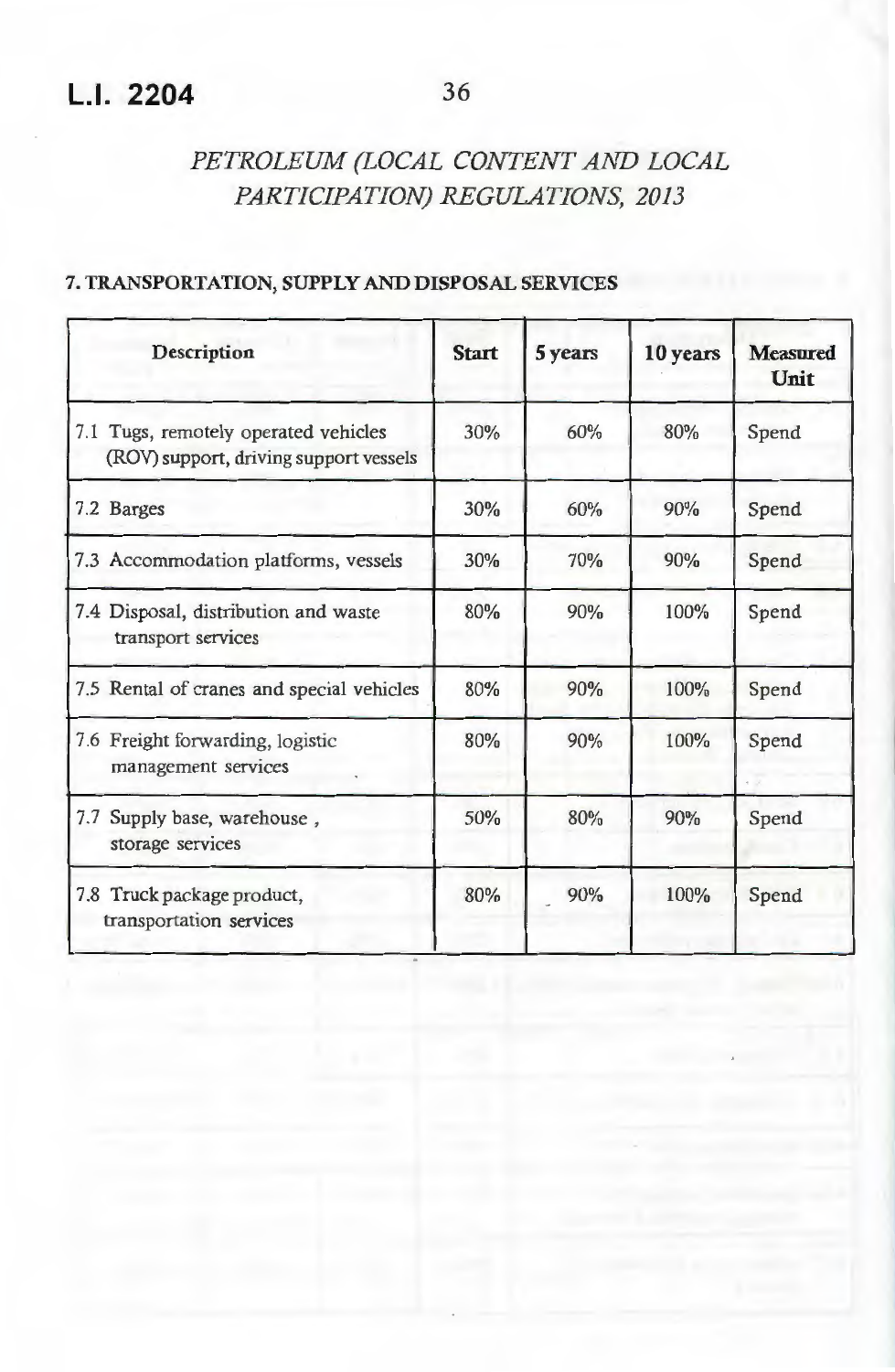#### **8. HEALTH, SAFETY AND ENVIRONMENT SERVICES**

|     | Description                                                           | <b>Start</b> | 5 years | 10 years | <b>Measured</b><br>Unit |
|-----|-----------------------------------------------------------------------|--------------|---------|----------|-------------------------|
| 8.1 | Site cleanup services                                                 | 30%          | 60%     | 90%      | Man-Hour                |
| 8.2 | Pollution control                                                     | 20%          | 30%     | 45%      | Spend                   |
| 8.3 | Waste water treatment and disposal<br>services                        | $-40\%$      | 60%     | 80%      | Man-Hour                |
| 8.4 | Fire and gas protection system services                               | 40%          | 60%     | 80%      | Man-Hour                |
| 8.5 | Ventilation, heating, sanitary services                               | 50%          | 70%     | 85%      | Man-Hour                |
| 8.6 | Waste disposal, drainage services                                     | 50%          | 80%     | 90%      | Man-Hour                |
| 8.7 | Industrial cleaning services                                          | 50%          | 80%     | 90%      | Man-Hour                |
| 8.9 | Safety, protection, security, firefighting<br>system services         | 30%          | 50%     | 90%      | Spend                   |
|     | 8.10 Preservation of mechanical and<br>electrical components services | 30%          | 50%     | 90%      | Man-Hour                |
|     | 8.11 Equipment brokerage services                                     | 50%          | 70%     | 90%      | Spend                   |
|     | 8.12 Temporary accommodation,<br>camp services                        | 50%          | 60%     | 80%      | Spend                   |
|     | 8.13 Catering service                                                 | 100%         | 100%    | 100%     | Spend                   |
|     | 8.14 Cleaning and laundry services                                    | 100%         | 100%    | 100%     | Spend                   |
|     | 8.15 Security services                                                | 100%         | 100%    | 100%     | Spend                   |
|     | 8.16 Medical services                                                 | 40%          | 60%     | 90%      | Spend                   |
|     | 8.17 Other supporting services                                        | 50%          | 80%     | 90%      | Spend                   |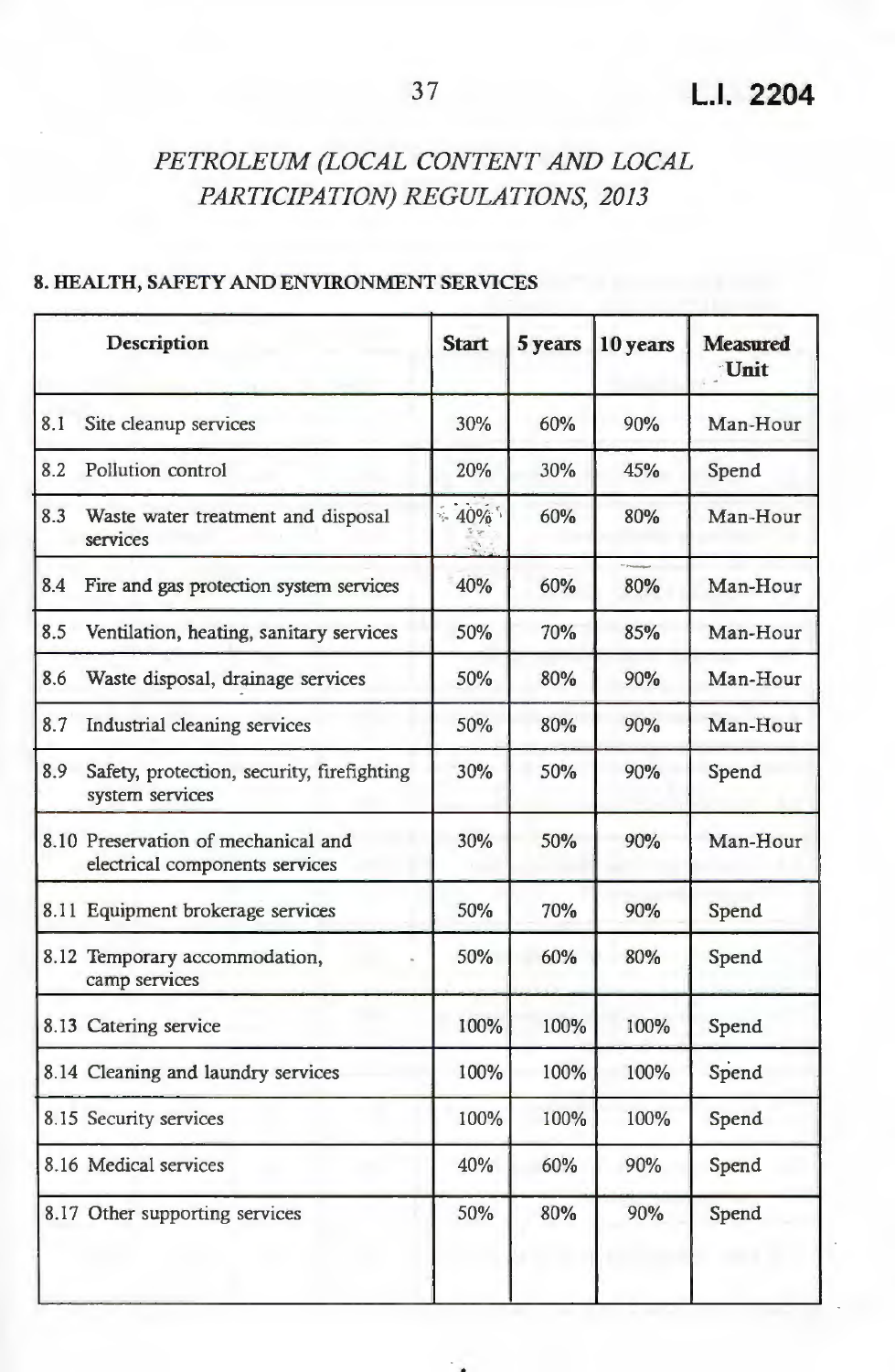## **L.I. 2204** 38

## *PETROLEUM (LOCAL CONTENT AND LOCAL PARTICIPATION) REGULATIONS, 2013*

#### **9. INFORMATION SYSTEMS, INFORMATION TECHNOLOGY AND COMMUNICATION SERVICES**

|     | Description                                                   | <b>Start</b> | 5 years | 10 years | <b>Measured</b><br>Unit |
|-----|---------------------------------------------------------------|--------------|---------|----------|-------------------------|
| 9.1 | Network installation, support services                        | 80%          | 90%     | 95%      | Spend                   |
|     | 9.2 Software development                                      | 40%          | 60%     | 80%      | Spend                   |
| 9.3 | 花草<br>Software support services                               | 60%          | 80%     | 90%      | Spend                   |
| 9.4 | Computer based modeling services                              | 20%          | 50%     | 70%      | Spend                   |
| 9.5 | Computer based simulations and<br>training programme services | 20%          | 50%     | 70%      | Spend                   |
| 9.6 | Hardware installation support services                        | 80%          | 90%     | 100%     | Spend                   |
| 9.7 | Operating system installation and<br>support services         | 80%          | 90%     | 100%     | Spend                   |
| 9.8 | User support and help desk services                           | 20%          | 50%     | 80%      | Spend                   |
| 9.9 | Information Technology Management<br>consultancy services     | 30%          | 50%     | 80%      | Spend                   |
|     | 9.10 Data Management services                                 | 30%          | 50%     | 80%      | Spend                   |
|     | 9.11 Telecommunication installation<br>and support services   | 50%          | 70%     | 90%      | Spend                   |
|     | 9.12 Other Information Technology services                    | 30%          | 50%     | 80%      | Spend                   |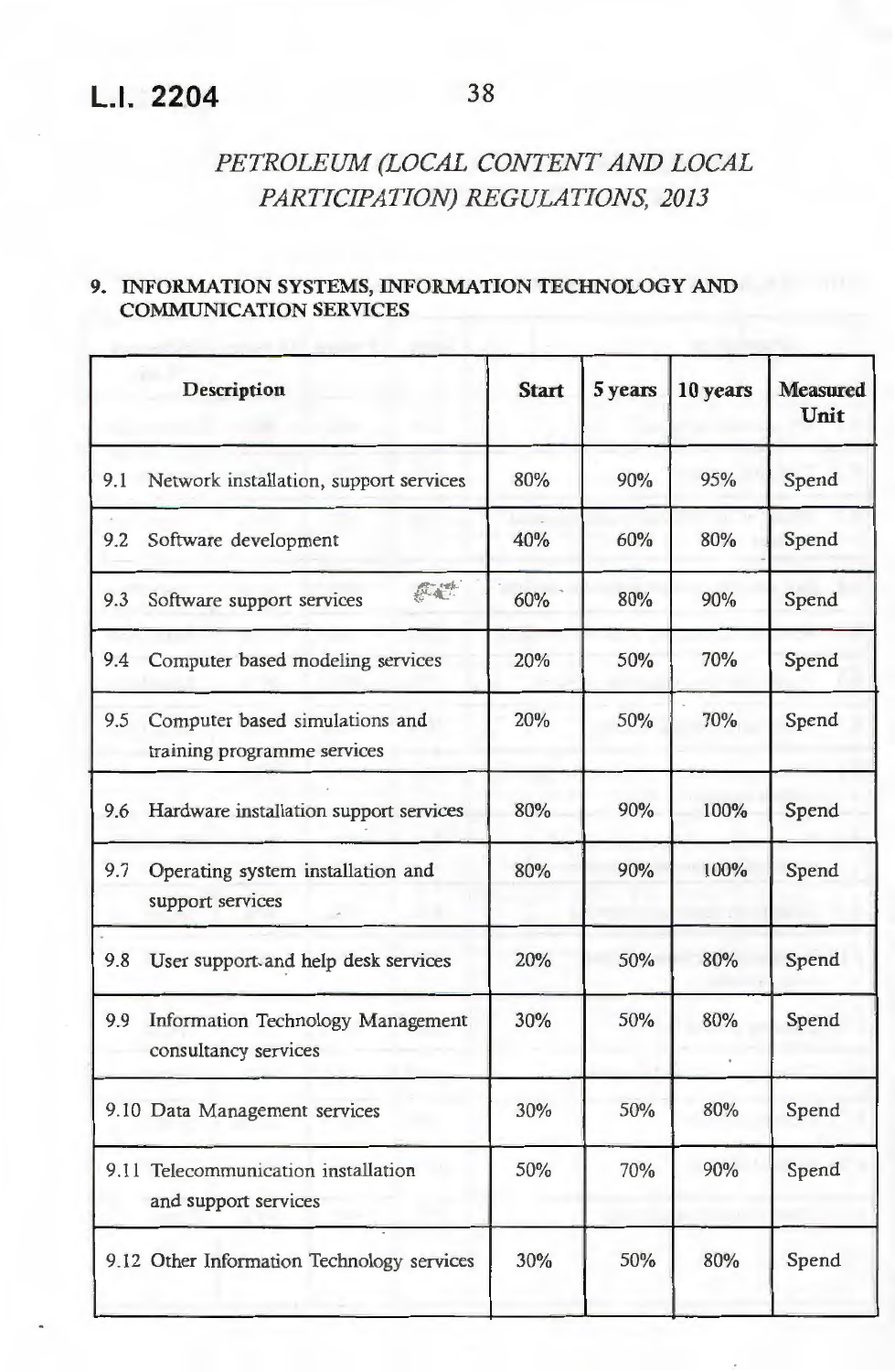## 39 **LI. 2204**

## PART 1-LOCAL CONTENT LEVELS TO BE *PETROLEUM (LOCAL CONTENT AND LOCAL PARTICIPATION) REGULATIONS, 2013*

#### **10. MARINE OPERATIONS AND LOGISTICS SERVICES**

|      | <b>Description</b>                                                     | <b>Start</b> | 5 years | 10 years | <b>Measured</b><br>Unit      |
|------|------------------------------------------------------------------------|--------------|---------|----------|------------------------------|
| 10.1 | Telecommunications services                                            | 50%          | 70%     | 90%      | Man-Hour                     |
| 10.2 | Supply of crewmen for domestic<br>coastal services                     | 80%          | 90%     | 95%      | Number                       |
| 10.3 | Driving or ROV or submersible<br>operations                            | 20%          | 40%     | 70%      | Man-Hour                     |
| 10.4 | Hook-up and commissioning<br>including marine installation<br>services | 20%          | 40%     | 75%      | Man-Hour<br><b>The State</b> |
| 10.5 | Dredging services                                                      | 50%          | 70%     | 90%      | Man-Hour or Spend            |
| 10.6 | Gravel and rock dumping<br>services                                    | 80%          | 90%     | 95%      | Man-Hour                     |
| 10.7 | Floating storage units (FSU)                                           | 25%          | 35%     | 45%      | Man-Hour                     |
| 10.8 | Subsea pipeline protection<br>services                                 | 10%          | 40%     | 70%      | Man-Hour                     |
| 10.9 | Installation of subsea packages                                        | 10%          | 30%     | 60%      | Man-Hour                     |
|      | 10.10 Mooring system services                                          | 60%          | 70%     | 90%      | Man-Hour                     |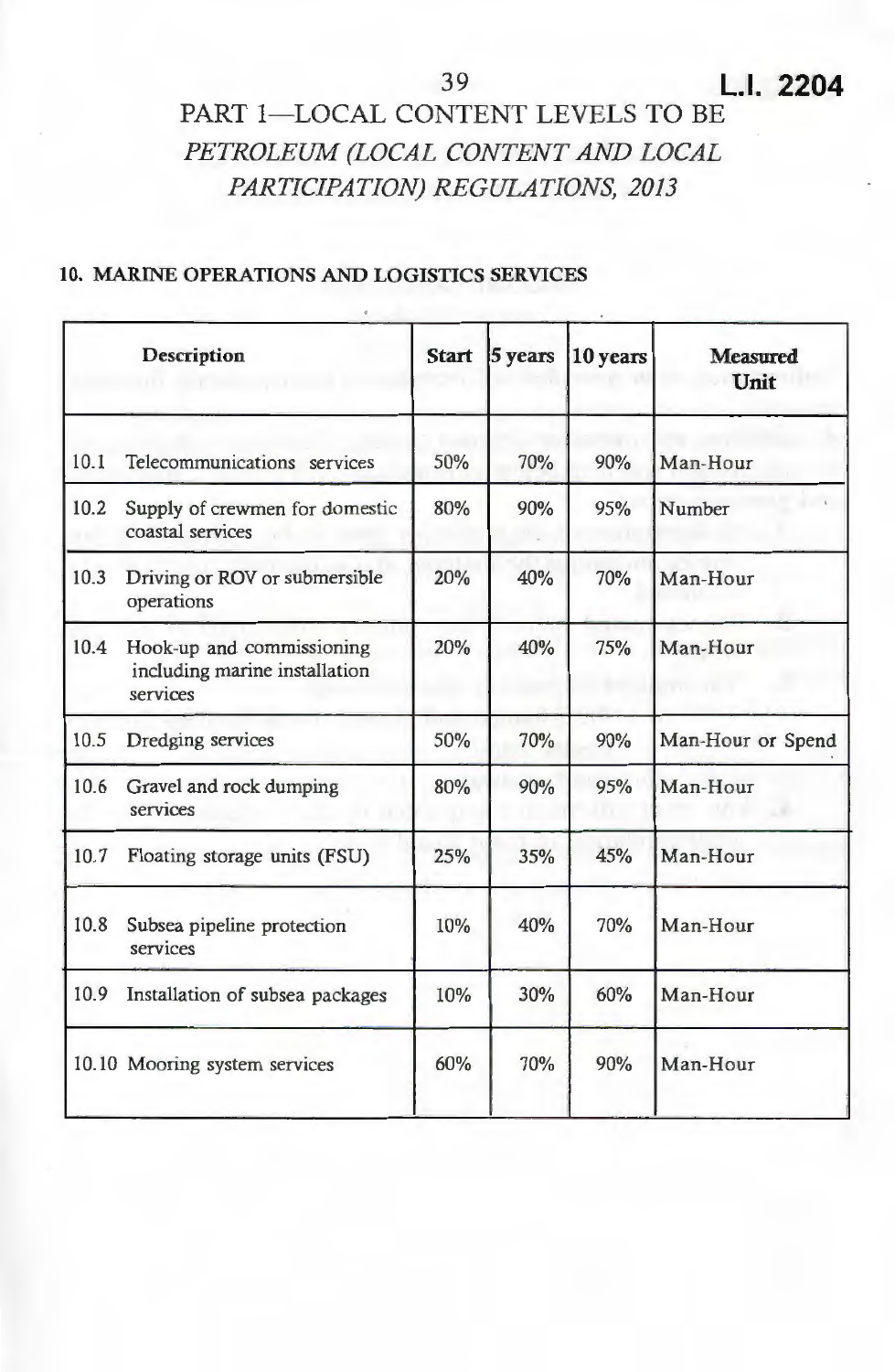## **L.I. 2204** 40

## *PETROLEUM (LOCAL CONTENT AND LOCAL PARTICIPATION) REGULATIONS, 2013*

#### **SECOND SCHEDULE**

*(regulation 14 (2))* 

## **Information to be provided to Commission with quarterly forecasts**

A contractor, subcontractor, licensee or other allied entity shall provide the information specified below in respect of each contract, subcontract and purchase order:

- **1.** A description of the service or items to be contracted or purchased including the material and equipment specification if requested.
- **2.** The estimated value of the contract, subcontract or purchase order.
- **3.** The anticipated dates for the following:
	- *(a)* the issuance and closure of the Request For Proposals; and
	- *(b)* contract award.

'

**4.** Any other information requested by the Commission for the implementation of these Regulations,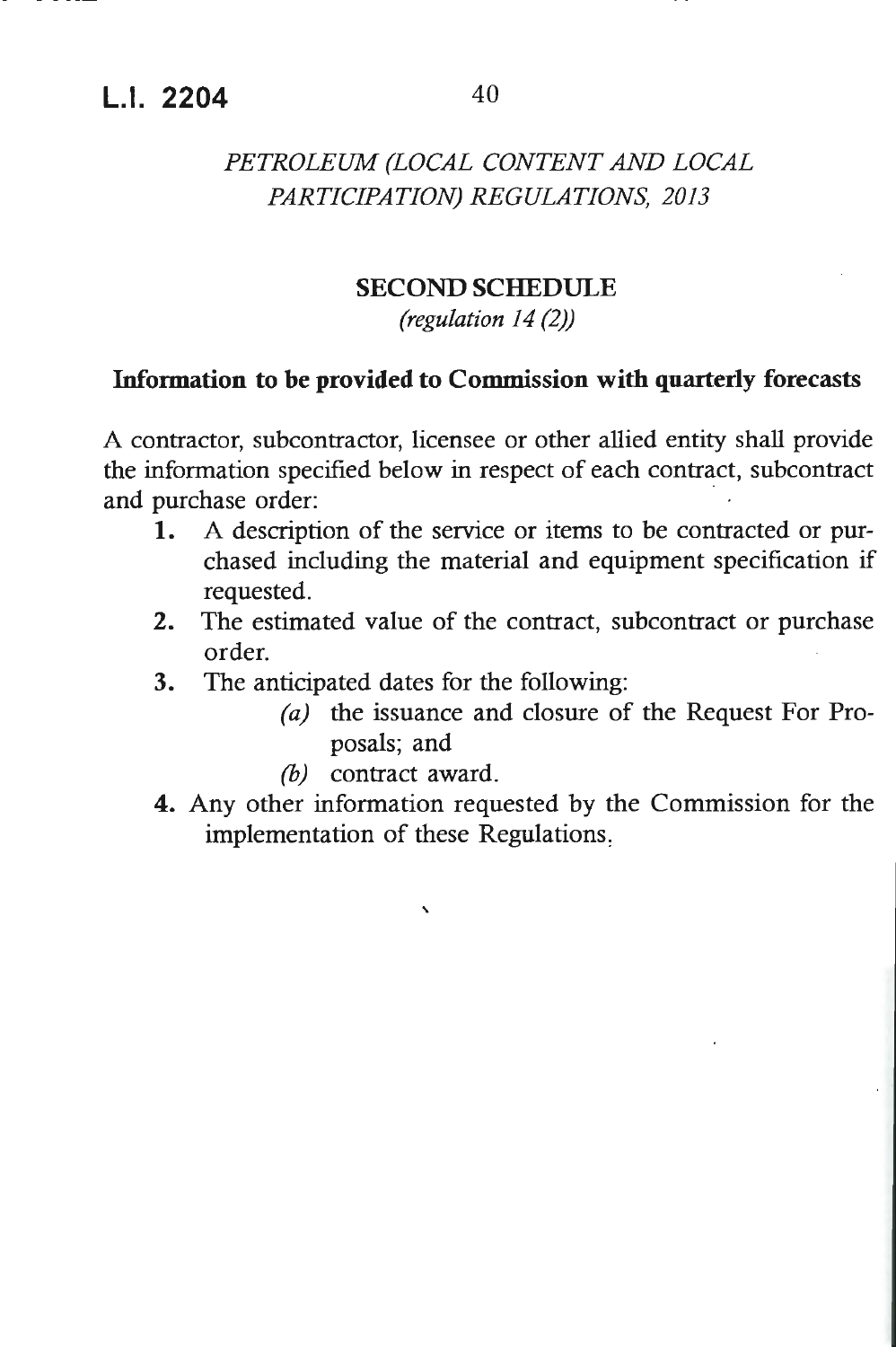## **THIRDSCHEDULE PART-A** *(regulation 15 (1) (a))*

## **Information to be provided by a contractor, subcontractor, licensee or other allied entity to Commission prior to issue of prequalification of prospective bidders**

A licensee or contractor shall provide the information specified below prior to issuing a prequalification notice to bidders:

- **1.** A description of the scope of work.
- 2. A copy of the prequalification notification, where the related documents differ from the standard prequalification notice previously reviewed and approved by the Commission.
- 3. The list of companies indicating locations of head offices and contact persons and numbers to which questions will be directed.
- 4. The anticipated dates for closure ofprequalification and issuance of Request for Proposals or a Request for Quotations.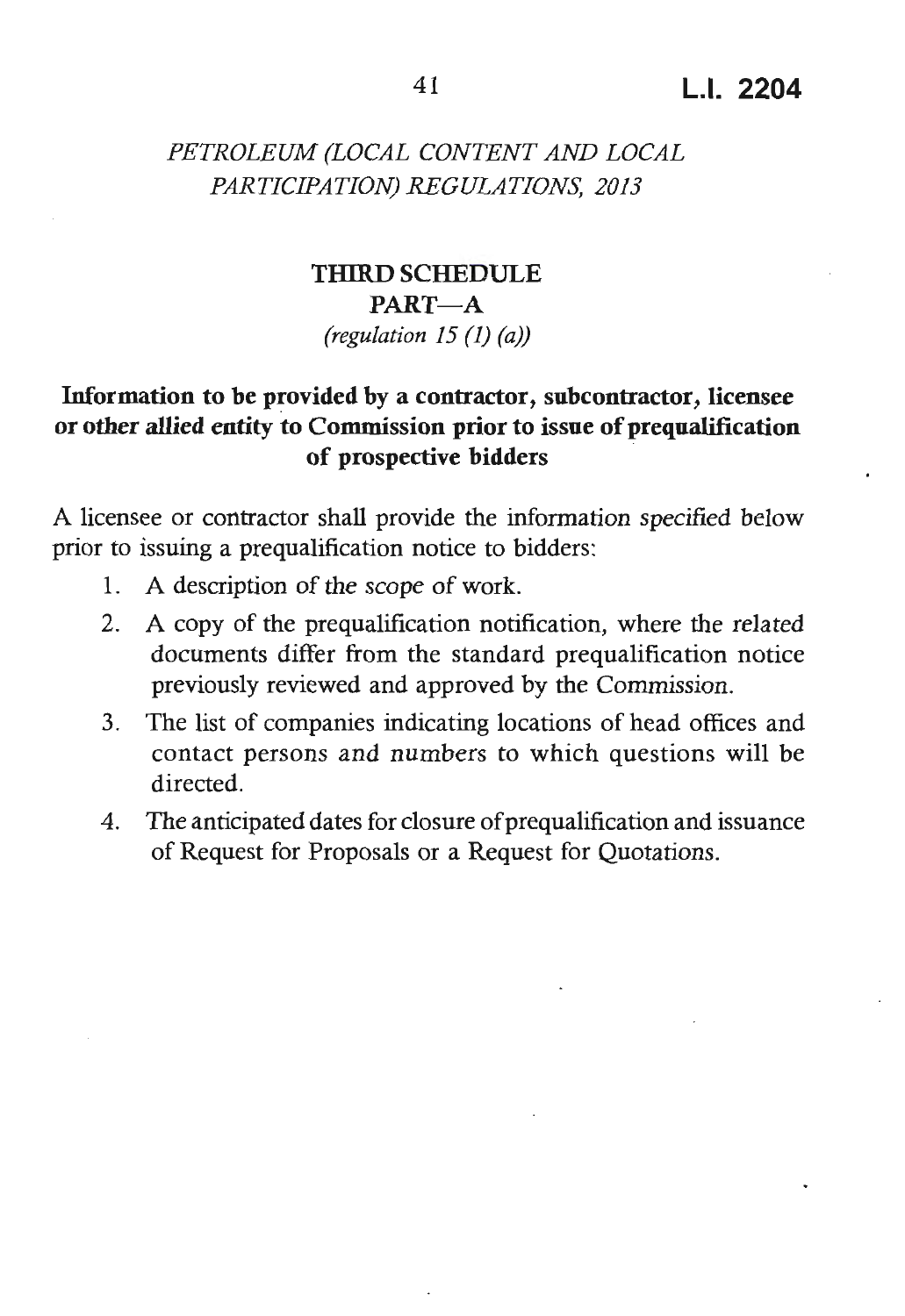## **L.I. 2204** 42

## *PETROLEUM (LOCAL CONTENT AND LOCAL PARTICIPATION) REGULATIONS, 2013*

#### **PART-B**

#### *(regulation 15 (I) (b))*

## **Information to be provided by a licensee or contractor to Local Content Committee prior to issue of Request for Proposals or Request for Qualification**

For the purposes of compiling a bidding list for any project, the operator or contractor shall provide the information specified below prior to issuing a Request for Proposals or Request for Qualification:

- I. A list of bidders;
- 2. A copy of the Request for Proposals or Request for Qualification in respect of which the Commission will advise the licensee or contractor of its requirements on a case by case basis;
- 3. A description of the corporate ownership of the bidders, including the main shareholders by percentage;
- 4. The location of any Ghana based office, plant or facility;
- 5. The anticipated dates for closure of bids and award of contract or purchase orders; and
- 6. Any other information which the Commission shall request.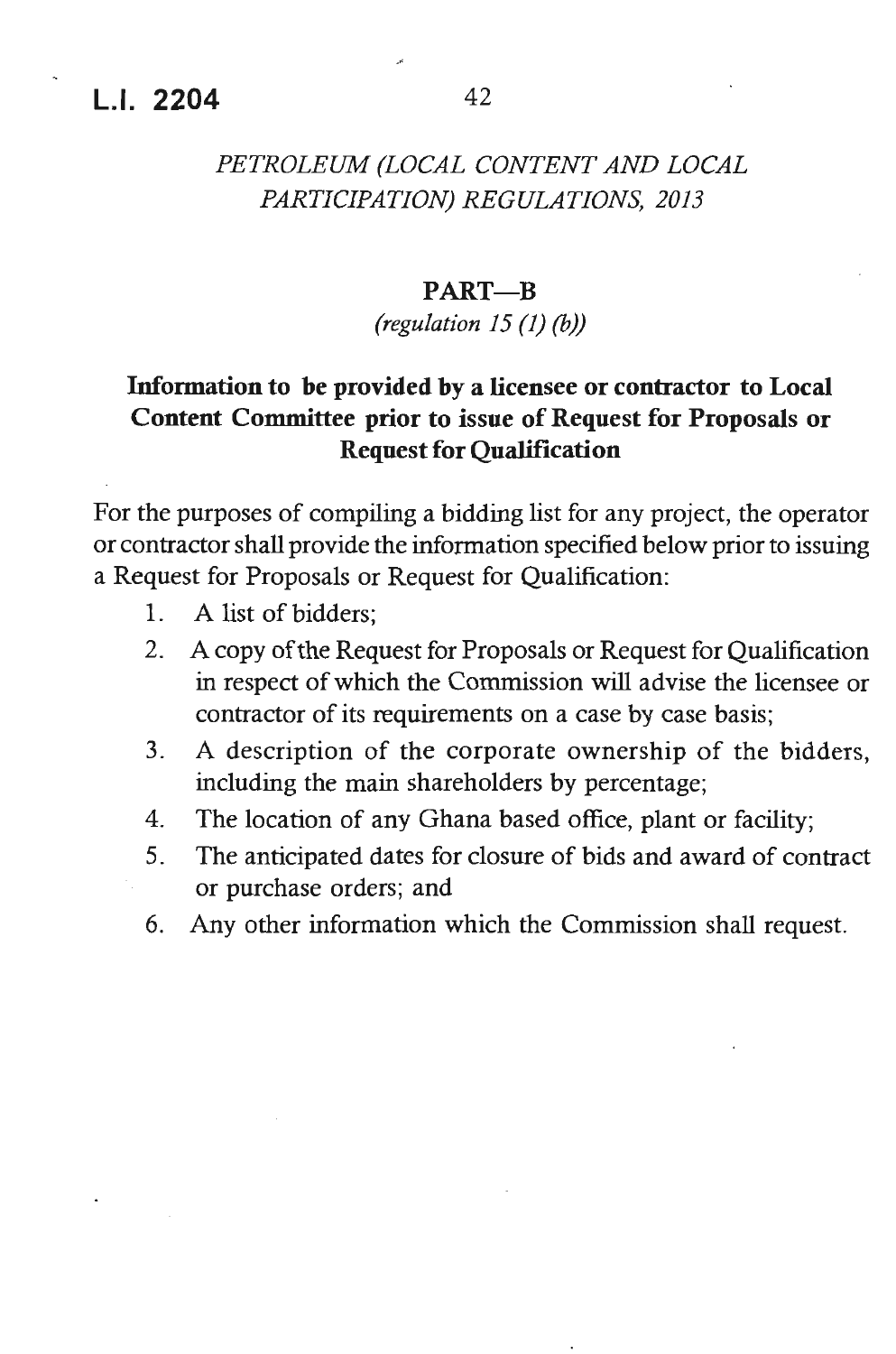·-~

## *PETROLEUM (LOCAL CONTENT AND LOCAL PARTICIPATION) REGULATIONS, 2013*

#### **PART-C**

#### *(regulation 15* (I) *(c))*

## **Information to be provided by a licensee or contractor to the Commission prior to the award of contract or purchase order to the selected bidder**

Prior to the award of contract or purchase order to the selected bidder, the licensee or contractor shall provide the information specified below: ·

- 1. The name of the selected contractor or vendor;
- 2. A list of designated sub-contractors or sub-vendors;
- 3. Where applicable, a list of proposed sub-suppliers;
- 4. In respect of construction or service contracts, the estimated Ghanaian employment level in person-hours;
- 5. The commencement and completion dates for the contract or purchase order;
- 6. The Award Notification Form signed by the appropriate official of the operator or contractor;
- 7. A statement of award rationale or bid evaluation report showing the following:
	- *(a)* the name of the selected contractor or vendor;
	- *(b)* the list of designated sub-contractors or sub-vendors;
	- *(c)* where applicable, a list of proposed sub-suppliers;
	- *(d)* in respect of construction or service contracts, the estimated Ghanaian employment level in personhours;
	- *(e)* the commencement and completion dates for the contract or purchase order;
	- *(/)* the Award Notification Form signed by an appropriate official of the operator;
	- *(g)* a statement of award rationale or bid evaluation report showing;
		- (i) the percentage difference in price between selected bidder and the other bids;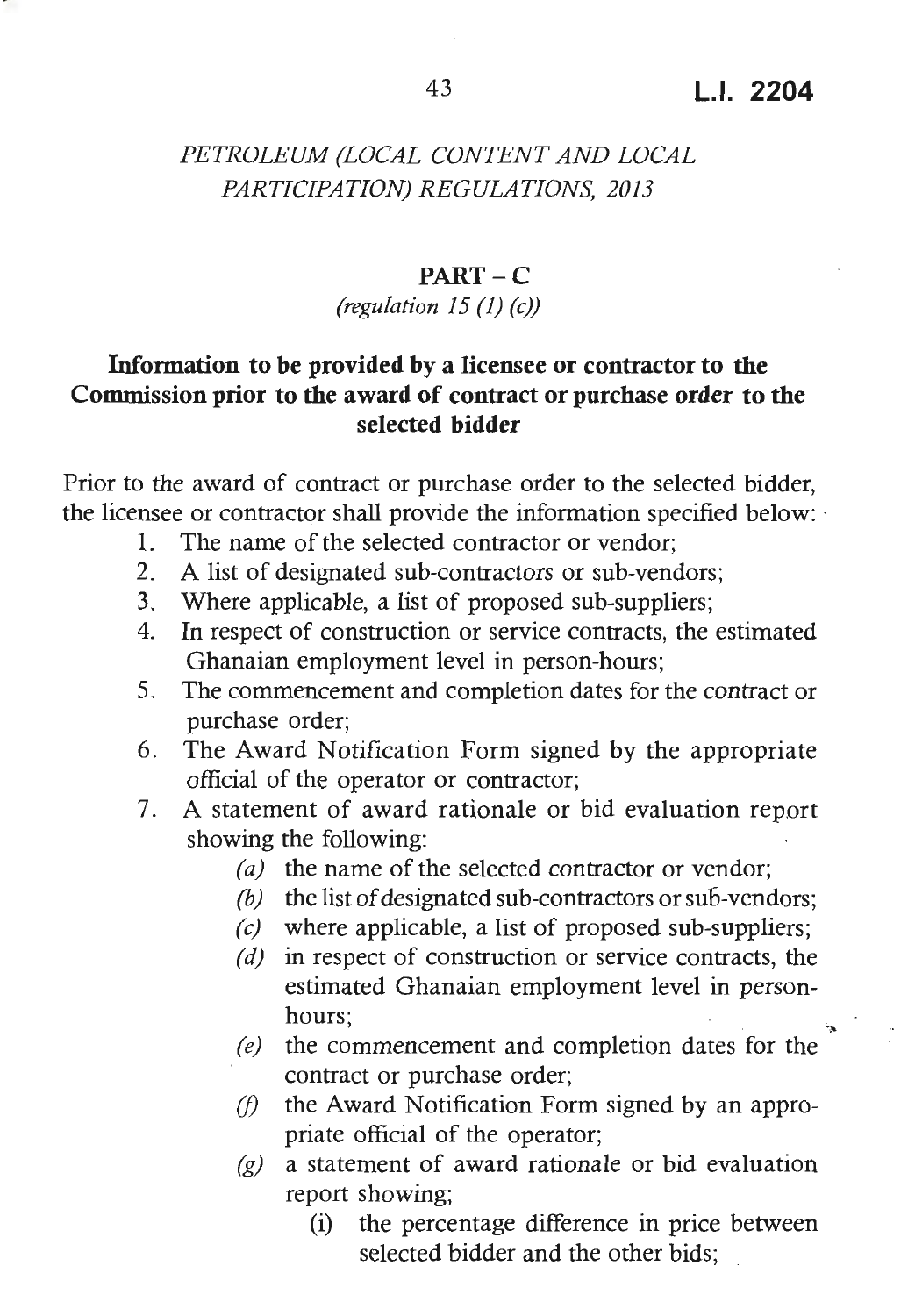- (ii) the primary location of work associated with each bidder;
- (iii) the estimates oflocal content associated with the bid of each bidder calculated in accordance with the definition of the local content to be provided by the Commission;
- (iv) any other information relevant to the evaluation of bids including where applicable, a summary of the technical, commercial and local content aspects of the bid evaluation.

HON. EMMANUEL ARMAH KOFI BUAH *Minister responsible for Energy and Petroleum* 

Date of *Gazette* notification: 12th July, 2013.

Entry into force: 20th November, 2013 .